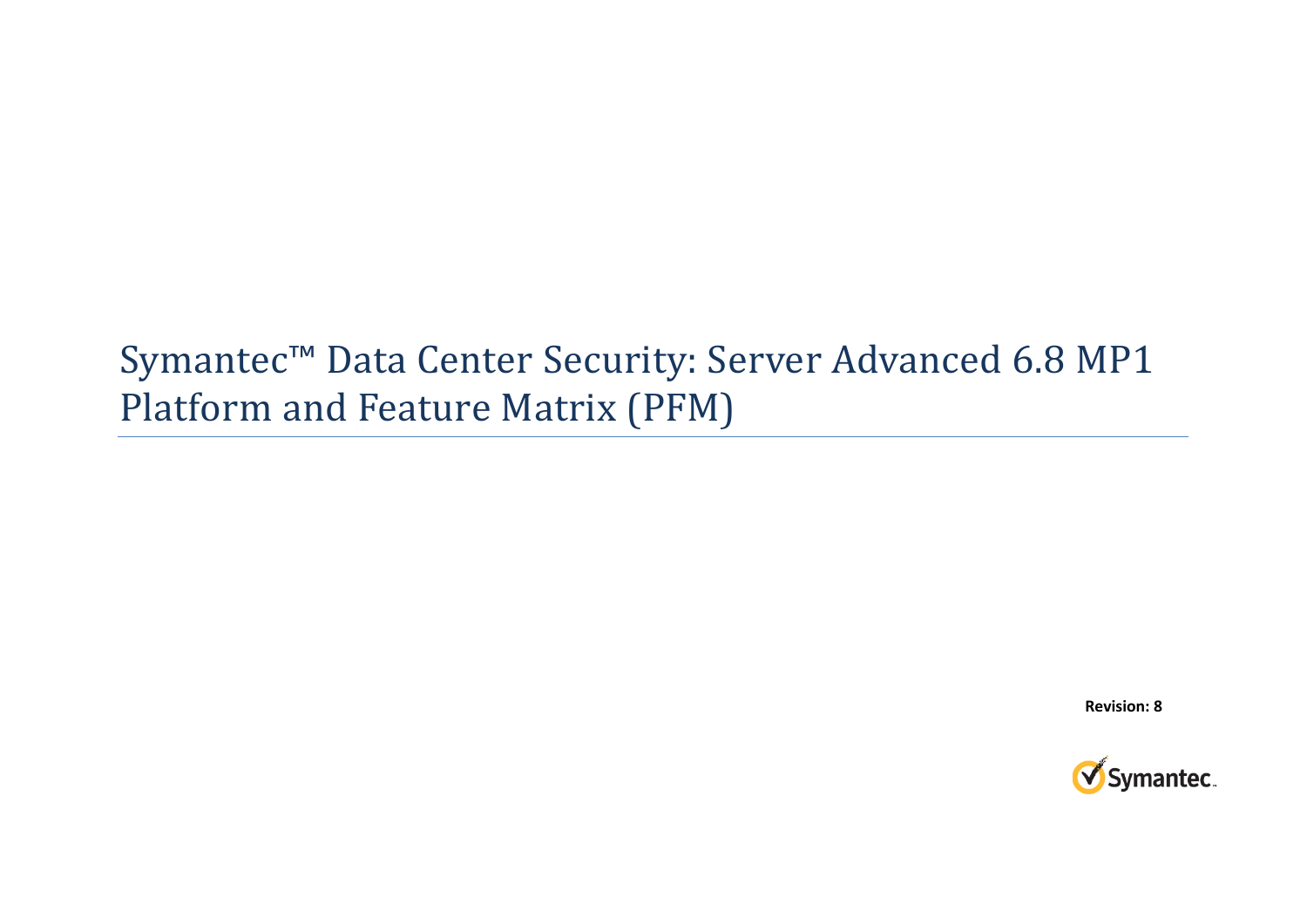## **Contents**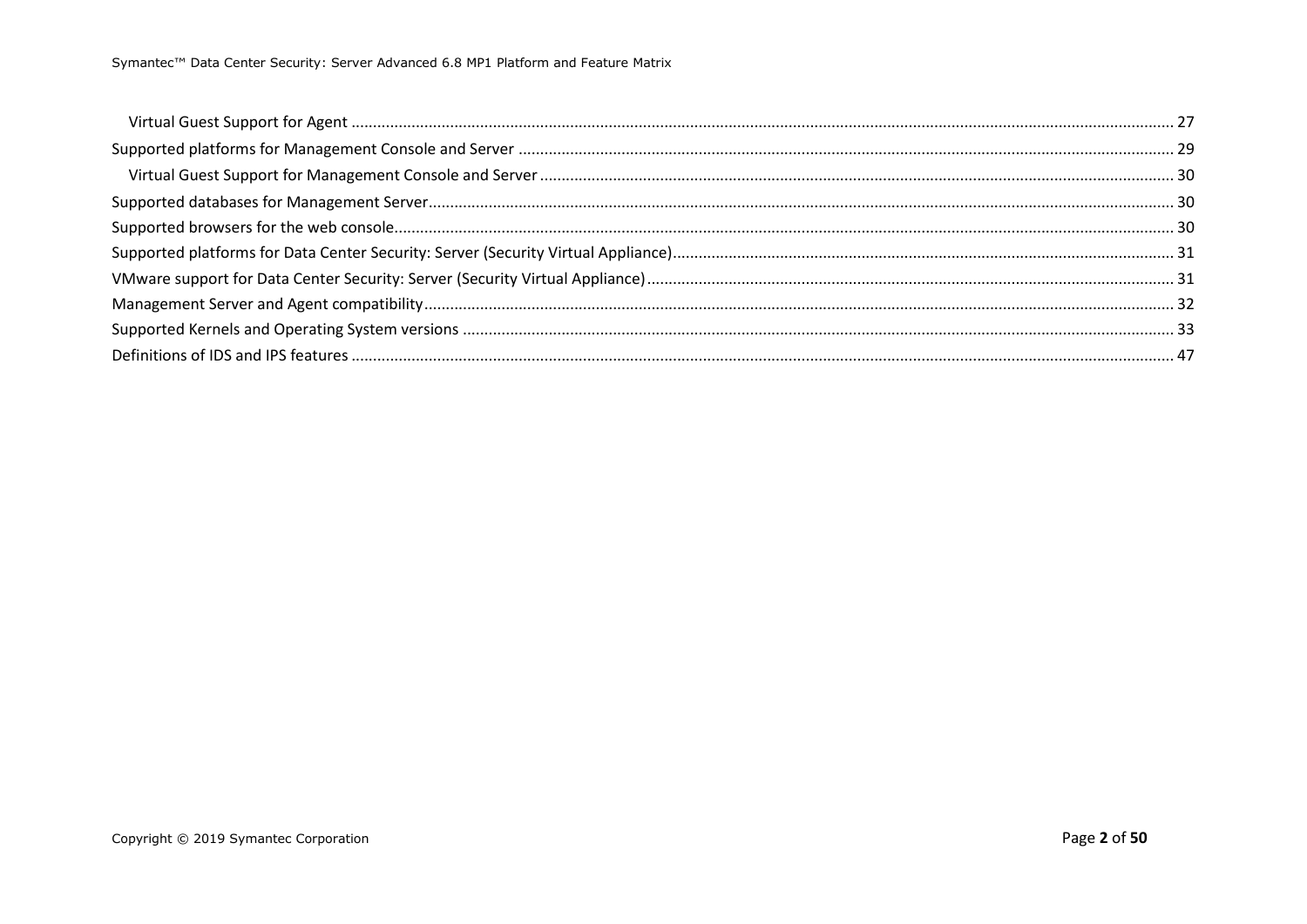### **Introduction**

This document provides information on supported platforms for Symantec Data Center Security: Server Advanced and agent features supported on each platform. This document also provides information on supported operating systems for installing the management server and management console. Information is provided in the form of tables. Each row of the table represents an Operating System, OS version, and Processor hardware combination. In some cases, a particular OS and version have several rows, because support of features for processor types differ. Each column represents a Data Center Security: Server Advanced feature or group of features. The features shown can be very generic or very specific. The definition of each feature can be found at Definitions of IDS and IPS features.

For the most recent information, refer to http://www.symantec.com/docs/DOC11297

#### **Legend for tables**

| Yes | The feature is supported on the platform in question.                              |
|-----|------------------------------------------------------------------------------------|
| No  | The feature is NOT supported on the platform in question.                          |
|     | The feature will NEVER be supported on the platform in question. This could be for |
|     | one of two reasons:                                                                |
|     | The feature was introduced after the platform was frozen.<br>$\bullet$             |
| N/A | The feature is OS-specific and does not apply the platform.<br>$\bullet$           |

|  | The blue background indicates the platform is frozen. The "Notes" column lists the specific version at which the platform was<br>frozen. Typically an entire row is marked this way, since the "frozen" decision is made on a platform basis.                                                           |
|--|---------------------------------------------------------------------------------------------------------------------------------------------------------------------------------------------------------------------------------------------------------------------------------------------------------|
|  | The light green background indicates the feature is supported, but is NOT new on this platform in this release. The light green is<br>intended to help distinguish supported cells from non-supported (white) cells at a quick glance.                                                                  |
|  | The dark green background indicates the feature is newly supported on this platform in this release. So a box will only be dark<br>green for one release. After that the box changes to the light green background. For new platforms in a release, the OS & Processor<br>boxes are dark green as well. |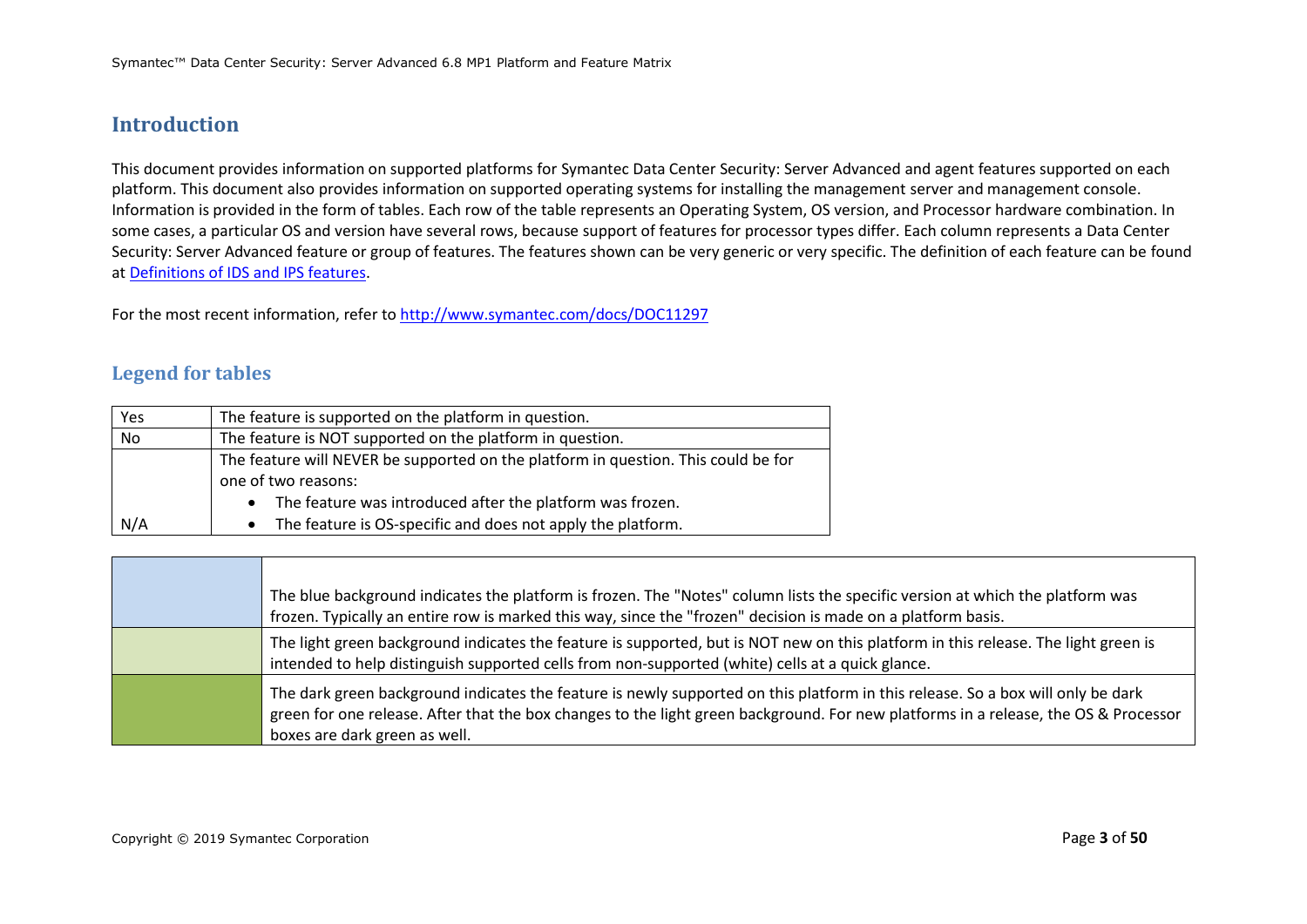### **Support for Frozen Platforms**

Support for Frozen Platforms is the same as our Standard Support policy, but with the following key distinction: A technical support engineer and/or applicable engineering resources will provide fixes and error corrections for the product, **for high severity defects only**. Consistent with our Standard Support policy, support for Frozen Platforms is limited to modifications or additions to the product that establish or restore substantial conformity with its documentation as of the date the platform was frozen. No new product features will be added to a Frozen Platform.

### **Change History**

| Date      | <b>Comments</b>                               |
|-----------|-----------------------------------------------|
| 5/21/2019 | Added support for SLES 12 SP4                 |
|           | Added support for SLES 15                     |
|           | <b>Added support for Amazon Linux 2</b>       |
| 6/12/2019 | Added new kernel support for Amazon Linux 2   |
| 6/26/2019 | Added IPS support for Amazon Linux 1          |
|           | Added Anti-Malware support for Amazon Linux 1 |
| 7/8/2019  | Added support for vCenter 6.7 Update 2        |
| 7/11/2019 | Added new kernel support for Amazon Linux 1   |
| 8/19/2019 | Added support for ESXi 6.7 update 2b          |
| 9/1/2019  | Added support for vCenter 6.7 update 2c       |
| 11/4/2019 | Added kernel support for RHEL 7.7             |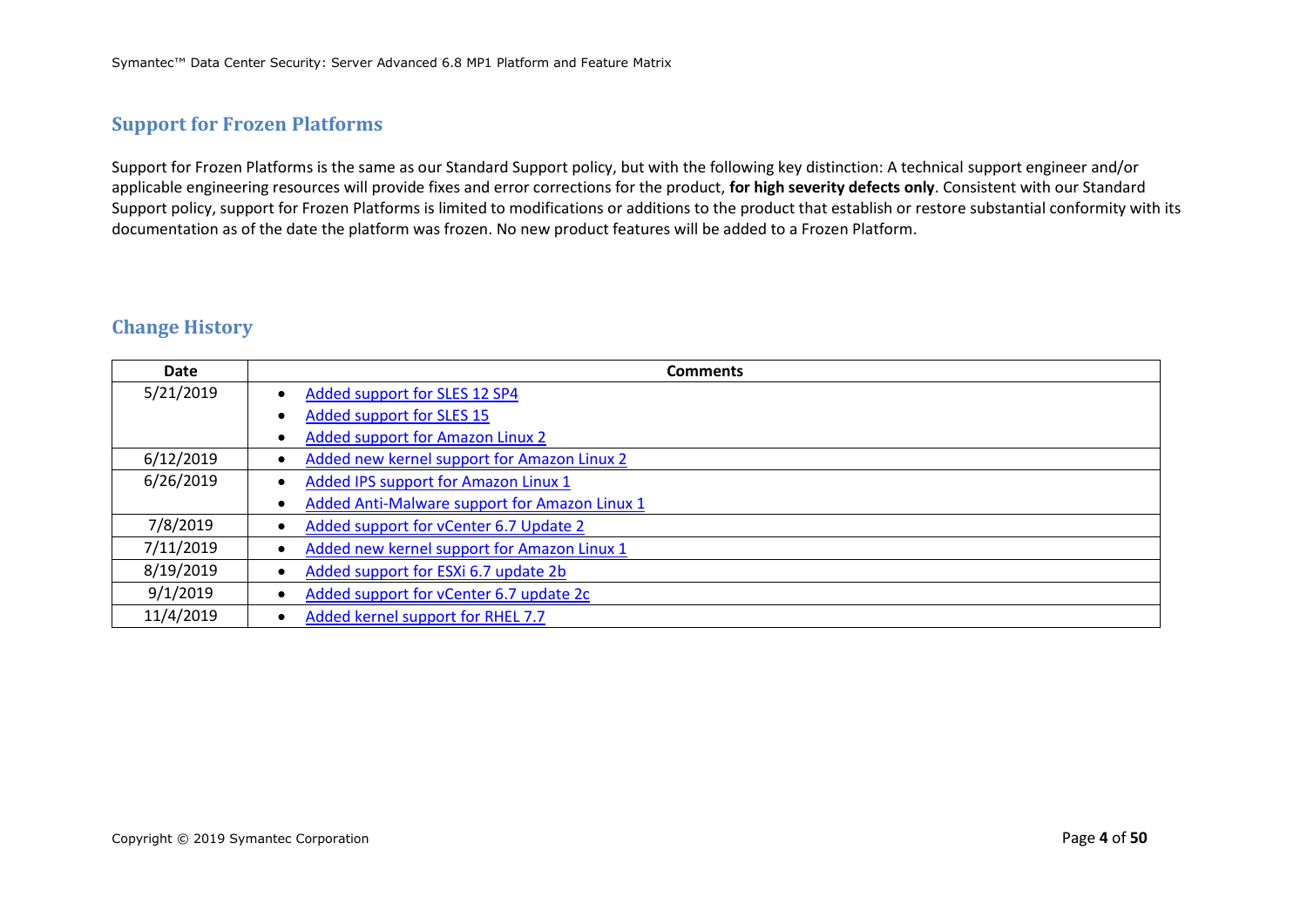# **Supported platforms for Agent features**

# **IDS support on Red Hat Linux (RHEL)**

| <b>Operating system</b> | <b>Processor</b> | <b>Notes</b>                                      | <b>IDS</b> | <b>C2 Collector</b> | <b>IDS Baseline</b> | <b>FIM</b> | Realtime   | Antimalware |
|-------------------------|------------------|---------------------------------------------------|------------|---------------------|---------------------|------------|------------|-------------|
|                         |                  |                                                   | support    | (UNIX only)         | <b>Policy</b>       | Package 1  | <b>FIM</b> | support     |
|                         |                  |                                                   |            |                     |                     |            |            | (AMD)       |
| <b>RHEL 7 Atomic</b>    | x86_64           | 32 bit kernels are NOT supported.                 | <b>YES</b> | <b>YES</b>          | <b>YES</b>          | <b>YES</b> | <b>YES</b> | No.         |
| RHEL 7                  | x86_64           | 32 bit kernels are NOT supported.                 | <b>YES</b> | <b>YES</b>          | <b>YES</b>          | <b>YES</b> | <b>YES</b> | <b>YES</b>  |
| RHEL <sub>6</sub>       | PowerPC          | 32 bit kernels are NOT supported                  | <b>YES</b> | <b>YES</b>          | <b>YES</b>          | <b>YES</b> | <b>YES</b> | No          |
| RHEL <sub>6</sub>       | x86_64           | 32 bit kernels are NOT supported                  | <b>YES</b> | <b>YES</b>          | <b>YES</b>          | <b>YES</b> | <b>YES</b> | <b>YES</b>  |
| RHEL 5                  | X86, x86_64      | Frozen since release 5.2.9 MP6 (5.2.9.996)        | <b>YES</b> | <b>YES</b>          | <b>YES</b>          | <b>YES</b> | <b>YES</b> | N/A         |
|                         |                  | See the definition of "Frozen" in Introduction.   |            |                     |                     |            |            |             |
|                         |                  |                                                   |            |                     |                     |            |            |             |
|                         |                  | PAE 32-bit kernel is supported; replaces Hugemem  |            |                     |                     |            |            |             |
|                         |                  | support.                                          |            |                     |                     |            |            |             |
| RHEL <sub>4</sub>       | x86, x86_64      | Frozen since release 5.2.7 (5.2.7.184).           | <b>YES</b> | <b>YES</b>          | <b>YES</b>          | <b>YES</b> | N/A        | N/A         |
|                         |                  |                                                   |            |                     |                     |            |            |             |
|                         |                  | Hugemem (32-bit) is supported                     |            |                     |                     |            |            |             |
|                         | <b>IA64</b>      | Frozen since release 5.2.7 (5.2.7.184).           | <b>YES</b> | <b>YES</b>          | <b>YES</b>          | <b>YES</b> | N/A        | N/A         |
| CentOS <sub>7</sub>     | x86_64           | Use the Red Hat 7 kit when installing on CentOS 7 | <b>YES</b> | <b>YES</b>          | <b>YES</b>          | <b>YES</b> | <b>YES</b> | <b>YES</b>  |
| CentOS <sub>6</sub>     | x86_64           | Use the Red Hat 6 kit when installing on CentOS 6 | <b>YES</b> | <b>YES</b>          | <b>YES</b>          | <b>YES</b> | <b>YES</b> | <b>YES</b>  |
| CentOS <sub>5</sub>     | x86, x86_64      | Frozen since release 5.2.9 MP6 (5.2.9.996)        | <b>YES</b> | <b>YES</b>          | <b>YES</b>          | <b>YES</b> | <b>YES</b> | N/A         |
|                         |                  |                                                   |            |                     |                     |            |            |             |
|                         |                  | Use the Red Hat 5 kit when installing on CentOS 5 |            |                     |                     |            |            |             |
| Oracle Linux 7          | x86_64           | Use the Red Hat 7 kit when installing on OL 7     | <b>YES</b> | <b>YES</b>          | <b>YES</b>          | <b>YES</b> | <b>YES</b> | <b>YES</b>  |
| Oracle Linux 6          | x86_64           | Use the Red Hat 6 kit when installing on OL 6     | <b>YES</b> | <b>YES</b>          | <b>YES</b>          | <b>YES</b> | <b>YES</b> | <b>YES</b>  |
| Oracle Linux 5          | X86, x86_64      | Frozen since release 5.2.9 MP6 (5.2.9.996)        | <b>YES</b> | <b>YES</b>          | <b>YES</b>          | <b>YES</b> | <b>YES</b> | N/A         |
|                         |                  |                                                   |            |                     |                     |            |            |             |
|                         |                  | Use the Red Hat 5 kit when installing on OL 5     |            |                     |                     |            |            |             |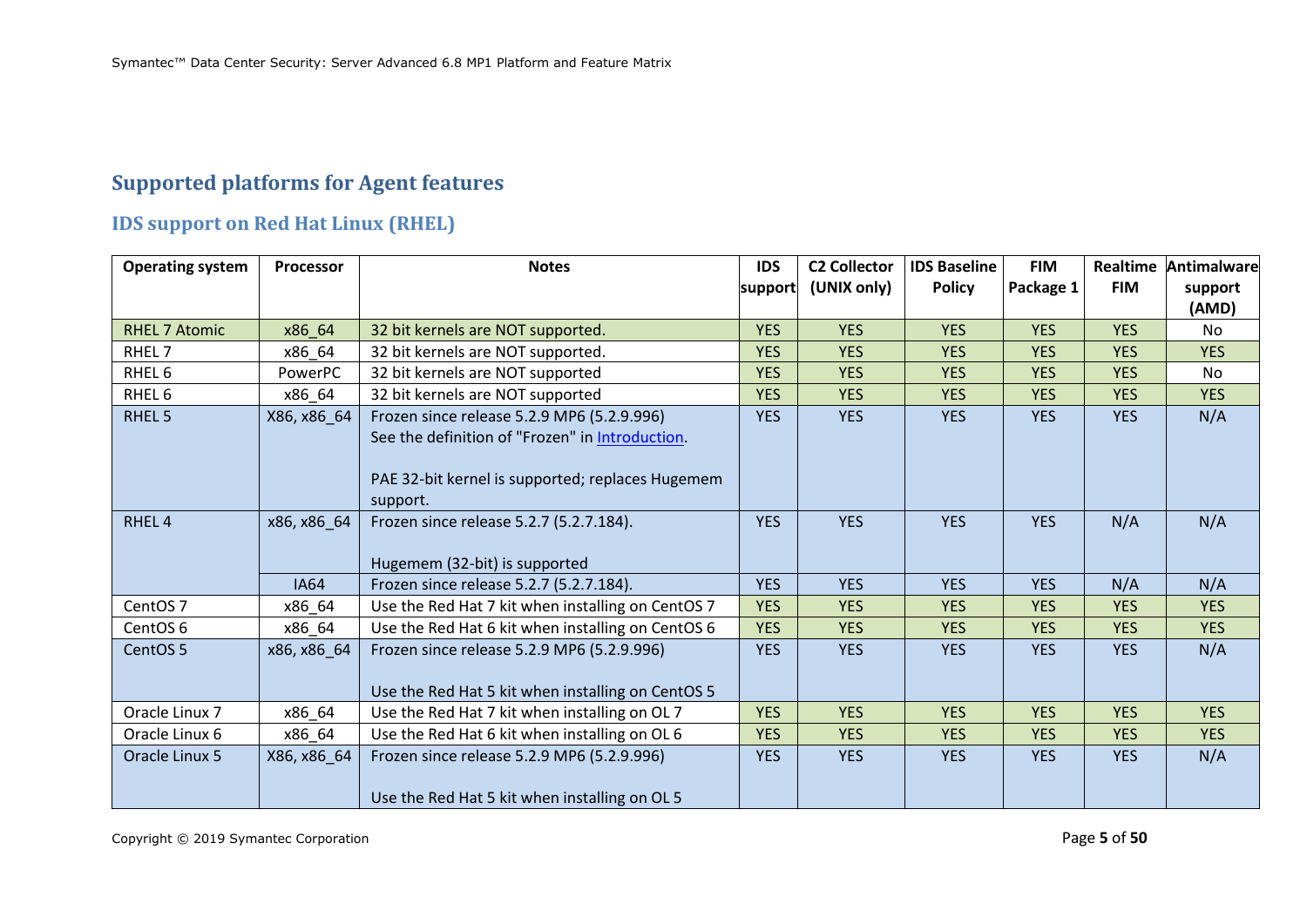# **IPS support on Red Hat Linux**

| <b>Operating</b>  | Processor | <b>Notes</b>        | <b>IPS</b> | <b>PAC</b> | <b>Memory</b>   | Custom          | <b>IPS Option</b> | <b>IPS</b>        | Optional      | Root           | <b>Custom</b> |
|-------------------|-----------|---------------------|------------|------------|-----------------|-----------------|-------------------|-------------------|---------------|----------------|---------------|
| system            |           |                     | support    |            | <b>Controls</b> | <b>IPS</b>      | Consistency       | <b>Translator</b> | User in       | Accountability | Program       |
|                   |           |                     |            |            |                 | <b>Policies</b> |                   | Package 1         | <b>Policy</b> | Logging        | Children      |
|                   |           |                     |            |            |                 |                 |                   |                   |               | (UNIX only)    |               |
| RHEL 7            | x86_64    | 32 bit kernels are  | <b>YES</b> | <b>YES</b> | No              | <b>YES</b>      | <b>YES</b>        | <b>YES</b>        | <b>YES</b>    | <b>YES</b>     | <b>YES</b>    |
| Atomic            |           | NOT supported.      |            |            |                 |                 |                   |                   |               |                |               |
| RHEL 7            | x86_64    | 32 bit kernels are  | <b>YES</b> | <b>YES</b> | No              | <b>YES</b>      | <b>YES</b>        | <b>YES</b>        | <b>YES</b>    | <b>YES</b>     | <b>YES</b>    |
|                   |           | NOT supported.      |            |            |                 |                 |                   |                   |               |                |               |
| RHEL 6            | PowerPC   | 32 bit kernels are  | <b>YES</b> | <b>YES</b> | No              | <b>YES</b>      | <b>YES</b>        | <b>YES</b>        | <b>YES</b>    | <b>YES</b>     | <b>YES</b>    |
|                   |           | NOT supported.      |            |            |                 |                 |                   |                   |               |                |               |
| RHEL 6            | x86_64    | 32 bit kernels are  | <b>YES</b> | <b>YES</b> | No              | <b>YES</b>      | <b>YES</b>        | <b>YES</b>        | <b>YES</b>    | <b>YES</b>     | <b>YES</b>    |
|                   |           | NOT supported.      |            |            |                 |                 |                   |                   |               |                |               |
| RHEL <sub>5</sub> | x86,      | Frozen since        | <b>YES</b> | <b>YES</b> | N/A             | <b>YES</b>      | <b>YES</b>        | <b>YES</b>        | <b>YES</b>    | <b>YES</b>     | <b>YES</b>    |
|                   | x86_64    | release 5.2.9       |            |            |                 |                 |                   |                   |               |                |               |
|                   |           | MP6 (5.2.9.996).    |            |            |                 |                 |                   |                   |               |                |               |
|                   |           | See the             |            |            |                 |                 |                   |                   |               |                |               |
|                   |           | definition of       |            |            |                 |                 |                   |                   |               |                |               |
|                   |           | "Frozen" in         |            |            |                 |                 |                   |                   |               |                |               |
|                   |           | <b>Introduction</b> |            |            |                 |                 |                   |                   |               |                |               |
|                   |           |                     |            |            |                 |                 |                   |                   |               |                |               |
|                   |           | PAE 32-bit kernel   |            |            |                 |                 |                   |                   |               |                |               |
|                   |           | is supported;       |            |            |                 |                 |                   |                   |               |                |               |
|                   |           | replaces            |            |            |                 |                 |                   |                   |               |                |               |
|                   |           | Hugemem             |            |            |                 |                 |                   |                   |               |                |               |
|                   |           | support.            |            |            |                 |                 |                   |                   |               |                |               |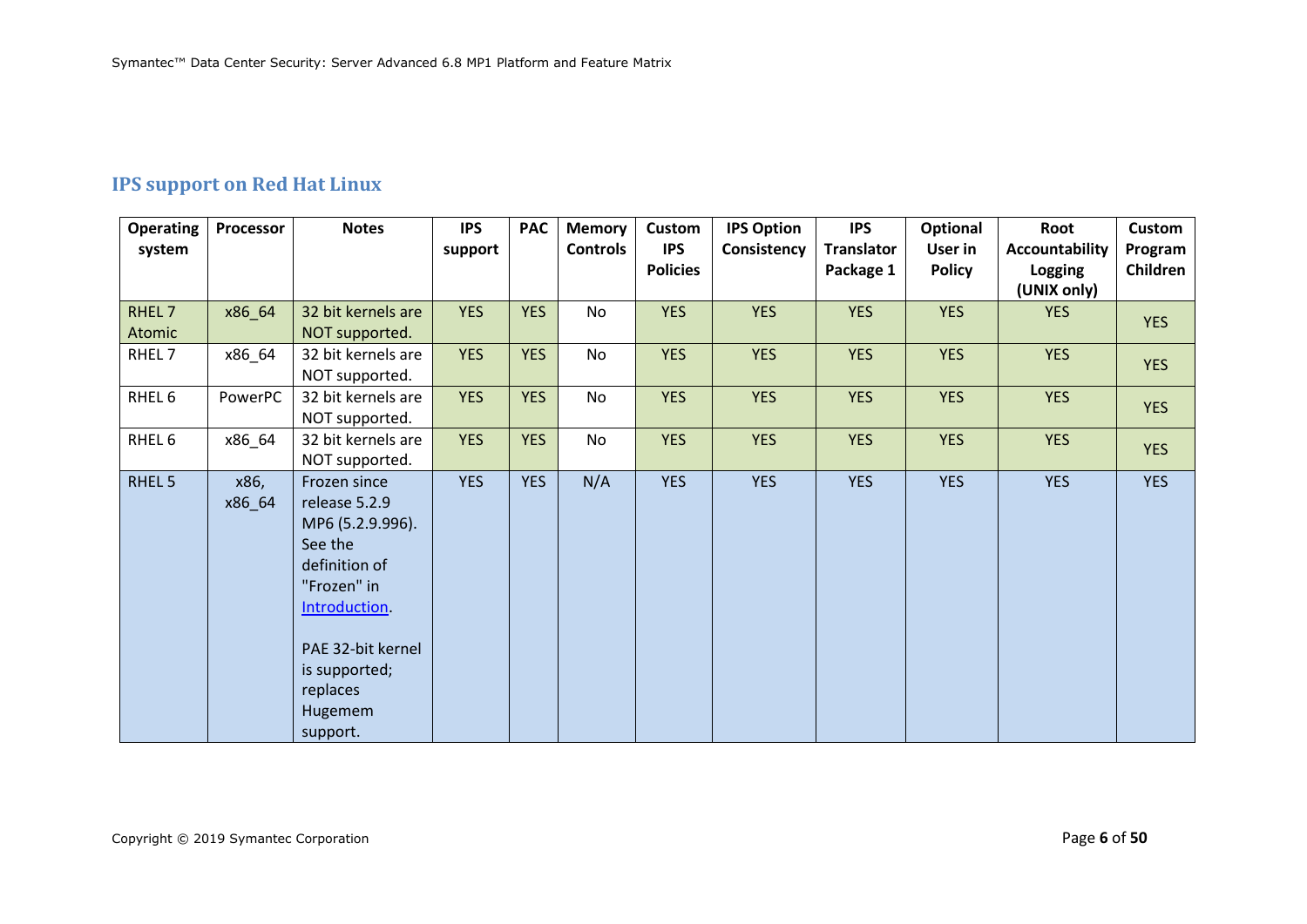| <b>Operating</b>    | Processor      | <b>Notes</b>                        | <b>IPS</b> | <b>PAC</b> | <b>Memory</b>   | <b>Custom</b>   | <b>IPS Option</b> | <b>IPS</b>        | Optional      | Root                  | Custom     |
|---------------------|----------------|-------------------------------------|------------|------------|-----------------|-----------------|-------------------|-------------------|---------------|-----------------------|------------|
| system              |                |                                     | support    |            | <b>Controls</b> | <b>IPS</b>      | Consistency       | <b>Translator</b> | User in       | <b>Accountability</b> | Program    |
|                     |                |                                     |            |            |                 | <b>Policies</b> |                   | Package 1         | <b>Policy</b> | Logging               | Children   |
|                     |                |                                     |            |            |                 |                 |                   |                   |               | (UNIX only)           |            |
| CentOS <sub>7</sub> | x86_64         | Use the Red Hat                     | <b>YES</b> | <b>YES</b> | No              | <b>YES</b>      | <b>YES</b>        | <b>YES</b>        | <b>YES</b>    | <b>YES</b>            | <b>YES</b> |
|                     |                | 7 kit when                          |            |            |                 |                 |                   |                   |               |                       |            |
|                     |                | installing on                       |            |            |                 |                 |                   |                   |               |                       |            |
|                     |                | CentOS <sub>7</sub>                 |            |            |                 |                 |                   |                   |               |                       |            |
| CentOS <sub>6</sub> | x86_64         | Use the Red Hat                     | <b>YES</b> | <b>YES</b> | <b>No</b>       | <b>YES</b>      | <b>YES</b>        | <b>YES</b>        | <b>YES</b>    | <b>YES</b>            | <b>YES</b> |
|                     |                | 6 kit when                          |            |            |                 |                 |                   |                   |               |                       |            |
|                     |                | installing on                       |            |            |                 |                 |                   |                   |               |                       |            |
| CentOS <sub>5</sub> |                | CentOS <sub>6</sub><br>Frozen since | <b>YES</b> | <b>YES</b> | N/A             | <b>YES</b>      | <b>YES</b>        | <b>YES</b>        | <b>YES</b>    | <b>YES</b>            | <b>YES</b> |
|                     | x86,<br>x86_64 | release 5.2.9                       |            |            |                 |                 |                   |                   |               |                       |            |
|                     |                | MP6 (5.2.9.996)                     |            |            |                 |                 |                   |                   |               |                       |            |
|                     |                | Use the Red Hat                     |            |            |                 |                 |                   |                   |               |                       |            |
|                     |                | 5 kit when                          |            |            |                 |                 |                   |                   |               |                       |            |
|                     |                | installing on                       |            |            |                 |                 |                   |                   |               |                       |            |
|                     |                | CentOS <sub>5</sub>                 |            |            |                 |                 |                   |                   |               |                       |            |
| Oracle              | x86_64         | Use the Red Hat                     | <b>YES</b> | <b>YES</b> | No              | <b>YES</b>      | <b>YES</b>        | <b>YES</b>        | <b>YES</b>    | <b>YES</b>            | <b>YES</b> |
| Linux <sub>7</sub>  |                | 7 kit when                          |            |            |                 |                 |                   |                   |               |                       |            |
|                     |                | installing on OL 7                  |            |            |                 |                 |                   |                   |               |                       |            |
| Oracle              | x86_64         | Use the Red Hat                     | <b>YES</b> | <b>YES</b> | No              | <b>YES</b>      | <b>YES</b>        | <b>YES</b>        | <b>YES</b>    | <b>YES</b>            | <b>YES</b> |
| Linux 6             |                | 6 kit when                          |            |            |                 |                 |                   |                   |               |                       |            |
|                     |                | installing on OL 6                  |            |            |                 |                 |                   |                   |               |                       |            |
| Oracle              | x86,           | Frozen since                        | <b>YES</b> | <b>YES</b> | N/A             | <b>YES</b>      | <b>YES</b>        | <b>YES</b>        | <b>YES</b>    | <b>YES</b>            | <b>YES</b> |
| Linux 5             | x86_64         | release 5.2.9                       |            |            |                 |                 |                   |                   |               |                       |            |
|                     |                | MP6 (5.2.9.996).                    |            |            |                 |                 |                   |                   |               |                       |            |
|                     |                | Use the Red Hat                     |            |            |                 |                 |                   |                   |               |                       |            |
|                     |                | 5 kit when                          |            |            |                 |                 |                   |                   |               |                       |            |
|                     |                | installing on OL 5                  |            |            |                 |                 |                   |                   |               |                       |            |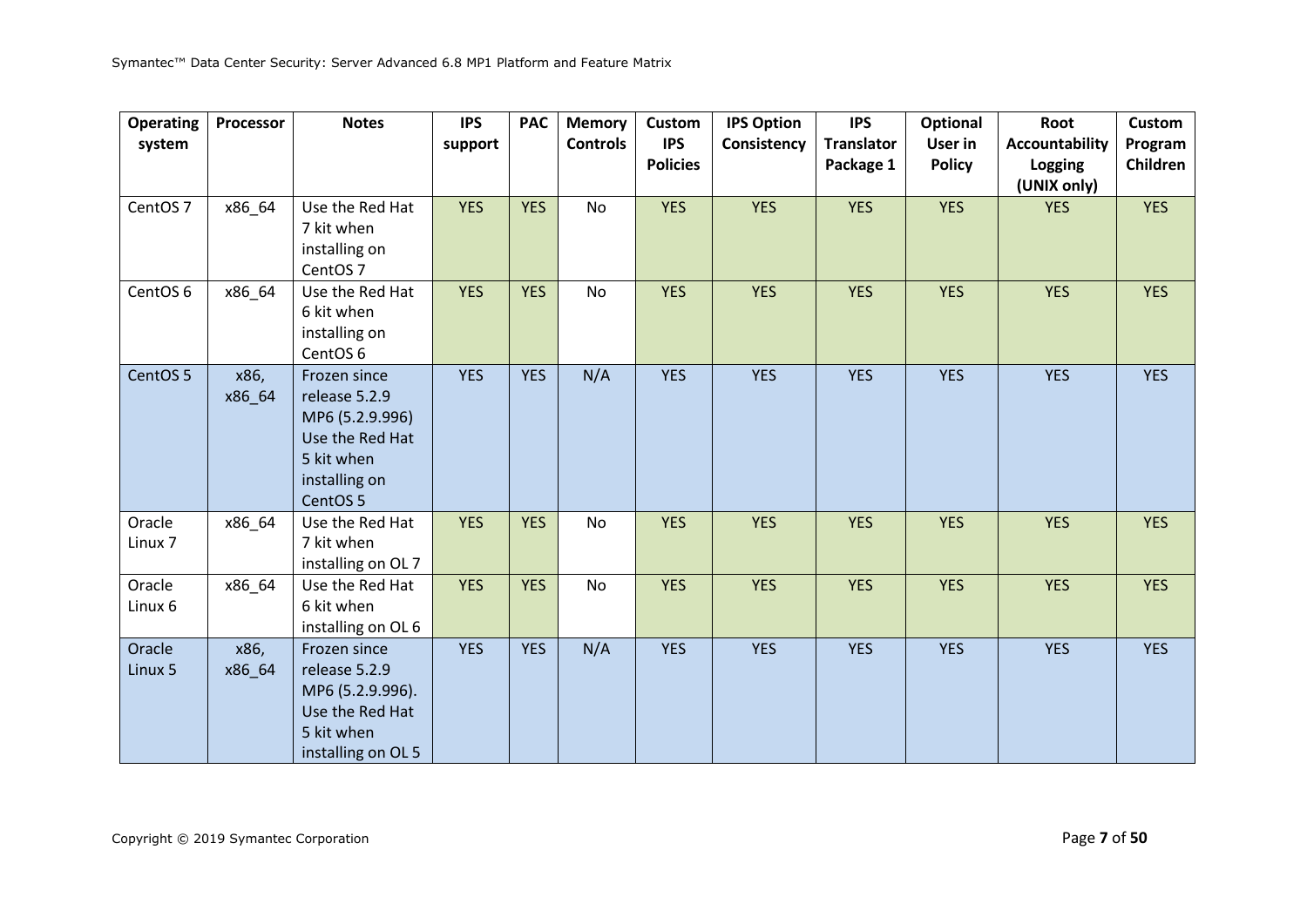| <b>Operating</b><br>system | Processor      | <b>Notes</b>                                                                        | <b>IPS</b><br>support | <b>PAC</b> | <b>Memory</b><br><b>Controls</b> | <b>Custom</b><br><b>IPS</b><br><b>Policies</b> | <b>IPS Option</b><br>Consistency | <b>IPS</b><br><b>Translator</b><br>Package 1 | Optional<br>User in<br><b>Policy</b> | Root<br>Accountability<br>Logging | Custom<br>Program<br>Children |
|----------------------------|----------------|-------------------------------------------------------------------------------------|-----------------------|------------|----------------------------------|------------------------------------------------|----------------------------------|----------------------------------------------|--------------------------------------|-----------------------------------|-------------------------------|
|                            |                |                                                                                     |                       |            |                                  |                                                |                                  |                                              |                                      | (UNIX only)                       |                               |
| RHEL <sub>4</sub>          | x86,<br>x86_64 | Frozen since<br>release 5.2.7<br>(5.2.7.184).<br>Hugemem (32-<br>bit) is supported. | <b>YES</b>            | N/A        | N/A                              | <b>YES</b>                                     | <b>YES</b>                       | <b>YES</b>                                   | <b>YES</b>                           | N/A                               | N/A                           |
|                            | <b>IA64</b>    | Frozen since<br>release 5.2.7<br>(5.2.7.184).                                       | N/A                   | N/A        | N/A                              | N/A                                            | N/A                              | N/A                                          | N/A                                  | N/A                               | N/A                           |

# **IDS support on SUSE Linux Enterprise Server (SLES)**

| <b>Operating system</b> | <b>Processor</b> | <b>Notes</b>                                                                                                                         | <b>IDS</b> | <b>C2 Collector</b> | <b>IDS</b>      | <b>FIM</b> | <b>Realtime</b> | Antimalware |
|-------------------------|------------------|--------------------------------------------------------------------------------------------------------------------------------------|------------|---------------------|-----------------|------------|-----------------|-------------|
|                         |                  |                                                                                                                                      | support    | (UNIX only)         | <b>Baseline</b> | Package 1  | <b>FIM</b>      | support     |
|                         |                  |                                                                                                                                      |            |                     | <b>Policy</b>   |            |                 | (AMD)       |
| <b>SLES 15</b>          | x86_64           |                                                                                                                                      | <b>YES</b> | <b>YES</b>          | YES.            | <b>YES</b> | <b>YES</b>      | NO.         |
| <b>SLES 12</b>          | x86_64           |                                                                                                                                      | <b>YES</b> | <b>YES</b>          | <b>YES</b>      | <b>YES</b> | <b>YES</b>      | NO          |
| <b>SLES 11</b>          | x86              | Frozen since release 5.2.9 MP6<br>(5.2.9.944). See the definition of<br>"Frozen" in Introduction.<br>PAE 32-bit kernel is supported. | <b>YES</b> | <b>YES</b>          | <b>YES</b>      | <b>YES</b> | <b>YES</b>      | N/A         |
| <b>SLES 11</b>          | x86 64           |                                                                                                                                      | <b>YES</b> | <b>YES</b>          | <b>YES</b>      | <b>YES</b> | <b>YES</b>      | NO          |
| <b>SLES 10</b>          | x86,<br>x86 64   | Frozen since release 5.2.9 MP6<br>(5.2.9.982).<br>bigsmp (32-bit) kernel is<br>supported.                                            | <b>YES</b> | N/A                 | <b>YES</b>      | <b>YES</b> | <b>YES</b>      | N/A         |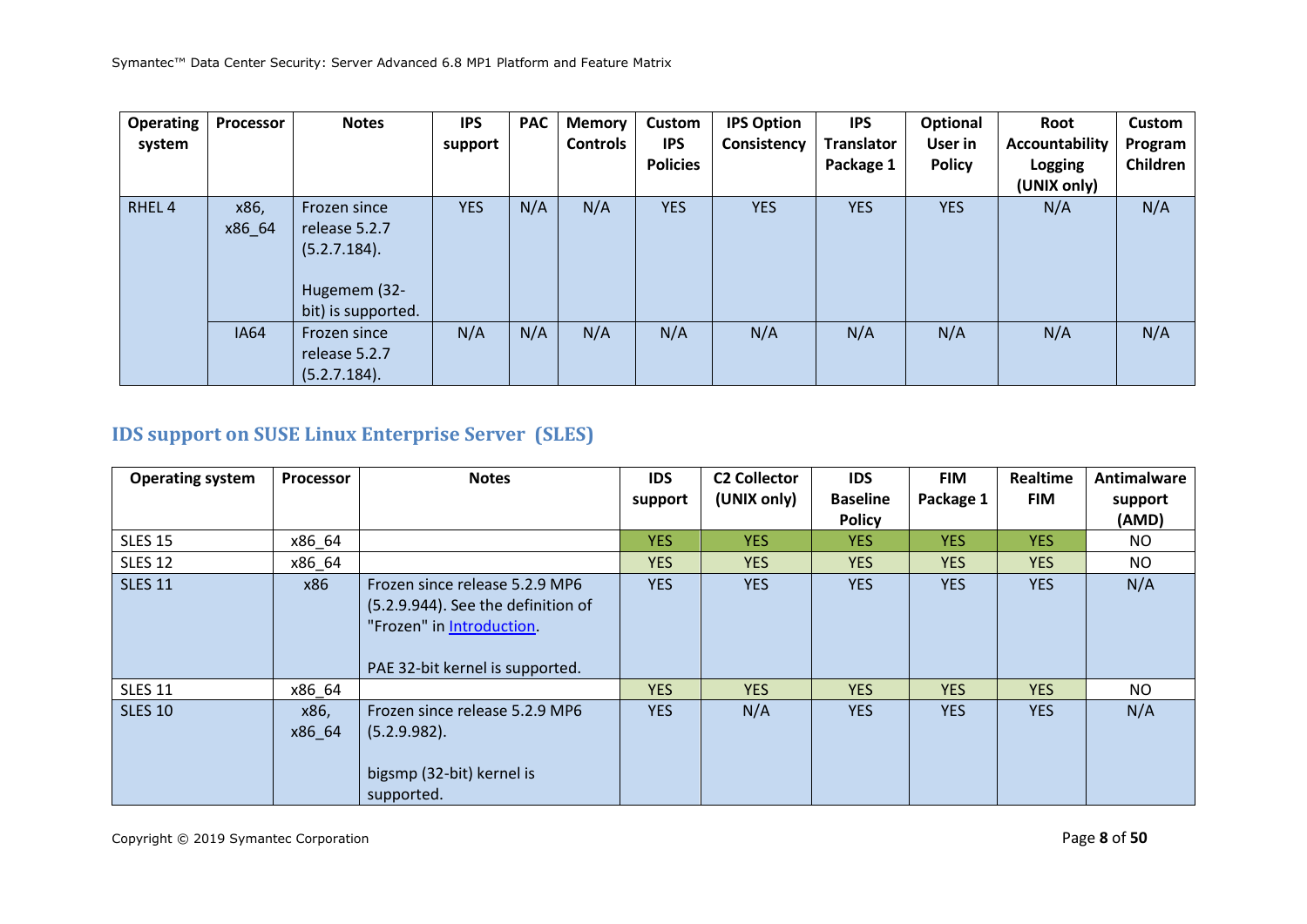Symantec™ Data Center Security: Server Advanced 6.8 MP1 Platform and Feature Matrix

| SLES <sub>9</sub> | x86,   | Frozen since release 5.2.0 MP2 | <b>YES</b> | N/A | N/A | N/A | N/A | N/A |
|-------------------|--------|--------------------------------|------------|-----|-----|-----|-----|-----|
|                   | x86 64 | (5.2.0.519).                   |            |     |     |     |     |     |
|                   |        |                                |            |     |     |     |     |     |
|                   |        | bigsmp (32-bit) kernel is      |            |     |     |     |     |     |
|                   |        | supported.                     |            |     |     |     |     |     |

# **IPS support on SUSE Linux**

| <b>Operating</b><br>system                   | Processor | <b>Notes</b>                                                                                                                                                         | <b>IPS</b><br>support | <b>PAC</b> | <b>Memory</b><br><b>Controls</b> | Custom<br><b>IPS</b><br><b>Policies</b> | <b>IPS Option</b><br>Consistency | <b>IPS</b><br><b>Translator</b><br>Package 1 | Optional<br>User in<br><b>Policy</b> | Root<br><b>Accountability</b><br>Logging<br>(UNIX only) | Custom<br>Program<br>Children |
|----------------------------------------------|-----------|----------------------------------------------------------------------------------------------------------------------------------------------------------------------|-----------------------|------------|----------------------------------|-----------------------------------------|----------------------------------|----------------------------------------------|--------------------------------------|---------------------------------------------------------|-------------------------------|
| <b>SUSE Linux</b><br>Enterprise<br>Server 15 | x86_64    |                                                                                                                                                                      | <b>YES</b>            | <b>YES</b> | No                               | <b>YES</b>                              | <b>YES</b>                       | <b>YES</b>                                   | <b>YES</b>                           | <b>YES</b>                                              | <b>YES</b>                    |
| <b>SUSE Linux</b><br>Enterprise<br>Server 12 | x86_64    |                                                                                                                                                                      | <b>YES</b>            | <b>YES</b> | No                               | <b>YES</b>                              | <b>YES</b>                       | <b>YES</b>                                   | <b>YES</b>                           | <b>YES</b>                                              | <b>YES</b>                    |
| <b>SUSE Linux</b><br>Enterprise<br>Server 11 | x86       | Frozen since<br>release 5.2.9<br>MP <sub>6</sub><br>(5.2.9.944).<br>See the<br>definition of<br>"Frozen" in<br>Introduction<br>PAE 32-bit<br>kernel is<br>supported. | <b>YES</b>            | <b>YES</b> | N/A                              | <b>YES</b>                              | <b>YES</b>                       | <b>YES</b>                                   | <b>YES</b>                           | <b>YES</b>                                              | <b>YES</b>                    |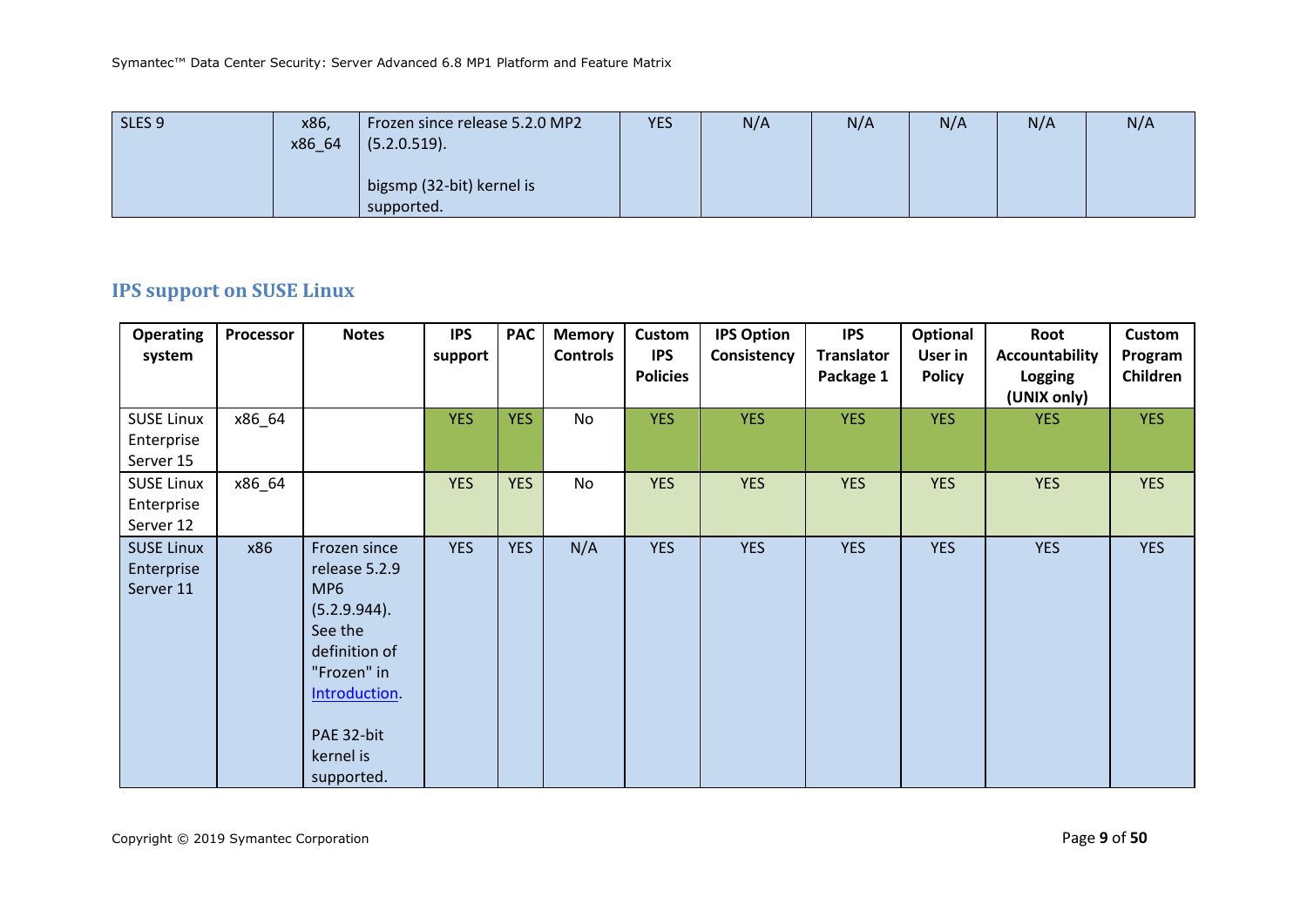| <b>Operating</b><br>system                   | Processor      | <b>Notes</b>                                                                                                    | <b>IPS</b><br>support | <b>PAC</b> | <b>Memory</b><br><b>Controls</b> | <b>Custom</b><br><b>IPS</b><br><b>Policies</b> | <b>IPS Option</b><br>Consistency | <b>IPS</b><br><b>Translator</b><br>Package 1 | Optional<br>User in<br><b>Policy</b> | Root<br>Accountability<br>Logging<br>(UNIX only) | <b>Custom</b><br>Program<br>Children |
|----------------------------------------------|----------------|-----------------------------------------------------------------------------------------------------------------|-----------------------|------------|----------------------------------|------------------------------------------------|----------------------------------|----------------------------------------------|--------------------------------------|--------------------------------------------------|--------------------------------------|
| <b>SUSE Linux</b><br>Enterprise<br>Server 11 | x86_64         |                                                                                                                 | <b>YES</b>            | <b>YES</b> | No                               | <b>YES</b>                                     | <b>YES</b>                       | <b>YES</b>                                   | <b>YES</b>                           | <b>YES</b>                                       | <b>YES</b>                           |
| <b>SUSE Linux</b><br>Enterprise<br>Server 10 | x86,<br>x86_64 | Frozen since<br>release 5.2.9<br>MP <sub>6</sub><br>(5.2.9.982).<br>bigsmp (32-<br>bit) kernel is<br>supported. | <b>YES</b>            | <b>YES</b> | N/A                              | <b>YES</b>                                     | <b>YES</b>                       | <b>YES</b>                                   | <b>YES</b>                           | <b>YES</b>                                       | <b>YES</b>                           |
| <b>SUSE Linux</b><br>Enterprise<br>Server 9  | x86,<br>x86_64 | Frozen since<br>release 5.2.0<br>MP <sub>2</sub><br>(5.2.0.519).<br>bigsmp (32-<br>bit) kernel is<br>supported. | <b>YES</b>            | N/A        | N/A                              | N/A                                            | N/A                              | N/A                                          | N/A                                  | N/A                                              | N/A                                  |

# **IDS support on Ubuntu**

| <b>Operating system</b> |               | <b>Processor</b> | <b>Notes</b>           | <b>IDS</b> | <b>C2 Collector</b> | <b>IDS Baseline</b> | <b>FIM</b> | Realtime   | Antimalware   |
|-------------------------|---------------|------------------|------------------------|------------|---------------------|---------------------|------------|------------|---------------|
|                         |               |                  |                        | support    | (UNIX only)         | <b>Policy</b>       | Package 1  | <b>FIM</b> | support (AMD) |
| <b>Ubuntu 16.04</b>     | 64-bit kernel | x86 64           | 32-bit kernels are not | <b>YES</b> | <b>YES</b>          | <b>YES</b>          | <b>YES</b> | <b>YES</b> | <b>YES</b>    |
| <b>LTS</b>              |               |                  | supported.             |            |                     |                     |            |            |               |
| Ubuntu 14.04            | 64-bit kernel | x86 64           | 32-bit kernels are not | <b>YES</b> | <b>YES</b>          | <b>YES</b>          | <b>YES</b> | <b>YES</b> | <b>YES</b>    |
| <b>LTS</b>              |               |                  | supported.             |            |                     |                     |            |            |               |
|                         |               |                  |                        |            |                     |                     |            |            |               |
| Ubuntu 12.04            | 64-bit kernel | x86 64           | 32-bit kernels are not | <b>YES</b> | <b>YES</b>          | <b>YES</b>          | <b>YES</b> | <b>YES</b> | N/A           |
| <b>LTS</b>              |               |                  | supported.             |            |                     |                     |            |            |               |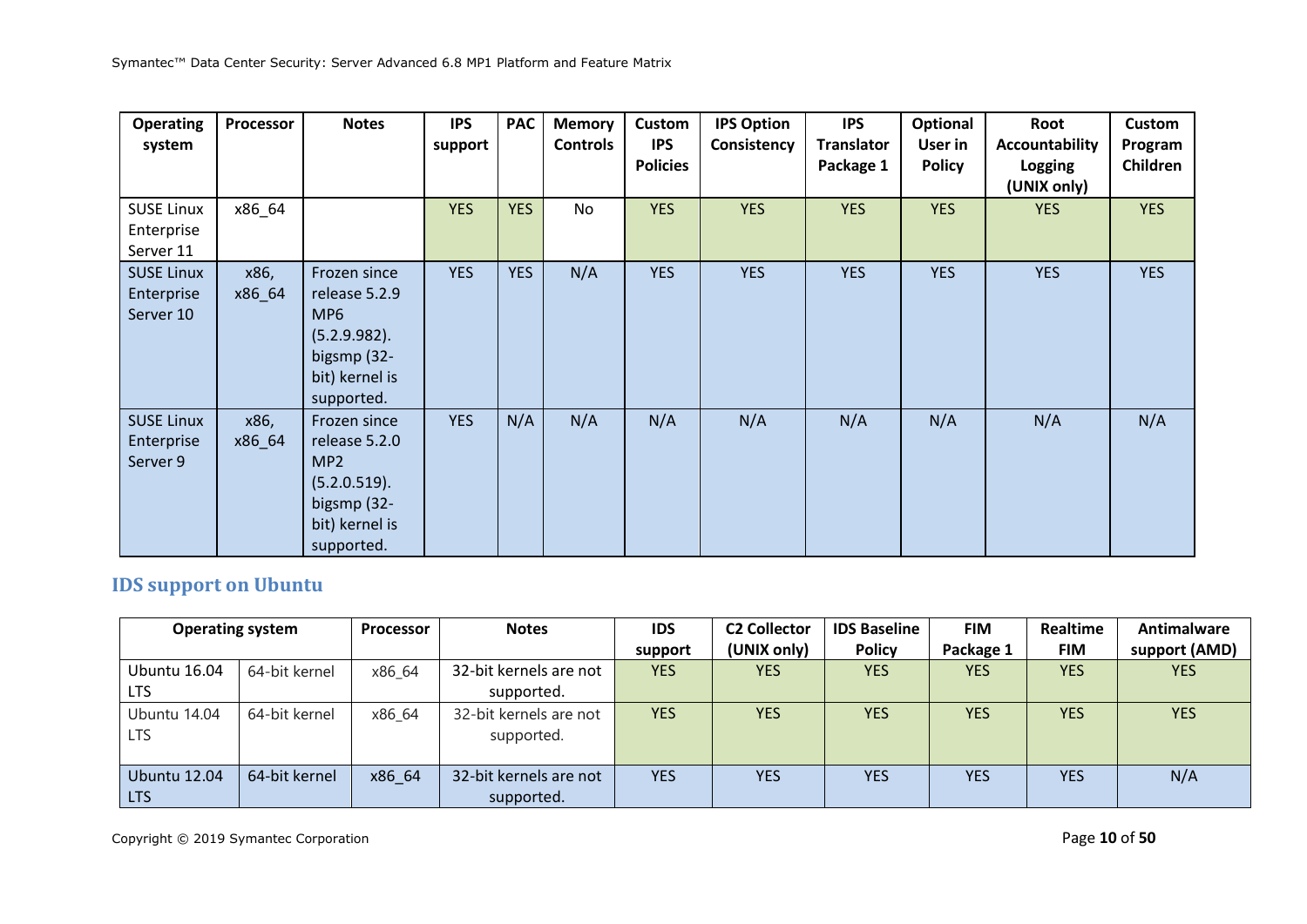| Frozen since release       |  |  |  |
|----------------------------|--|--|--|
| 7 MP3 (6.7.3.1473).<br>U.1 |  |  |  |

### **IPS support on Ubuntu**

| <b>Operating</b><br>system    |                  | Processor | <b>Notes</b>                                                                                                   | <b>IPS</b><br>support | <b>PAC</b> | <b>Memory</b><br><b>Controls</b> | Custom<br><b>IPS</b><br><b>Policies</b> | <b>IPS Option</b><br>Consistency | <b>IPS</b><br>Translator<br>Package 1 | Optional<br>User in<br><b>Policy</b> | Root<br>Accountabili<br>ty Logging<br>(UNIX only) | <b>Custom</b><br>Program<br>Children |
|-------------------------------|------------------|-----------|----------------------------------------------------------------------------------------------------------------|-----------------------|------------|----------------------------------|-----------------------------------------|----------------------------------|---------------------------------------|--------------------------------------|---------------------------------------------------|--------------------------------------|
| Ubuntu<br>16.04<br><b>LTS</b> | 64-bit<br>kernel | x86_64    | 32-bit<br>kernels are<br>not<br>supported.                                                                     | <b>YES</b>            | <b>YES</b> | <b>NO</b>                        | <b>YES</b>                              | <b>YES</b>                       | <b>YES</b>                            | <b>YES</b>                           | <b>YES</b>                                        | <b>YES</b>                           |
| Ubuntu<br>14.04<br><b>LTS</b> | 64-bit<br>kernel | x86_64    | 32-bit<br>kernels are<br>not<br>supported.                                                                     | <b>YES</b>            | <b>YES</b> | <b>NO</b>                        | <b>YES</b>                              | <b>YES</b>                       | <b>YES</b>                            | <b>YES</b>                           | <b>YES</b>                                        | <b>YES</b>                           |
| Ubuntu<br>12.04<br><b>LTS</b> | 64-bit<br>kernel | x86_64    | 32-bit<br>kernels are<br>not<br>supported.<br>Frozen<br>since<br>release 6.7<br>MP3<br>(6.7.3.1473)<br>$\cdot$ | <b>YES</b>            | <b>YES</b> | <b>NO</b>                        | <b>YES</b>                              | <b>YES</b>                       | <b>YES</b>                            | <b>YES</b>                           | <b>YES</b>                                        | <b>YES</b>                           |

# **IDS support on Amazon Linux**

| <b>Operating</b> | Processor | <b>Notes</b> | <b>IDS support</b> | <b>C2 Collector</b> | <b>IDS Baseline</b> | <b>FIM</b>             | Realtime   | <b>Antimalware</b> |
|------------------|-----------|--------------|--------------------|---------------------|---------------------|------------------------|------------|--------------------|
| system           |           |              |                    | (UNIX only)         | <b>Policy</b>       | Package $\overline{ }$ | <b>FIN</b> | (AMD<br>support    |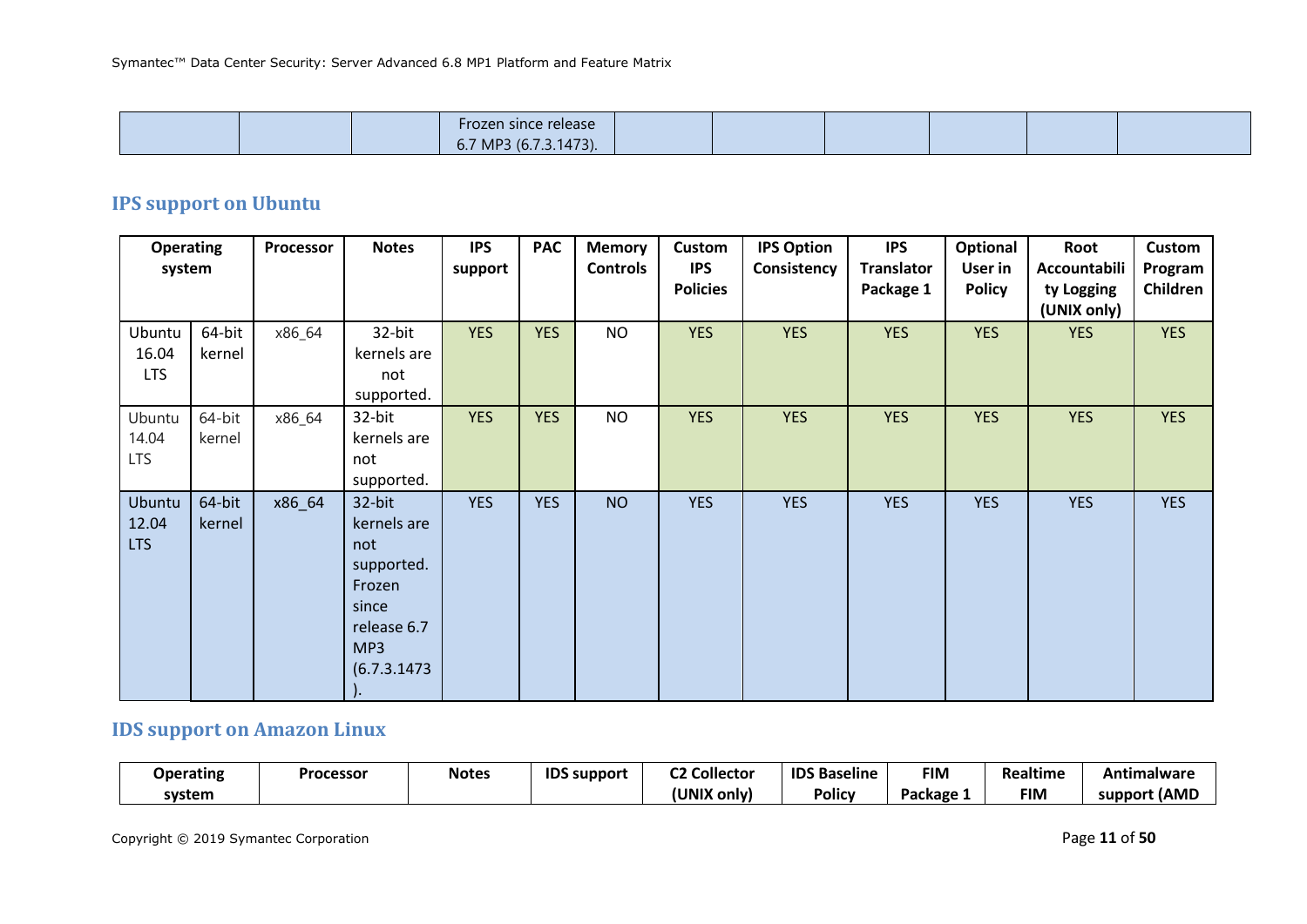| Amazon Linux |  | 10 <sup>2</sup><br>. | <b>YES</b> | <b>VEC</b><br>IE. | <b>VE</b><br>.<br>__ | <b>VEC</b><br>TE. | VFC<br>. |
|--------------|--|----------------------|------------|-------------------|----------------------|-------------------|----------|
|              |  |                      |            |                   |                      |                   |          |

### **IPS support on Amazon Linux**

| <b>Operating</b><br>system | <b>Processor</b> | <b>Notes</b> | <b>IPS</b><br>support | <b>PAC</b> | <b>Memory</b><br>Controls | Custom<br><b>IPS</b><br><b>Policies</b> | <b>IPS Option</b><br>Consistency | <b>IPS</b><br>Translator<br>Package 1 | Optional<br>User in<br><b>Policy</b> | Root<br>Accountabili<br>ty Logging<br>(UNIX only) | Custom<br>Program<br>Children |
|----------------------------|------------------|--------------|-----------------------|------------|---------------------------|-----------------------------------------|----------------------------------|---------------------------------------|--------------------------------------|---------------------------------------------------|-------------------------------|
| <b>Amazon Linux</b>        |                  |              | <b>YES</b>            | <b>YES</b> | <b>NO</b>                 | <b>YES</b>                              | YES                              | YES                                   | YES                                  | <b>YES</b>                                        | <b>YES</b>                    |

### **IDS support on Amazon Linux 2**

| <b>Operating</b>      | <b>Processor</b> | <b>Notes</b> | <b>IDS</b> support | <b>C2 Collector</b> | <b>IDS Baseline</b> | <b>FIM</b> | Realtime   | Antimalware  |
|-----------------------|------------------|--------------|--------------------|---------------------|---------------------|------------|------------|--------------|
| svstem                |                  |              |                    | (UNIX only)         | <b>Policy</b>       | Package 1  | <b>FIM</b> | support (AMD |
| <b>Amazon Linux 2</b> |                  |              | YES                | YES                 | <b>YES</b>          | <b>YES</b> | YES        | <b>YES</b>   |

### **IPS support on Amazon Linux 2**

| <b>Operating</b><br>system | <b>Processor</b> | <b>Notes</b> | <b>IPS</b><br>support | <b>PAC</b> | <b>Memory</b><br><b>Controls</b> | Custom<br><b>IPS</b><br><b>Policies</b> | <b>IPS Option</b><br>Consistency | <b>IPS</b><br><b>Translator</b><br>Package 1 | Optional<br>User in<br><b>Policy</b> | Root<br>Accountabili  <br>ty Logging<br>(UNIX only) | Custom<br>Program<br><b>Children</b> |
|----------------------------|------------------|--------------|-----------------------|------------|----------------------------------|-----------------------------------------|----------------------------------|----------------------------------------------|--------------------------------------|-----------------------------------------------------|--------------------------------------|
| <b>Amazon Linux 2</b>      |                  |              | <b>YES</b>            | <b>YES</b> | <b>NO</b>                        | <b>YES</b>                              | <b>YES</b>                       | <b>YES</b>                                   | <b>YES</b>                           | <b>YES</b>                                          | <b>YES</b>                           |

# **IDS support on Solaris**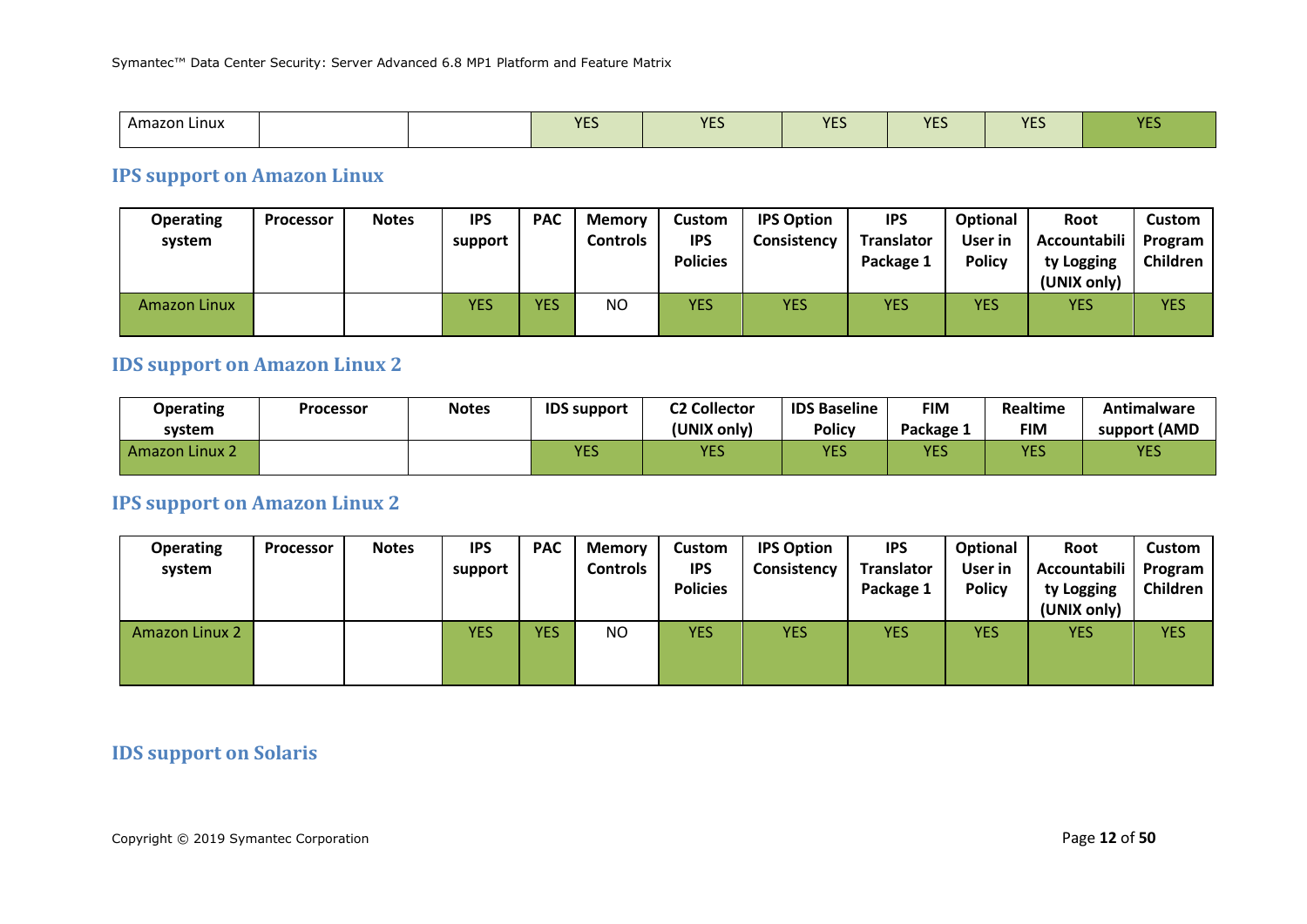| <b>Operating</b><br><b>Notes</b><br><b>Processor</b><br>system |        |                | <b>IDS</b>                                         | <b>C2 Collector</b> | <b>IDS</b>  | <b>FIM</b>      | Realtime   | <b>Antimalware</b> |           |
|----------------------------------------------------------------|--------|----------------|----------------------------------------------------|---------------------|-------------|-----------------|------------|--------------------|-----------|
|                                                                |        |                |                                                    | support             | (UNIX only) | <b>Baseline</b> | Package    | <b>FIM</b>         | support   |
|                                                                |        |                |                                                    |                     |             | <b>Policy</b>   | 1          |                    | (AMD)     |
| Solaris                                                        | Global | SPARC,         |                                                    | <b>YES</b>          | <b>No</b>   | <b>YES</b>      | <b>YES</b> | <b>No</b>          | No        |
| 11                                                             | zone   | x86_64(AMD64)  |                                                    |                     |             |                 |            |                    |           |
|                                                                | Local  | SPARC,         |                                                    | <b>YES</b>          | <b>No</b>   | <b>YES</b>      | <b>YES</b> | <b>No</b>          | No        |
|                                                                | zones  | x86_64(AMD64)  |                                                    |                     |             |                 |            |                    |           |
| Solaris                                                        |        | SPARC,         |                                                    | <b>YES</b>          | <b>YES</b>  | <b>YES</b>      | <b>YES</b> | <b>No</b>          | <b>No</b> |
| 10                                                             | Global | x86_64 (AMD64) |                                                    |                     |             |                 |            |                    |           |
|                                                                | zone   | X86            | Frozen since release 6.6 MP1                       | <b>YES</b>          | <b>YES</b>  | <b>YES</b>      | <b>YES</b> | <b>No</b>          | N/A       |
|                                                                |        |                | $(6.6.0.772)$ .                                    |                     |             |                 |            |                    |           |
|                                                                |        |                | See the definition of "Frozen" in<br>Introduction. |                     |             |                 |            |                    |           |
|                                                                |        | SPARC (32-bit) | Frozen since release 6.6 MP1                       | <b>YES</b>          | <b>YES</b>  | <b>YES</b>      | <b>YES</b> | <b>No</b>          | N/A       |
|                                                                |        |                | (6.6.0.772)                                        |                     |             |                 |            |                    |           |
|                                                                |        | SPARC,         | Data Center Security: Server                       | <b>YES</b>          | <b>YES</b>  | <b>YES</b>      | <b>YES</b> | <b>No</b>          | No        |
|                                                                | Local  | x86_64(AMD64)  | Advanced does not support                          |                     |             |                 |            |                    |           |
|                                                                | zones  |                | <b>Branded Zones. Local zones</b>                  |                     |             |                 |            |                    |           |
|                                                                |        |                | must run Solaris 10.                               |                     |             |                 |            |                    |           |
|                                                                |        | x86            | Frozen since release 6.6 MP1<br>(6.6.0.772)        | <b>YES</b>          | <b>YES</b>  | <b>YES</b>      | <b>YES</b> | <b>No</b>          | N/A       |
|                                                                |        | SPARC (32-bit) | Frozen since release 6.6 MP1                       | <b>YES</b>          | <b>YES</b>  | <b>YES</b>      | <b>YES</b> | <b>No</b>          | N/A       |
|                                                                |        |                | (6.6.0.772)                                        |                     |             |                 |            |                    |           |
| Solaris 9                                                      |        | <b>SPARC</b>   | Frozen since release 5.2.8 MP4                     | <b>YES</b>          | <b>YES</b>  | <b>YES</b>      | <b>YES</b> | N/A                | N/A       |
|                                                                |        |                | (5.2.8.337).                                       |                     |             |                 |            |                    |           |

# **IPS support on Solaris**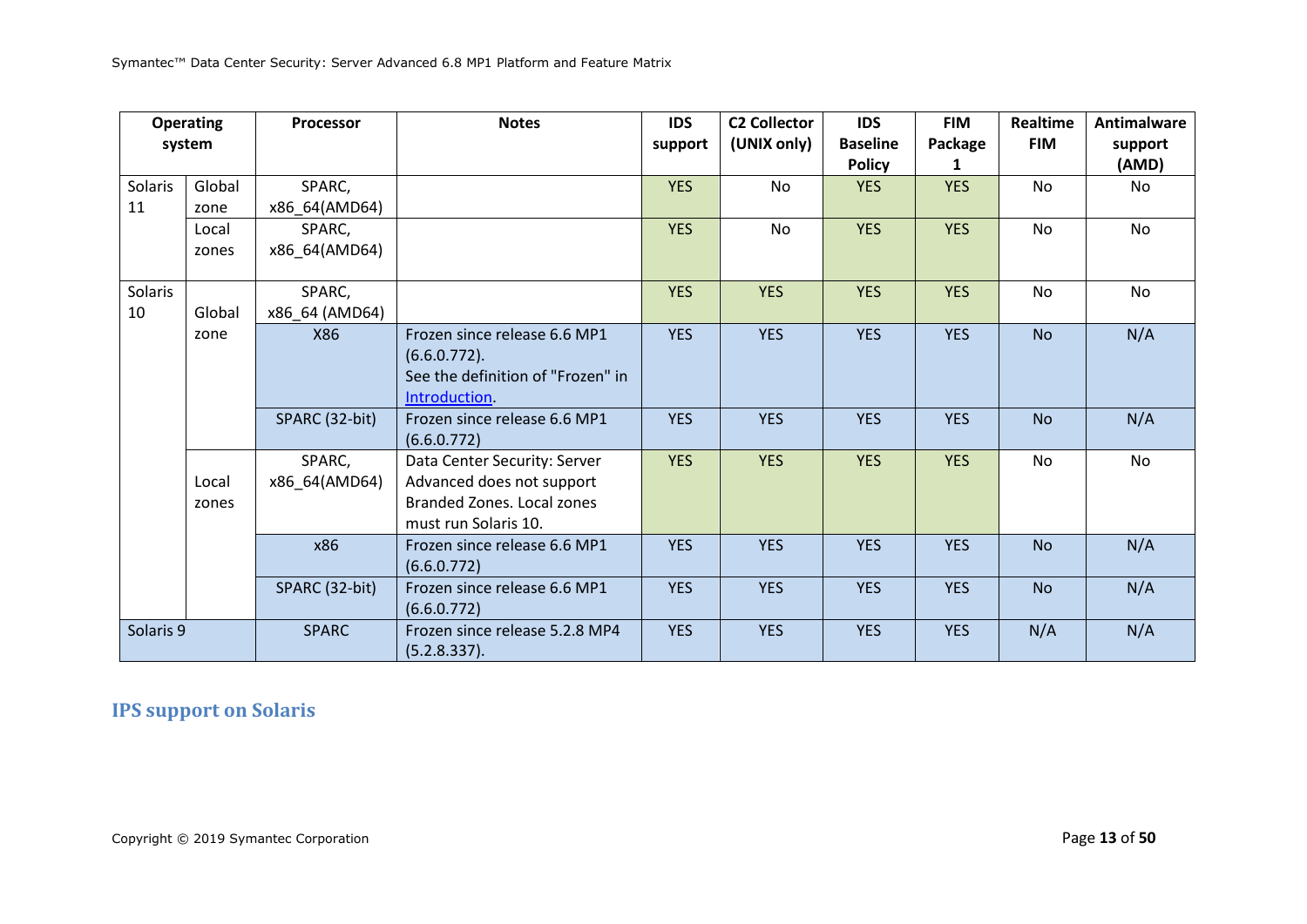| <b>Operating</b><br>system |        | Processor      | <b>Notes</b>                                                                                                     | <b>IPS</b><br>support | <b>PAC</b> | <b>Memory</b><br><b>Controls</b> | <b>Custom</b><br><b>IPS</b> | <b>IPS Option</b><br>Consistency | <b>IPS</b><br><b>Translator</b> | Optional<br>User in | Root<br><b>Accountability</b> | Custom<br>Program |
|----------------------------|--------|----------------|------------------------------------------------------------------------------------------------------------------|-----------------------|------------|----------------------------------|-----------------------------|----------------------------------|---------------------------------|---------------------|-------------------------------|-------------------|
|                            |        |                |                                                                                                                  |                       |            |                                  | <b>Policies</b>             |                                  | Package 1                       | <b>Policy</b>       | Logging<br>(UNIX only)        | Children          |
| Solaris                    | 11.4   |                |                                                                                                                  | <b>No</b>             | <b>No</b>  | <b>No</b>                        | No                          | No                               | No                              | <b>No</b>           | No.                           | No                |
| 11                         | 11.3   | SPARC,         | Only TCP                                                                                                         | <b>YES</b>            | No         | No                               | <b>YES</b>                  | <b>YES</b>                       | <b>YES</b>                      | <b>YES</b>          | <b>YES</b>                    | <b>YES</b>        |
|                            |        | x86_64         | network is                                                                                                       |                       |            |                                  |                             |                                  |                                 |                     |                               |                   |
| (Global                    |        | (AMD64)        | supported                                                                                                        |                       |            |                                  |                             |                                  |                                 |                     |                               |                   |
| zone)                      | 11.2   |                |                                                                                                                  | <b>No</b>             | <b>No</b>  | <b>No</b>                        | <b>No</b>                   | No                               | No                              | No                  | No                            | <b>No</b>         |
|                            | 11.1   |                |                                                                                                                  | No                    | <b>No</b>  | <b>No</b>                        | No                          | No                               | No                              | No                  | No                            | <b>No</b>         |
|                            | 11.0   |                |                                                                                                                  | No                    | <b>No</b>  | <b>No</b>                        | No                          | No                               | No                              | No                  | No                            | No                |
| Solaris                    |        | SPARC,         |                                                                                                                  | <b>YES</b>            | <b>No</b>  | No                               | <b>YES</b>                  | <b>YES</b>                       | <b>YES</b>                      | <b>YES</b>          | <b>YES</b>                    | <b>YES</b>        |
| 10                         | Global | x86_64         |                                                                                                                  |                       |            |                                  |                             |                                  |                                 |                     |                               |                   |
|                            | zone   | (AMD64)        |                                                                                                                  |                       |            |                                  |                             |                                  |                                 |                     |                               |                   |
|                            |        | X86            | Frozen since<br>release 6.6<br>MP1<br>$(6.6.0.772)$ .<br>See the<br>definition of<br>"Frozen" in<br>Introduction | <b>YES</b>            | <b>No</b>  | <b>No</b>                        | <b>YES</b>                  | <b>YES</b>                       | <b>YES</b>                      | <b>YES</b>          | <b>YES</b>                    | <b>YES</b>        |
|                            |        | SPARC (32-bit) | Frozen since<br>release 6.6<br>MP1<br>(6.6.0.772)                                                                | <b>YES</b>            | <b>No</b>  | <b>No</b>                        | <b>YES</b>                  | <b>YES</b>                       | <b>YES</b>                      | <b>YES</b>          | <b>YES</b>                    | <b>YES</b>        |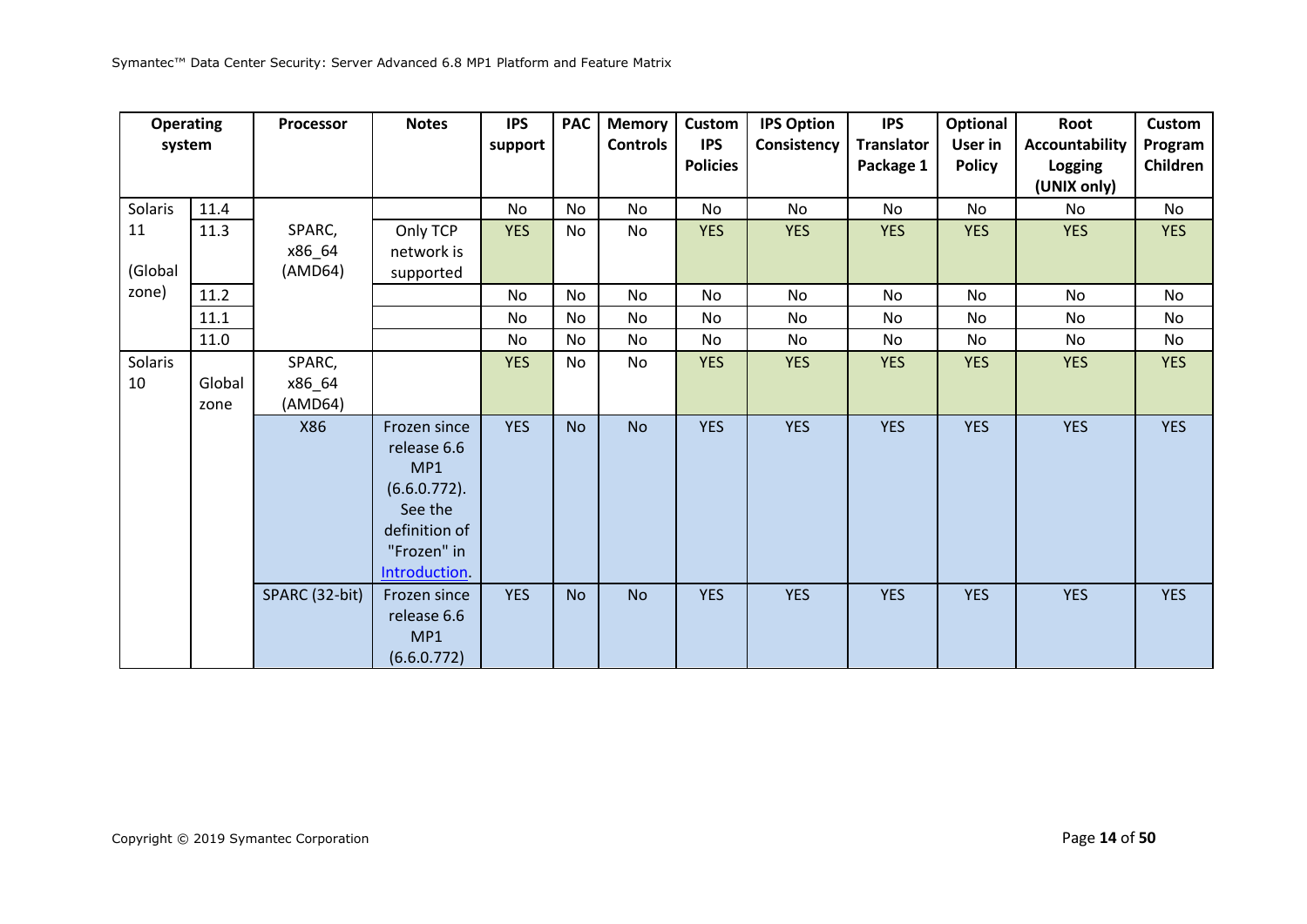| <b>Operating</b> |       | Processor      | <b>Notes</b>   | <b>IPS</b> | <b>PAC</b> | <b>Memory</b>   | Custom          | <b>IPS Option</b> | <b>IPS</b>        | Optional      | Root                  | Custom     |
|------------------|-------|----------------|----------------|------------|------------|-----------------|-----------------|-------------------|-------------------|---------------|-----------------------|------------|
| system           |       |                |                | support    |            | <b>Controls</b> | <b>IPS</b>      | Consistency       | <b>Translator</b> | User in       | <b>Accountability</b> | Program    |
|                  |       |                |                |            |            |                 | <b>Policies</b> |                   | Package 1         | <b>Policy</b> | Logging               | Children   |
|                  |       |                |                |            |            |                 |                 |                   |                   |               | (UNIX only)           |            |
|                  |       | SPARC,         | Data Center    | <b>No</b>  | <b>No</b>  | <b>No</b>       | <b>No</b>       | <b>No</b>         | <b>No</b>         | No            | <b>No</b>             | <b>No</b>  |
|                  |       | x86_64         | Security:      |            |            |                 |                 |                   |                   |               |                       |            |
|                  | Local | (AMD64)        | Server         |            |            |                 |                 |                   |                   |               |                       |            |
|                  | zones |                | Advanced       |            |            |                 |                 |                   |                   |               |                       |            |
|                  |       |                | does not       |            |            |                 |                 |                   |                   |               |                       |            |
|                  |       |                | support        |            |            |                 |                 |                   |                   |               |                       |            |
|                  |       |                | <b>Branded</b> |            |            |                 |                 |                   |                   |               |                       |            |
|                  |       |                | Zones. Local   |            |            |                 |                 |                   |                   |               |                       |            |
|                  |       |                | zones must     |            |            |                 |                 |                   |                   |               |                       |            |
|                  |       |                | run Solaris    |            |            |                 |                 |                   |                   |               |                       |            |
|                  |       |                | 10.            |            |            |                 |                 |                   |                   |               |                       |            |
|                  |       | x86            | Frozen since   | <b>No</b>  | <b>No</b>  | <b>No</b>       | <b>No</b>       | <b>No</b>         | <b>No</b>         | <b>No</b>     | <b>No</b>             | <b>No</b>  |
|                  |       |                | release 6.6    |            |            |                 |                 |                   |                   |               |                       |            |
|                  |       |                | MP1            |            |            |                 |                 |                   |                   |               |                       |            |
|                  |       |                | (6.6.0.772)    |            |            |                 |                 |                   |                   |               |                       |            |
|                  |       | SPARC (32-bit) | Frozen since   | <b>No</b>  | <b>No</b>  | <b>No</b>       | <b>No</b>       | <b>No</b>         | <b>No</b>         | <b>No</b>     | <b>No</b>             | No         |
|                  |       |                | release 6.6    |            |            |                 |                 |                   |                   |               |                       |            |
|                  |       |                | MP1            |            |            |                 |                 |                   |                   |               |                       |            |
|                  |       |                | (6.6.0.772)    |            |            |                 |                 |                   |                   |               |                       |            |
| Solaris 9        |       | <b>SPARC</b>   | Frozen since   | <b>YES</b> | N/A        | N/A             | <b>YES</b>      | <b>YES</b>        | <b>YES</b>        | <b>YES</b>    | <b>YES</b>            | <b>YES</b> |
|                  |       |                | release 5.2.8  |            |            |                 |                 |                   |                   |               |                       |            |
|                  |       |                | MP4            |            |            |                 |                 |                   |                   |               |                       |            |
|                  |       |                | (5.2.8.337).   |            |            |                 |                 |                   |                   |               |                       |            |

**IDS support on HP-UX**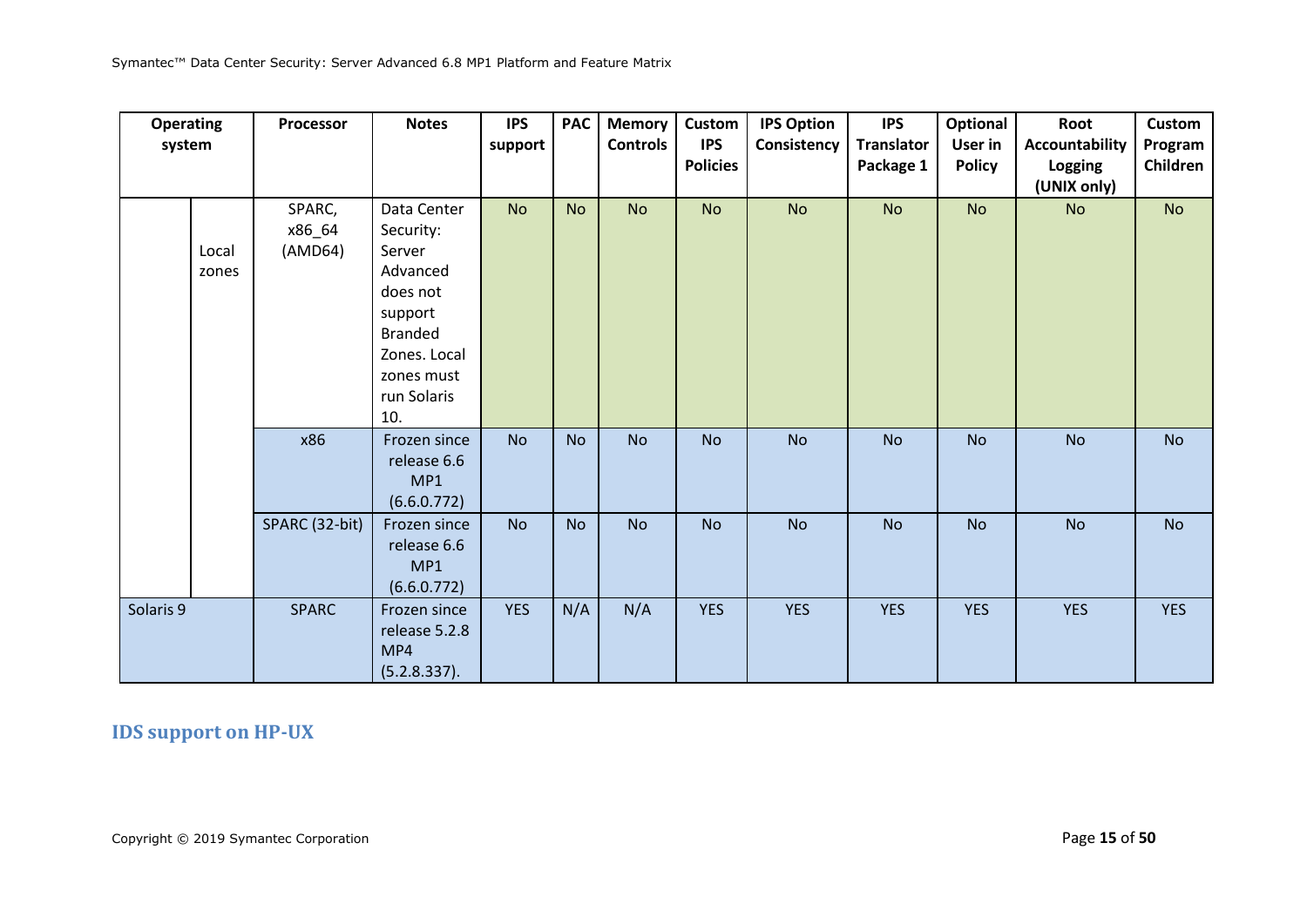| <b>Operating</b>                             | <b>Processor</b>     | <b>Notes</b>                                                                                                                       | <b>IDS</b> | <b>C2 Collector</b><br>(UNIX only) | <b>IDS</b><br><b>Baseline</b> | <b>FIM</b><br>Package | Realtime<br><b>FIM</b> | Antimalware      |
|----------------------------------------------|----------------------|------------------------------------------------------------------------------------------------------------------------------------|------------|------------------------------------|-------------------------------|-----------------------|------------------------|------------------|
| system                                       |                      |                                                                                                                                    | support    |                                    | <b>Policy</b>                 |                       |                        | support<br>(AMD) |
| <b>HP-UX 11i V3</b><br>$(11.31)$ (64-        | Itanium <sub>2</sub> | HP-UX 111 V3 on Itanium2 is frozen since<br>release 6.7 (6.7.0.859).                                                               | <b>YES</b> | <b>No</b>                          | <b>YES</b>                    | <b>YES</b>            | <b>No</b>              | No.              |
| bit)                                         | <b>PARISC</b>        | HP-UX 11i V3 on PARISC is frozen since<br>release 5.2.9 MP5 HF1 (5.2.9.910). See<br>the definition of "Frozen" in<br>Introduction. | <b>YES</b> | <b>No</b>                          | <b>YES</b>                    | <b>YES</b>            | N <sub>o</sub>         | <b>No</b>        |
| <b>HP-UX 11i V2</b><br>$(11.23)(64-$<br>bit) | <b>PARISC</b>        | Frozen since release 5.2.0 MP1<br>(5.2.0.510).                                                                                     | <b>YES</b> | <b>YES</b>                         | N/A                           | N/A                   | N/A                    | N/A              |
| <b>HP-UX 11i V1</b><br>$(11.11)(64-$<br>bit) | <b>PARISC</b>        | Frozen since release 5.2.0 MP1<br>(5.2.0.510).                                                                                     | <b>YES</b> | <b>YES</b>                         | N/A                           | N/A                   | N/A                    | N/A              |

# **IPS support on HP-UX**

| <b>Operating</b>                            | <b>Processor</b>     | <b>Notes</b>                                                                   | <b>IPS</b> | <b>PAC</b> | <b>Memory</b>   | Custom                        | <b>IPS Option</b> | <b>IPS</b>                     | Optional                 | <b>Root</b>                                     | Custom              |
|---------------------------------------------|----------------------|--------------------------------------------------------------------------------|------------|------------|-----------------|-------------------------------|-------------------|--------------------------------|--------------------------|-------------------------------------------------|---------------------|
| system                                      |                      |                                                                                | support    |            | <b>Controls</b> | <b>IPS</b><br><b>Policies</b> | Consistency       | <b>Translator</b><br>Package 1 | User in<br><b>Policy</b> | Accountability<br><b>Logging</b><br>(UNIX only) | Program<br>Children |
| <b>HP-UX 11i</b><br>V3(11.31)<br>$(64-bit)$ | Itanium <sub>2</sub> | HP-UX 11i V3 on<br>Itanium <sub>2</sub> is<br>frozen since 6.7<br>(6.7.0.859). | <b>No</b>  | <b>No</b>  | <b>No</b>       | <b>No</b>                     | <b>No</b>         | <b>No</b>                      | <b>No</b>                | <b>No</b>                                       | <b>No</b>           |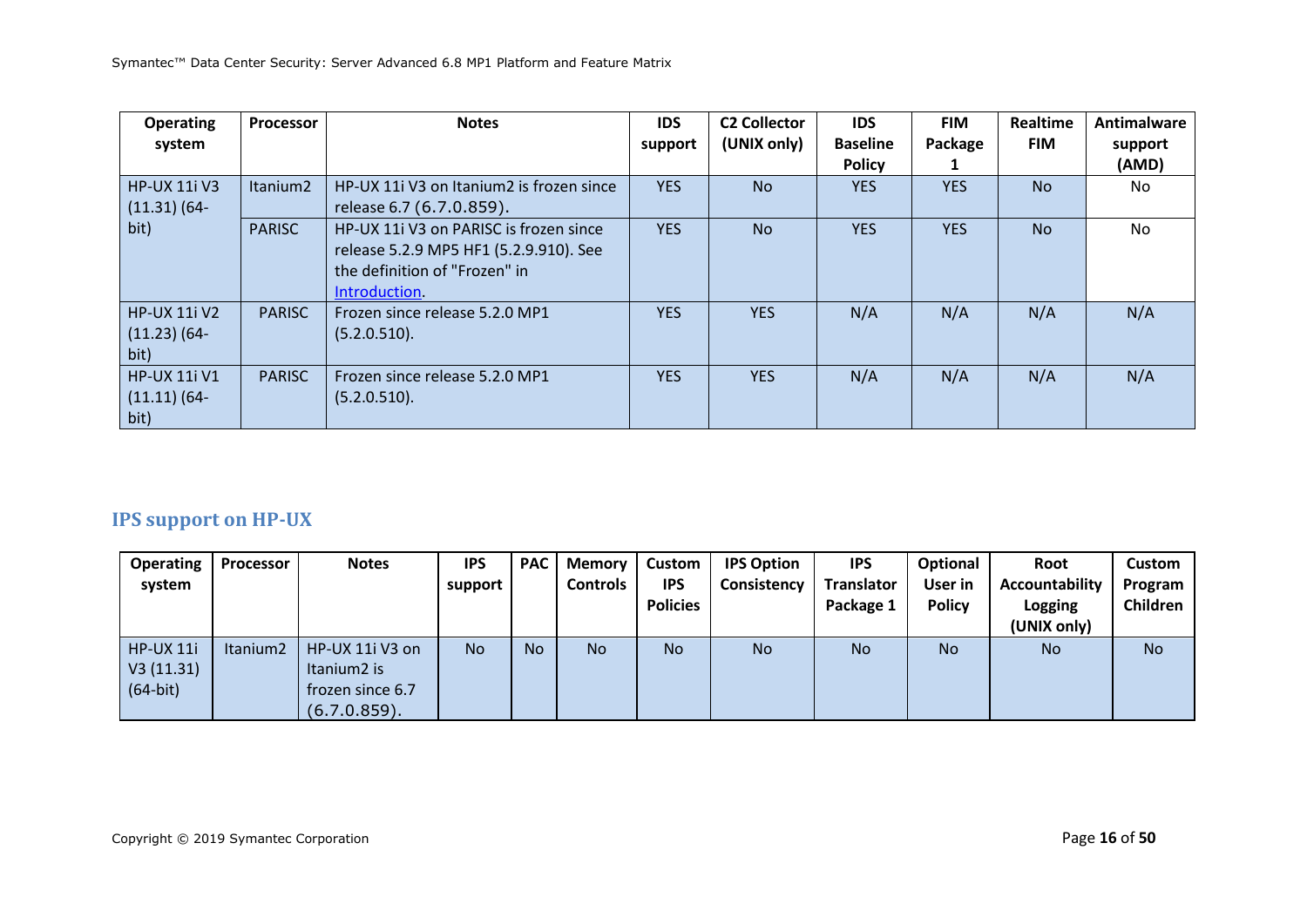| <b>Operating</b><br>system | Processor     | <b>Notes</b>            | <b>IPS</b><br>support | <b>PAC</b> | <b>Memory</b><br>Controls | Custom<br><b>IPS</b> | <b>IPS Option</b><br>Consistency | <b>IPS</b><br><b>Translator</b> | Optional<br>User in | Root<br><b>Accountability</b> | Custom<br>Program |
|----------------------------|---------------|-------------------------|-----------------------|------------|---------------------------|----------------------|----------------------------------|---------------------------------|---------------------|-------------------------------|-------------------|
|                            |               |                         |                       |            |                           | <b>Policies</b>      |                                  | Package 1                       | <b>Policy</b>       | Logging                       | Children          |
|                            |               |                         |                       |            |                           |                      |                                  |                                 |                     | (UNIX only)                   |                   |
|                            | <b>PARISC</b> | HP-UX 11i V3 on         | <b>No</b>             | <b>No</b>  | <b>No</b>                 | <b>No</b>            | <b>No</b>                        | <b>No</b>                       | <b>No</b>           | N <sub>o</sub>                | <b>No</b>         |
|                            |               | <b>PARISC</b> is frozen |                       |            |                           |                      |                                  |                                 |                     |                               |                   |
|                            |               | since release           |                       |            |                           |                      |                                  |                                 |                     |                               |                   |
|                            |               | 5.2.9 MP5 HF1           |                       |            |                           |                      |                                  |                                 |                     |                               |                   |
|                            |               | (5.2.9.910). See        |                       |            |                           |                      |                                  |                                 |                     |                               |                   |
|                            |               | the definition of       |                       |            |                           |                      |                                  |                                 |                     |                               |                   |
|                            |               | "Frozen" in             |                       |            |                           |                      |                                  |                                 |                     |                               |                   |
|                            |               | Introduction.           |                       |            |                           |                      |                                  |                                 |                     |                               |                   |
| <b>HP-UX 11i</b>           | <b>PARISC</b> | Frozen since            | N/A                   | N/A        | N/A                       | N/A                  | N/A                              | N/A                             | N/A                 | N/A                           | N/A               |
| V2(11.23)                  |               | release 5.2.0           |                       |            |                           |                      |                                  |                                 |                     |                               |                   |
| $(64-bit)$                 |               | MP1 (5.2.0.510).        |                       |            |                           |                      |                                  |                                 |                     |                               |                   |
| <b>HP-UX 11i</b>           | <b>PARISC</b> | Frozen since            | N/A                   | N/A        | N/A                       | N/A                  | N/A                              | N/A                             | N/A                 | N/A                           | N/A               |
| V1(11.11)                  |               | release 5.2.0           |                       |            |                           |                      |                                  |                                 |                     |                               |                   |
| $(64-bit)$                 |               | MP1 (5.2.0.510).        |                       |            |                           |                      |                                  |                                 |                     |                               |                   |

# **IDS support on AIX**

|            | <b>Operating</b> | Processor | <b>Notes</b>                       | <b>IDS</b> | <b>C2 Collector</b> | <b>IDS</b>      | <b>FIM</b> | Realtime   | Antimalware |
|------------|------------------|-----------|------------------------------------|------------|---------------------|-----------------|------------|------------|-------------|
|            | system           |           |                                    | support    | (UNIX only)         | <b>Baseline</b> | Package 1  | <b>FIM</b> | support     |
|            |                  |           |                                    |            |                     | <b>Policy</b>   |            |            | (AMD        |
| AIX 7.2    |                  | PowerPC   |                                    | <b>YES</b> | <b>YES</b>          | <b>YES</b>      | <b>YES</b> | <b>YES</b> | No          |
| AIX 7.1    |                  | PowerPC   |                                    | <b>YES</b> | <b>YES</b>          | <b>YES</b>      | <b>YES</b> | <b>YES</b> | No          |
| AIX 6.1    |                  | PowerPC   |                                    | <b>YES</b> | <b>YES</b>          | <b>YES</b>      | <b>YES</b> | <b>YES</b> | No          |
| <b>AIX</b> | 64-bit           | PowerPC   | Frozen since release 5.2.9 MP6     | <b>YES</b> | <b>YES</b>          | <b>YES</b>      | <b>YES</b> | <b>YES</b> | <b>No</b>   |
| - 5L       | kernel           |           | (5.2.9.993). See the definition of |            |                     |                 |            |            |             |
| 5.3        |                  |           | "Frozen" in Introduction.          |            |                     |                 |            |            |             |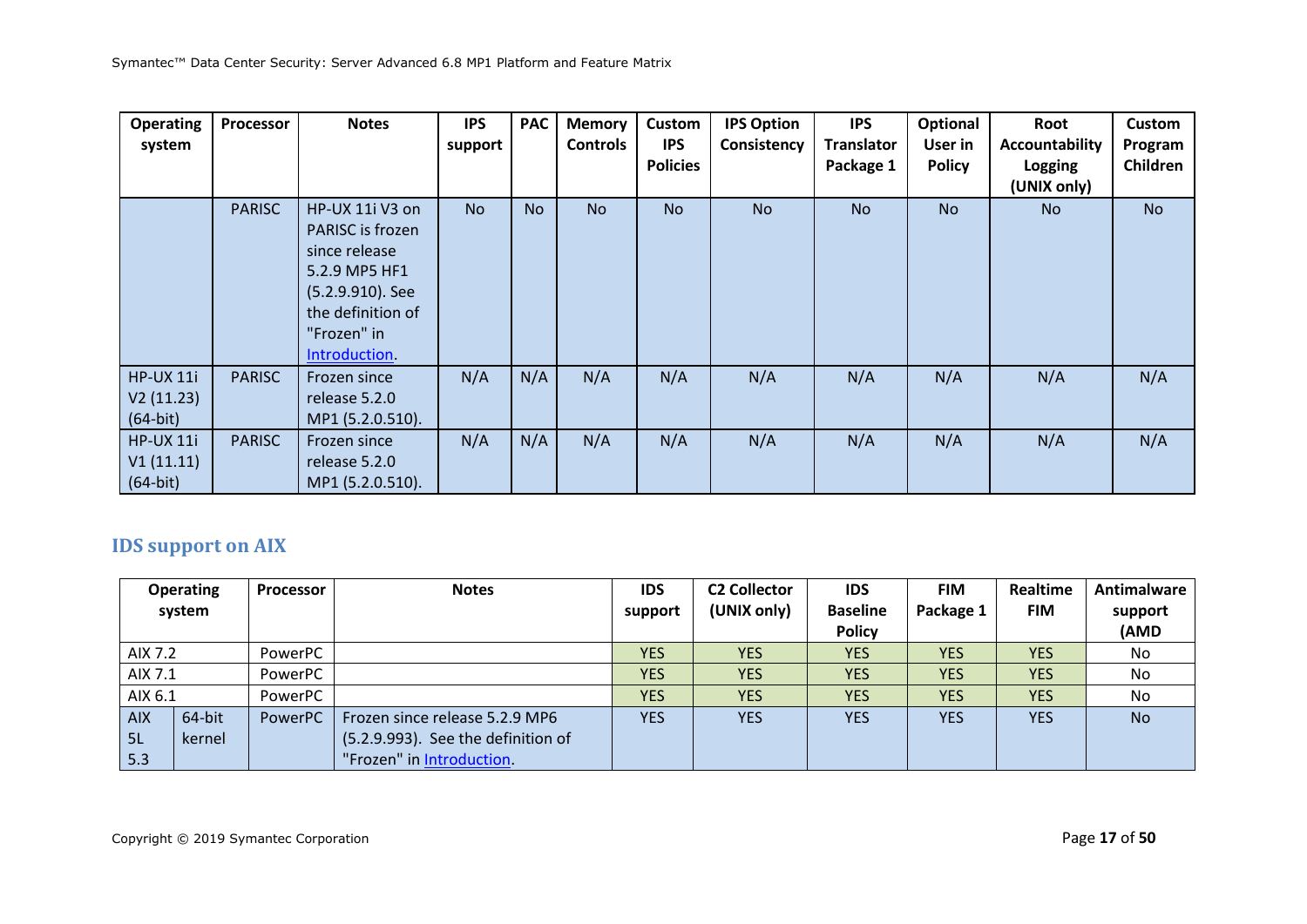| 32-bit | PowerPC | Frozen since release 5.2.9 MP6 | <b>VEC</b><br>. | <b>YES</b> | <b>YES</b> | <b>YES</b> | N 17<br><b>NO</b> | <b>No</b> |
|--------|---------|--------------------------------|-----------------|------------|------------|------------|-------------------|-----------|
| kernel |         | (5.2.9.993).                   |                 |            |            |            |                   |           |

### **IPS support on AIX**

|                         | <b>Operating</b><br>system | Processor | <b>Notes</b>                                                                                                                 | <b>IPS</b><br>support | <b>PAC</b> | <b>Memory</b><br><b>Controls</b> | <b>Custom</b><br><b>IPS</b><br><b>Policies</b> | <b>IPS Option</b><br>Consistency | <b>IPS</b><br><b>Translator</b><br>Package 1 | Optional<br>User in<br><b>Policy</b> | Root<br>Accountability | <b>Custom</b><br>Program<br>Children |
|-------------------------|----------------------------|-----------|------------------------------------------------------------------------------------------------------------------------------|-----------------------|------------|----------------------------------|------------------------------------------------|----------------------------------|----------------------------------------------|--------------------------------------|------------------------|--------------------------------------|
|                         |                            |           |                                                                                                                              |                       |            |                                  |                                                |                                  |                                              |                                      | Logging<br>(UNIX only) |                                      |
| AIX 7.2                 |                            | PowerPC   |                                                                                                                              | <b>YES</b>            | <b>YES</b> | No                               | <b>YES</b>                                     | <b>YES</b>                       | <b>YES</b>                                   | <b>YES</b>                           | <b>YES</b>             | <b>YES</b>                           |
| AIX 7.1                 |                            | PowerPC   |                                                                                                                              | <b>YES</b>            | <b>YES</b> | No                               | <b>YES</b>                                     | <b>YES</b>                       | <b>YES</b>                                   | <b>YES</b>                           | <b>YES</b>             | <b>YES</b>                           |
| AIX 6.1                 |                            | PowerPC   |                                                                                                                              | <b>YES</b>            | <b>YES</b> | No                               | <b>YES</b>                                     | <b>YES</b>                       | <b>YES</b>                                   | <b>YES</b>                           | <b>YES</b>             | <b>YES</b>                           |
| <b>AIX</b><br>5L<br>5.3 | 64-bit<br>kernel           | PowerPC   | Frozen since<br>release 5.2.9<br>MP <sub>6</sub><br>(5.2.9.993).<br>See the<br>definition of<br>"Frozen" in<br>Introduction. | <b>YES</b>            | <b>YES</b> | <b>No</b>                        | <b>YES</b>                                     | <b>YES</b>                       | <b>YES</b>                                   | <b>YES</b>                           | <b>YES</b>             | <b>YES</b>                           |
|                         | 32-bit<br>kernel           | PowerPC   | Frozen since<br>release 5.2.9<br>MP <sub>6</sub><br>(5.2.9.993).                                                             | <b>No</b>             | <b>No</b>  | <b>No</b>                        | <b>No</b>                                      | <b>No</b>                        | <b>No</b>                                    | <b>No</b>                            | <b>No</b>              | <b>No</b>                            |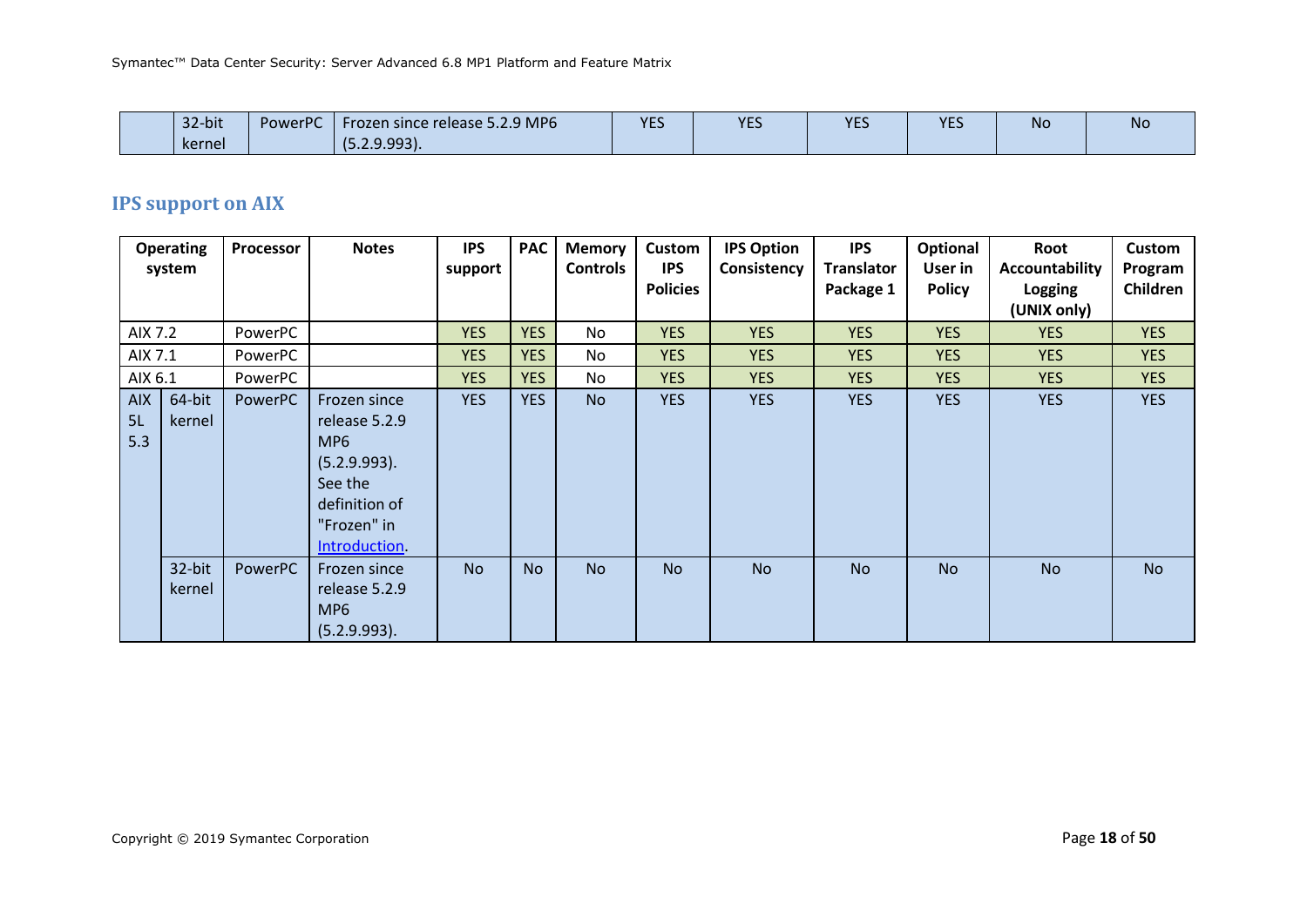# **IDS support on Windows**

| <b>Operating system</b>                   | Processor | <b>Notes</b>                       | <b>IDS</b> | <b>C2 Collector</b> | <b>IDS</b>                       | <b>FIM</b> | <b>Realtime</b> |
|-------------------------------------------|-----------|------------------------------------|------------|---------------------|----------------------------------|------------|-----------------|
|                                           |           |                                    | support    | (UNIX only)         | <b>Baseline</b><br><b>Policy</b> | Package 1  | <b>FIM</b>      |
| Windows 2019                              | x86 64    | Windows Server Core is supported.  | <b>YES</b> | N/A                 | <b>YES</b>                       | <b>YES</b> | <b>YES</b>      |
| Windows 2016                              | x86 64    | Windows Server Core is supported.  | <b>YES</b> | N/A                 | <b>YES</b>                       | <b>YES</b> | <b>YES</b>      |
| Windows 2012 R2 (all                      | x86_64    | Windows Server Core is supported.  | <b>YES</b> | N/A                 | <b>YES</b>                       | <b>YES</b> | <b>YES</b>      |
| editions)                                 |           |                                    |            |                     |                                  |            |                 |
| Windows 2012 (all editions)               | x86 64    | Windows Server Core is supported.  | <b>YES</b> | N/A                 | <b>YES</b>                       | <b>YES</b> | <b>YES</b>      |
| Windows 7 (all editions)                  | x86,      | Frozen since release 6.0 MP1       | <b>YES</b> | N/A                 | <b>YES</b>                       | <b>YES</b> | <b>YES</b>      |
|                                           | x86 64    | (6.0.0.647). See the definition of |            |                     |                                  |            |                 |
|                                           |           | "Frozen" in Introduction.          |            |                     |                                  |            |                 |
| <b>Windows Embedded</b>                   | x86,      | Frozen since release 6.0 MP1       | <b>YES</b> | N/A                 | <b>YES</b>                       | <b>YES</b> | <b>YES</b>      |
| Standard 7                                | x86 64    | $(6.0.0.647)$ .                    |            |                     |                                  |            |                 |
|                                           |           | Supported with Default Application |            |                     |                                  |            |                 |
|                                           |           | <b>Compatibility Template</b>      |            |                     |                                  |            |                 |
| <b>Windows Embedded</b>                   | x86,      | Frozen since release 6.0 MP1       | <b>YES</b> | N/A                 | <b>YES</b>                       | <b>YES</b> | <b>YES</b>      |
| POSReady 7                                | x86 64    | $(6.0.0.647)$ .                    |            |                     |                                  |            |                 |
| <b>Windows Embedded</b>                   | x86       | Frozen since release 5.2.9 MP6     | <b>YES</b> | N/A                 | <b>YES</b>                       | <b>YES</b> | <b>YES</b>      |
| POSReady 2009                             |           | (5.2.9.952).                       |            |                     |                                  |            |                 |
|                                           |           |                                    |            |                     |                                  |            |                 |
| Windows 2008 R2 (Standard                 | x86_64    | Windows Server Core is supported.  | <b>YES</b> | N/A                 | <b>YES</b>                       | <b>YES</b> | <b>YES</b>      |
| <b>Edition and Enterprise</b><br>Edition) |           |                                    |            |                     |                                  |            |                 |
| Windows 2008 (Standard                    | x86,      | Windows Server Core is supported.  | <b>YES</b> | N/A                 | <b>YES</b>                       | <b>YES</b> | <b>YES</b>      |
| <b>Edition and Enterprise</b>             | x86_64    |                                    |            |                     |                                  |            |                 |
| Edition)                                  |           |                                    |            |                     |                                  |            |                 |
| Windows 2003 R2 (Standard                 | x86_64    | Frozen since release 6.7 MP3,      | <b>YES</b> | N/A                 | <b>YES</b>                       | <b>YES</b> | <b>YES</b>      |
| <b>Edition and Enterprise</b>             |           | 6.7.3.1515                         |            |                     |                                  |            |                 |
| Edition)                                  | x86       | Frozen since release 6.7 MP3,      | <b>YES</b> | N/A                 | <b>YES</b>                       | <b>YES</b> | <b>YES</b>      |
|                                           |           | 6.7.3.1515                         |            |                     |                                  |            |                 |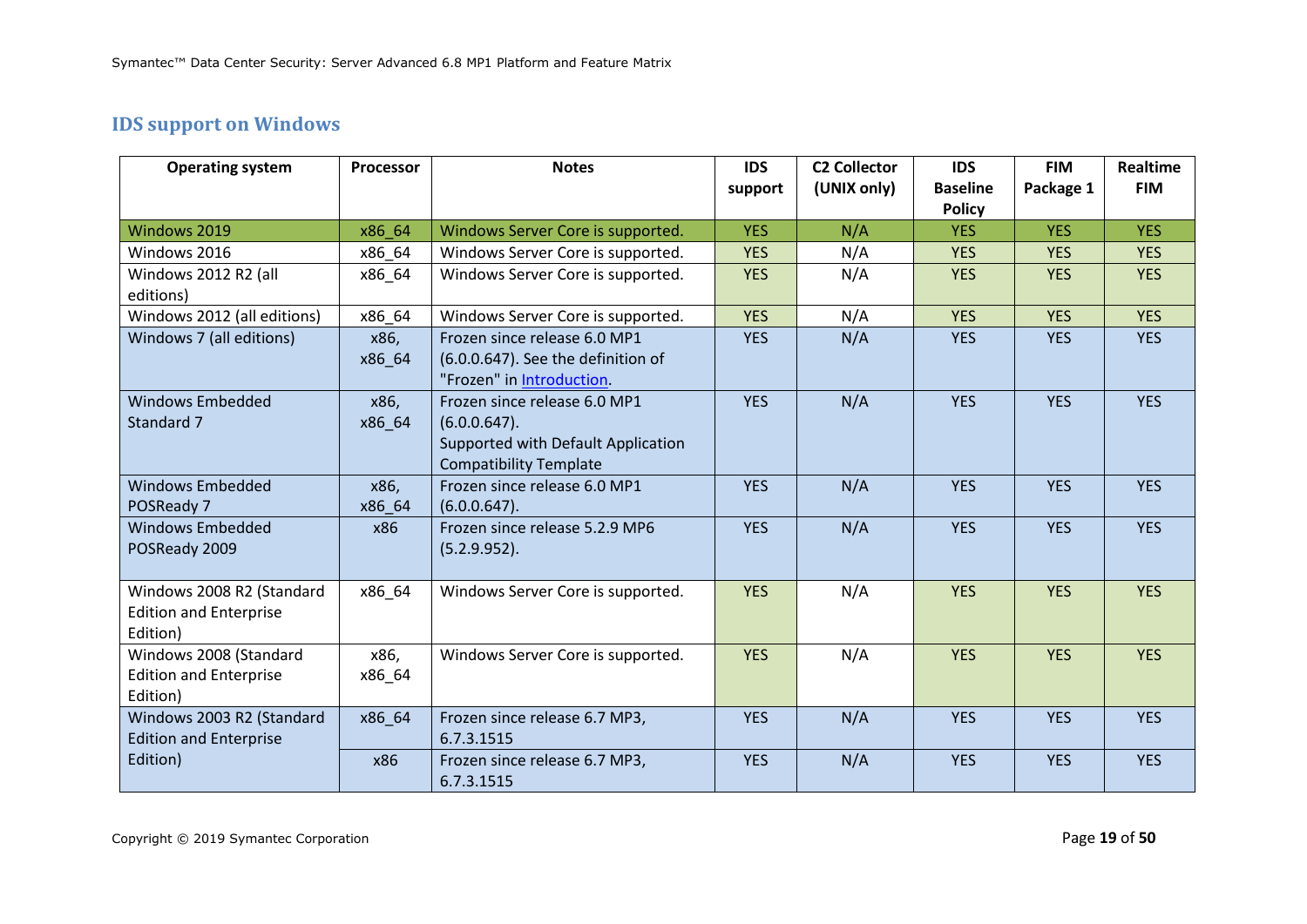| <b>Operating system</b>    | Processor | <b>Notes</b>                   | <b>IDS</b> | <b>C2 Collector</b> | <b>IDS</b>      | <b>FIM</b> | <b>Realtime</b> |
|----------------------------|-----------|--------------------------------|------------|---------------------|-----------------|------------|-----------------|
|                            |           |                                | support    | (UNIX only)         | <b>Baseline</b> | Package 1  | <b>FIM</b>      |
|                            |           |                                |            |                     | <b>Policy</b>   |            |                 |
| <b>Windows 2003, SP2</b>   | x86 64    | Frozen since release 6.7 MP3,  | <b>YES</b> | N/A                 | <b>YES</b>      | <b>YES</b> | <b>YES</b>      |
| (Standard Edition and      |           | 6.7.3.1515                     |            |                     |                 |            |                 |
| <b>Enterprise Edition)</b> | x86       | Frozen since release 6.7 MP3,  | <b>YES</b> | N/A                 | <b>YES</b>      | <b>YES</b> | <b>YES</b>      |
|                            |           | 6.7.3.1515                     |            |                     |                 |            |                 |
| Windows 2003, SP1          | x86,      | Frozen since release 5.2.9 MP4 | <b>YES</b> | N/A                 | <b>YES</b>      | <b>YES</b> | <b>YES</b>      |
| (Standard Edition and      | x86_64    | (5.2.9.851).                   |            |                     |                 |            |                 |
| <b>Enterprise Edition)</b> |           |                                |            |                     |                 |            |                 |
| Windows XP Professional,   | x86       | Frozen since release 6.0 MP1   | <b>YES</b> | N/A                 | <b>YES</b>      | <b>YES</b> | <b>YES</b>      |
| SP2 and later              |           | $(6.0.0.647)$ .                |            |                     |                 |            |                 |
| Windows XPe SP3            | x86       | Frozen since release 6.0 MP1   | <b>YES</b> | N/A                 | <b>YES</b>      | <b>YES</b> | <b>YES</b>      |
|                            |           | $(6.0.0.647)$ .                |            |                     |                 |            |                 |
| Windows 2003, GA version   | x86,      | Frozen since release 5.2.4 RTM | <b>YES</b> | N/A                 | N/A             | N/A        | N/A             |
|                            | x86 64    | (5.2.4.266).                   |            |                     |                 |            |                 |
| Windows XP Professional,   | x86       | Frozen since release 5.2.4 RTM | <b>YES</b> | N/A                 | N/A             | N/A        | N/A             |
| SP1 and earlier            |           | (5.2.4.266).                   |            |                     |                 |            |                 |
| Windows 2000 (Advanced     | x86       | Frozen since release 5.2.4 MP1 | <b>YES</b> | N/A                 | N/A             | N/A        | N/A             |
| Server, Server and         |           | (5.2.4.311).                   |            |                     |                 |            |                 |
| Professional)              |           |                                |            |                     |                 |            |                 |
| Windows NT Server 4.0      | x86       | Frozen since release 5.2.0 MP1 | <b>YES</b> | N/A                 | N/A             | N/A        | N/A             |
|                            |           | (5.2.0.510).                   |            |                     |                 |            |                 |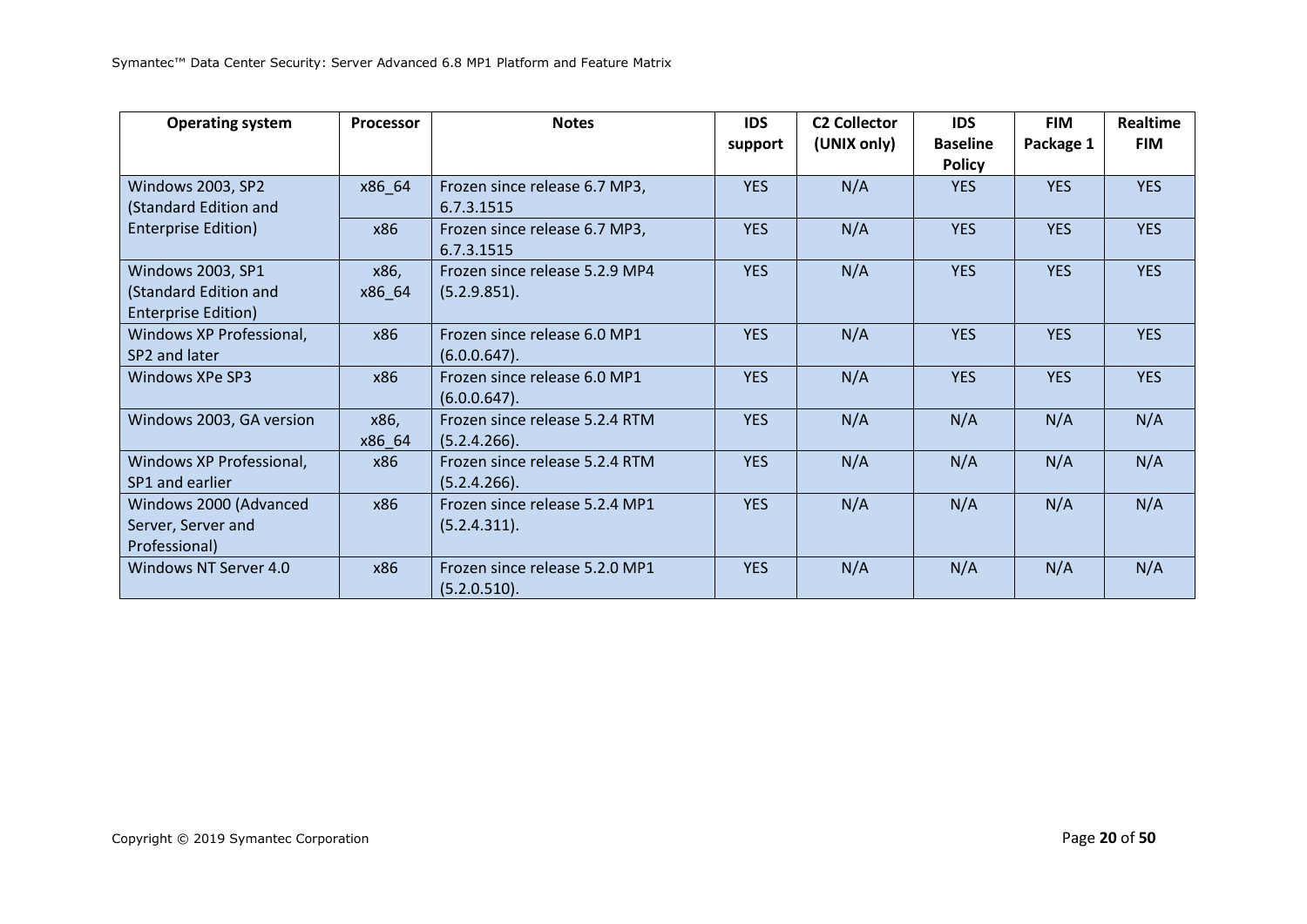# **IPS support on Windows**

| <b>Operating</b><br>system           | Processor      | <b>Notes</b>                                                                                                            | <b>IPS</b><br>support | <b>PAC</b> | <b>Memory</b><br><b>Controls</b> | Custom<br><b>IPS</b><br><b>Policies</b> | <b>IPS Option</b><br>Consistency | <b>IPS</b><br><b>Translator</b><br>Package 1 | Optional<br>User in<br><b>Policy</b> | Root<br><b>Accountability</b><br>Logging | <b>Custom</b><br>Program<br>Children |
|--------------------------------------|----------------|-------------------------------------------------------------------------------------------------------------------------|-----------------------|------------|----------------------------------|-----------------------------------------|----------------------------------|----------------------------------------------|--------------------------------------|------------------------------------------|--------------------------------------|
| <b>Windows</b><br>2019               | x86_64         | <b>Windows</b><br>Server Core is<br>supported.                                                                          | <b>YES</b>            | <b>YES</b> | No                               | <b>YES</b>                              | <b>YES</b>                       | <b>YES</b>                                   | <b>YES</b>                           | (UNIX only)<br>N/A                       | <b>YES</b>                           |
| Windows<br>2016                      | x86_64         | Windows<br>Server Core is<br>supported.                                                                                 | <b>YES</b>            | <b>YES</b> | No                               | <b>YES</b>                              | <b>YES</b>                       | <b>YES</b>                                   | <b>YES</b>                           | N/A                                      | <b>YES</b>                           |
| Windows<br>2012 R2<br>(all editions) | x86_64         | Windows<br>Server Core is<br>supported.                                                                                 | <b>YES</b>            | <b>YES</b> | No                               | <b>YES</b>                              | <b>YES</b>                       | <b>YES</b>                                   | <b>YES</b>                           | N/A                                      | <b>YES</b>                           |
| Windows<br>2012 (all<br>editions)    | x86_64         | Windows<br>Server Core is<br>supported.                                                                                 | <b>YES</b>            | <b>YES</b> | No                               | <b>YES</b>                              | <b>YES</b>                       | <b>YES</b>                                   | <b>YES</b>                           | N/A                                      | <b>YES</b>                           |
| Windows 7<br>(all editions)          | x86,<br>x86_64 | Frozen since<br>release 6.0<br>MP1<br>$(6.0.0.647)$ .<br>See the<br>definition of<br>"Frozen" in<br><b>Introduction</b> | <b>YES</b>            | <b>YES</b> | <b>No</b>                        | <b>YES</b>                              | <b>YES</b>                       | <b>YES</b>                                   | <b>YES</b>                           | N/A                                      | <b>YES</b>                           |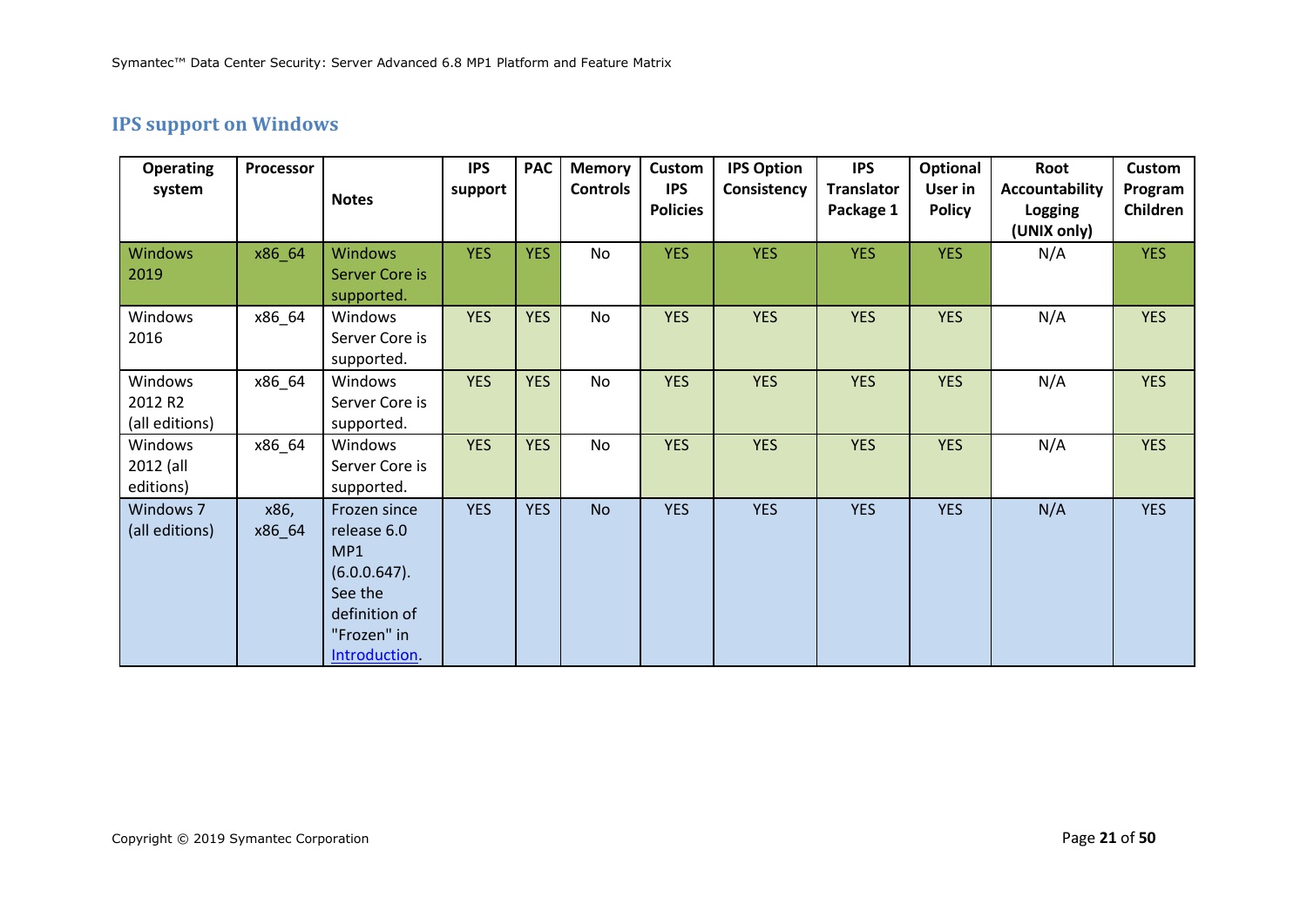| <b>Operating</b><br>system                                                      | <b>Processor</b> | <b>Notes</b>                                                                                                                   | <b>IPS</b><br>support | <b>PAC</b> | <b>Memory</b><br><b>Controls</b> | <b>Custom</b><br><b>IPS</b><br><b>Policies</b> | <b>IPS Option</b><br>Consistency | <b>IPS</b><br><b>Translator</b><br>Package 1 | Optional<br>User in<br><b>Policy</b> | Root<br>Accountability<br>Logging<br>(UNIX only) | <b>Custom</b><br>Program<br>Children |
|---------------------------------------------------------------------------------|------------------|--------------------------------------------------------------------------------------------------------------------------------|-----------------------|------------|----------------------------------|------------------------------------------------|----------------------------------|----------------------------------------------|--------------------------------------|--------------------------------------------------|--------------------------------------|
| Windows<br>Embedded<br>Standard 7                                               | x86,<br>x86_64   | Frozen since<br>release 6.0<br>MP1<br>$(6.0.0.647)$ .<br>Supported<br>with Default<br>Application<br>Compatibility<br>Template | <b>YES</b>            | <b>YES</b> | <b>No</b>                        | <b>YES</b>                                     | <b>YES</b>                       | <b>YES</b>                                   | <b>YES</b>                           | N/A                                              | <b>YES</b>                           |
| Windows<br>Embedded<br>POSReady 7                                               | x86,<br>x86_64   | Frozen since<br>release 6.0<br>MP <sub>1</sub><br>$(6.0.0.647)$ .                                                              | <b>YES</b>            | <b>YES</b> | <b>No</b>                        | <b>YES</b>                                     | <b>YES</b>                       | <b>YES</b>                                   | <b>YES</b>                           | N/A                                              | <b>YES</b>                           |
| Windows<br>Embedded<br>POSReady<br>2009                                         | x86              | Frozen since<br>release 5.2.9<br>MP <sub>6</sub><br>(5.2.9.952).                                                               | <b>YES</b>            | <b>YES</b> | <b>No</b>                        | <b>YES</b>                                     | <b>YES</b>                       | <b>YES</b>                                   | <b>YES</b>                           | N/A                                              | <b>YES</b>                           |
| Windows<br>2008 R2<br>(Standard<br><b>Edition and</b><br>Enterprise<br>Edition) | x86_64           | Windows<br>Server Core is<br>supported.                                                                                        | <b>YES</b>            | <b>YES</b> | No                               | <b>YES</b>                                     | <b>YES</b>                       | <b>YES</b>                                   | <b>YES</b>                           | N/A                                              | <b>YES</b>                           |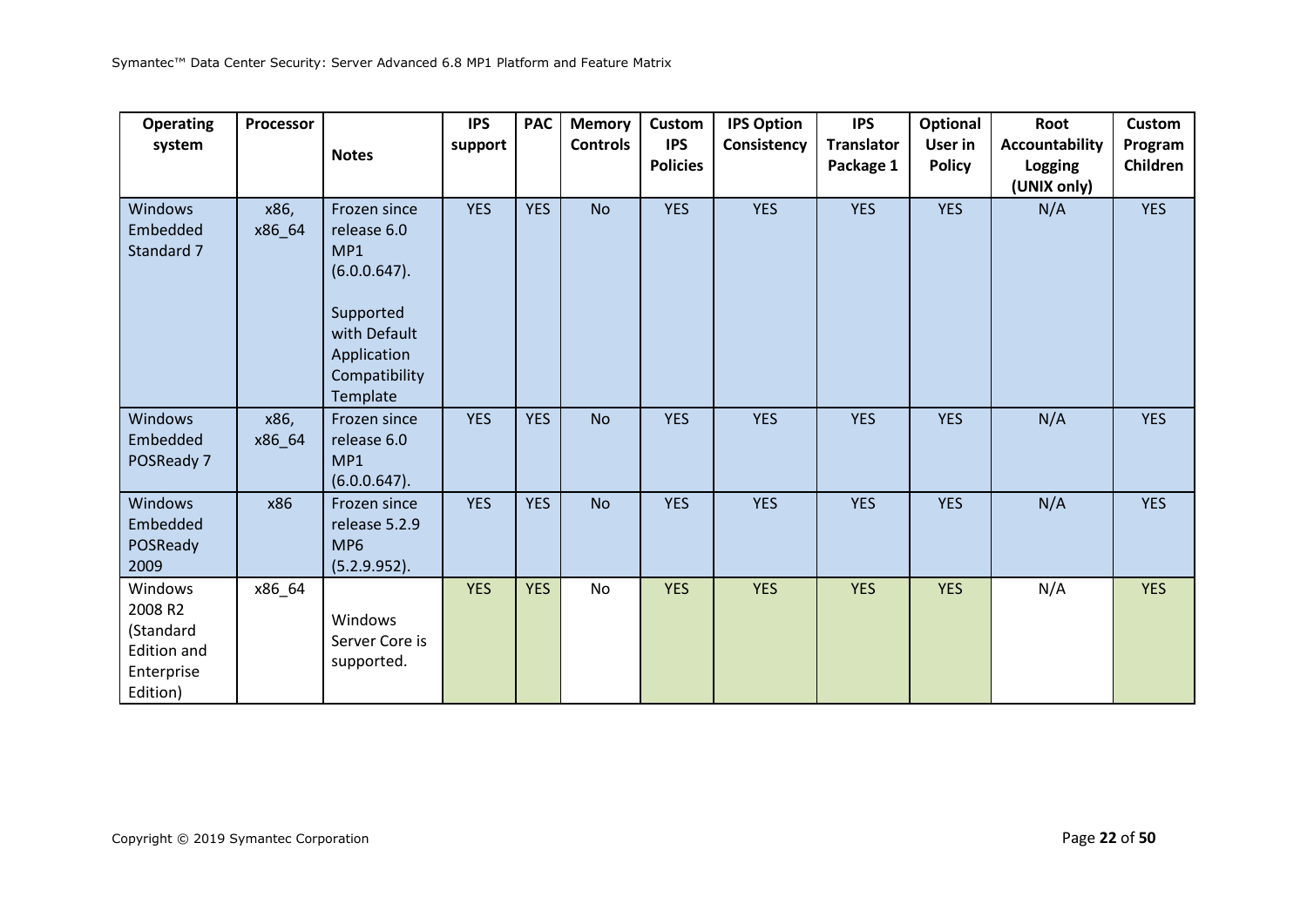| <b>Operating</b><br>system                                                   | <b>Processor</b> | <b>Notes</b>                                      | <b>IPS</b><br>support | <b>PAC</b> | <b>Memory</b><br><b>Controls</b> | Custom<br><b>IPS</b><br><b>Policies</b> | <b>IPS Option</b><br>Consistency | <b>IPS</b><br><b>Translator</b><br>Package 1 | Optional<br>User in<br><b>Policy</b> | Root<br>Accountability<br>Logging<br>(UNIX only) | <b>Custom</b><br>Program<br>Children |
|------------------------------------------------------------------------------|------------------|---------------------------------------------------|-----------------------|------------|----------------------------------|-----------------------------------------|----------------------------------|----------------------------------------------|--------------------------------------|--------------------------------------------------|--------------------------------------|
| Windows<br>2008<br>(Standard<br><b>Edition and</b><br>Enterprise<br>Edition) | x86              | Windows<br>Server Core is<br>supported.           | <b>YES</b>            | <b>YES</b> | <b>YES</b>                       | <b>YES</b>                              | <b>YES</b>                       | <b>YES</b>                                   | <b>YES</b>                           | N/A                                              | <b>YES</b>                           |
| Windows<br>2008<br>(Standard<br><b>Edition and</b><br>Enterprise<br>Edition) | x86_64           | Windows<br>Server Core is<br>supported.           | <b>YES</b>            | <b>YES</b> | <b>No</b>                        | <b>YES</b>                              | <b>YES</b>                       | <b>YES</b>                                   | <b>YES</b>                           | N/A                                              | <b>YES</b>                           |
| Windows<br>2003 R2<br>(Standard<br><b>Edition and</b>                        | x86_64           | Frozen since<br>release 6.7<br>MP3,<br>6.7.3.1515 | <b>YES</b>            | <b>No</b>  | <b>No</b>                        | <b>YES</b>                              | <b>YES</b>                       | <b>YES</b>                                   | <b>YES</b>                           | N/A                                              | <b>YES</b>                           |
| Enterprise<br>Edition)                                                       | x86              | Frozen since<br>release 6.7<br>MP3,<br>6.7.3.1515 | <b>YES</b>            | <b>YES</b> | <b>YES</b>                       | <b>YES</b>                              | <b>YES</b>                       | <b>YES</b>                                   | <b>YES</b>                           | N/A                                              | <b>YES</b>                           |
| Windows<br>2003, SP2<br>(Standard<br><b>Edition and</b>                      | x86_64           | Frozen since<br>release 6.7<br>MP3,<br>6.7.3.1515 | <b>YES</b>            | <b>No</b>  | <b>No</b>                        | <b>YES</b>                              | <b>YES</b>                       | <b>YES</b>                                   | <b>YES</b>                           | N/A                                              | <b>YES</b>                           |
| Enterprise<br>Edition)                                                       | X86              | Frozen since<br>release 6.7<br>MP3,<br>6.7.3.1515 | <b>YES</b>            | <b>YES</b> | <b>YES</b>                       | <b>YES</b>                              | <b>YES</b>                       | <b>YES</b>                                   | <b>YES</b>                           | N/A                                              | <b>YES</b>                           |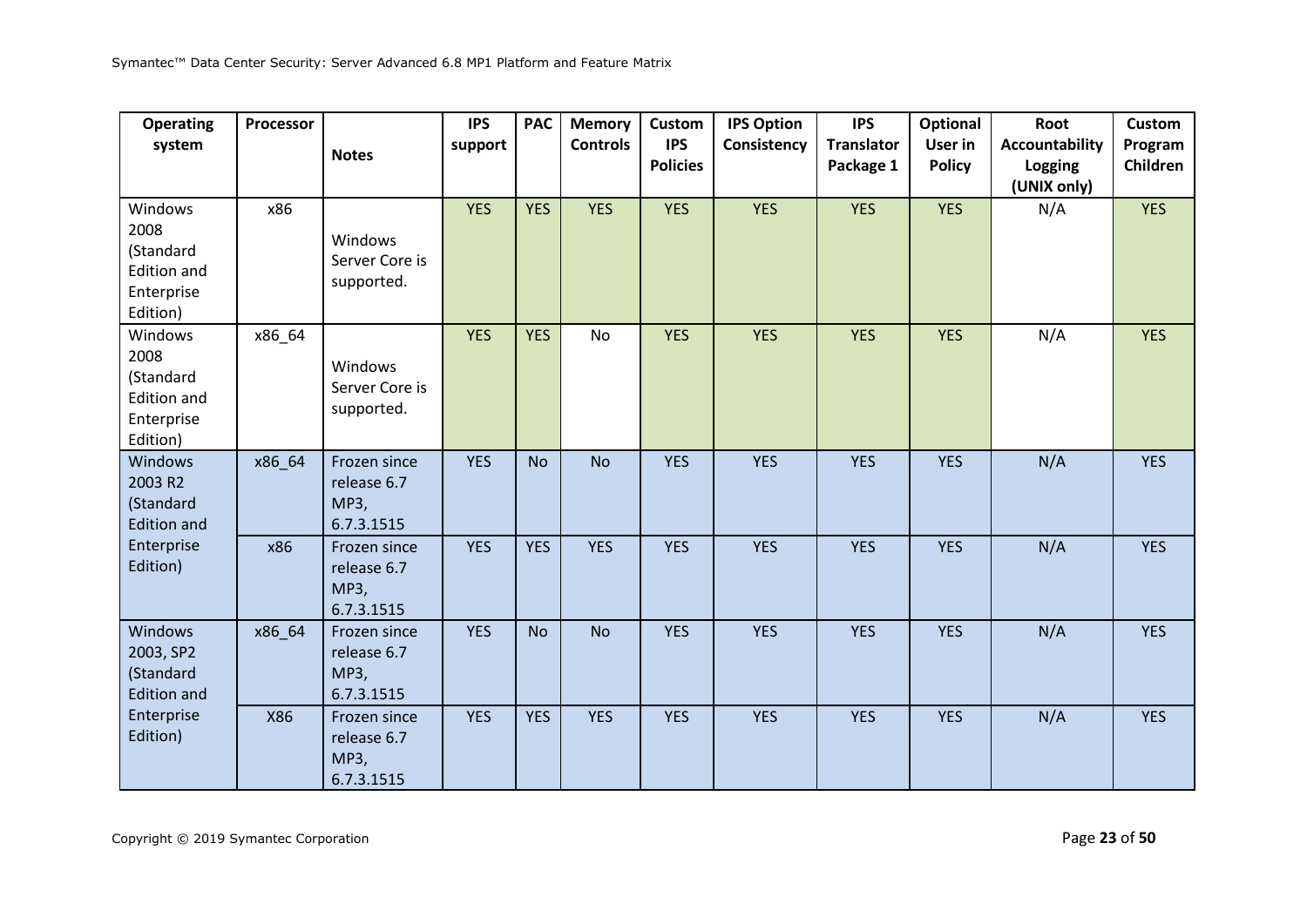| <b>Operating</b><br>system                                             | Processor      |                                                             | <b>IPS</b><br>support | <b>PAC</b> | <b>Memory</b><br><b>Controls</b> | Custom<br><b>IPS</b> | <b>IPS Option</b><br>Consistency | <b>IPS</b><br><b>Translator</b> | <b>Optional</b><br>User in | Root<br>Accountability | <b>Custom</b><br>Program |
|------------------------------------------------------------------------|----------------|-------------------------------------------------------------|-----------------------|------------|----------------------------------|----------------------|----------------------------------|---------------------------------|----------------------------|------------------------|--------------------------|
|                                                                        |                | <b>Notes</b>                                                |                       |            |                                  | <b>Policies</b>      |                                  | Package 1                       | <b>Policy</b>              | Logging<br>(UNIX only) | Children                 |
| <b>Windows</b><br>2003, SP1<br>(Standard                               | x86_64         | Frozen since<br>5.2.9 MP4<br>(5.2.9.851)                    | <b>YES</b>            | <b>No</b>  | <b>No</b>                        | <b>YES</b>           | <b>YES</b>                       | <b>YES</b>                      | <b>YES</b>                 | N/A                    | <b>YES</b>               |
| <b>Edition and</b><br>Enterprise<br>Edition)                           | x86            | Frozen since<br>5.2.9 MP4<br>(5.2.9.851)                    | <b>YES</b>            | <b>YES</b> | <b>YES</b>                       | <b>YES</b>           | <b>YES</b>                       | <b>YES</b>                      | <b>YES</b>                 | N/A                    | <b>YES</b>               |
| <b>Windows XP</b><br>Professional,<br>SP2 and later                    | x86            | Frozen since<br>release 6.0<br>MP1<br>(6.0.0.647).          | <b>YES</b>            | <b>YES</b> | <b>YES</b>                       | <b>YES</b>           | <b>YES</b>                       | <b>YES</b>                      | <b>YES</b>                 | N/A                    | <b>YES</b>               |
| <b>Windows XPe</b><br>SP <sub>3</sub>                                  | x86            | Frozen since<br>release 6.0<br>MP1<br>$(6.0.0.647)$ .       | <b>YES</b>            | <b>YES</b> | <b>YES</b>                       | <b>YES</b>           | <b>YES</b>                       | <b>YES</b>                      | <b>YES</b>                 | N/A                    | <b>YES</b>               |
| <b>Windows</b><br>2003, GA<br>version                                  | x86,<br>x86_64 | Frozen since<br>release 5.2.4<br><b>RTM</b><br>(5.2.4.266). | <b>YES</b>            | N/A        | N/A                              | N/A                  | N/A                              | N/A                             | N/A                        | N/A                    | N/A                      |
| <b>Windows XP</b><br>Professional,<br>SP1 and<br>earlier               | x86            | Frozen since<br>release 5.2.4<br><b>RTM</b><br>(5.2.4.266). | <b>YES</b>            | N/A        | N/A                              | N/A                  | N/A                              | N/A                             | N/A                        | N/A                    | N/A                      |
| Windows<br>2000<br>(Advanced<br>Server, Server<br>and<br>Professional) | x86            | Frozen since<br>release 5.2.4<br>MP1<br>(5.2.4.311).        | <b>YES</b>            | N/A        | <b>YES</b>                       | N/A                  | N/A                              | N/A                             | N/A                        | N/A                    | N/A                      |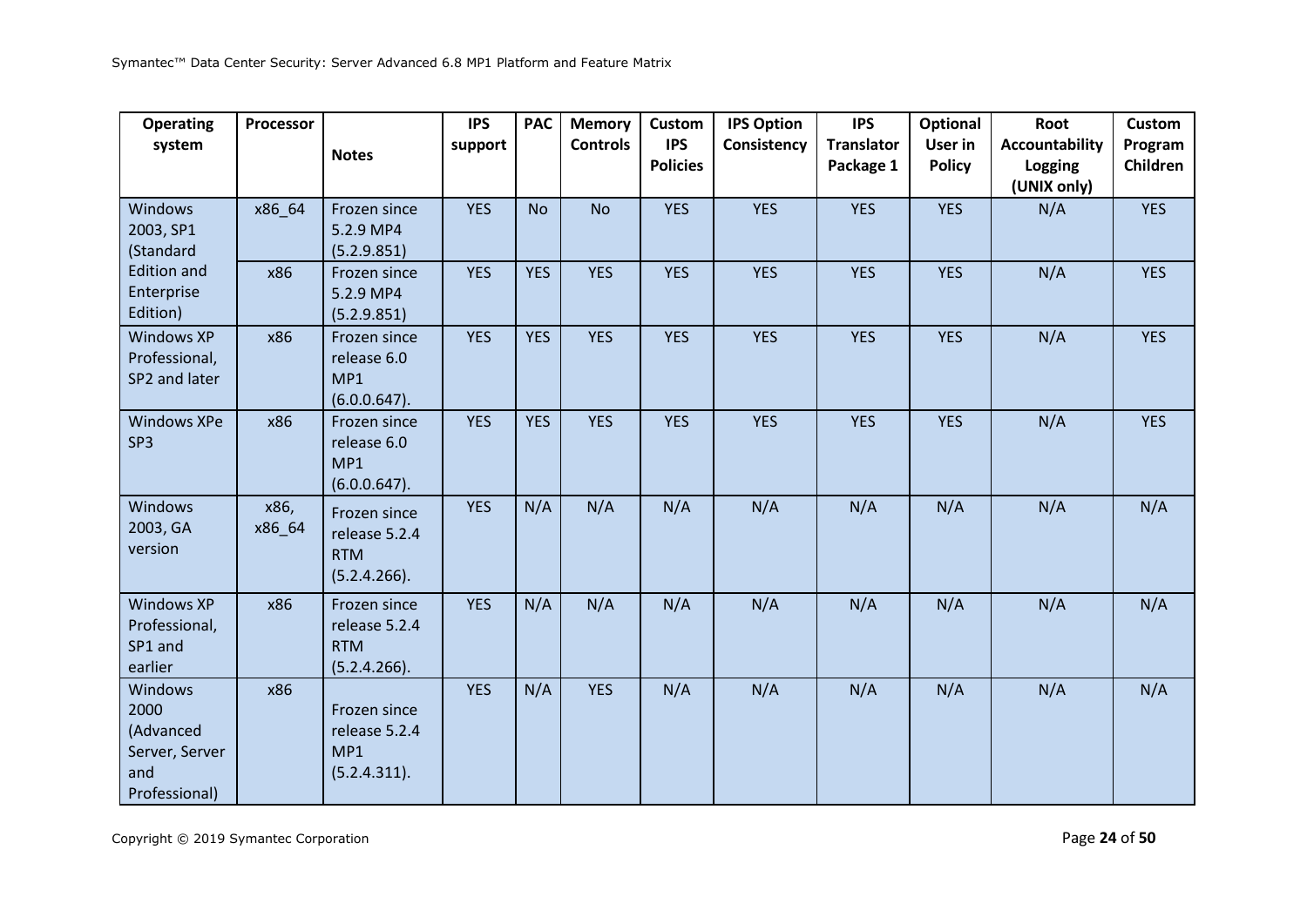| <b>Operating</b><br>system      | Processor | <b>Notes</b>                                                     | <b>IPS</b><br>support | <b>PAC</b> | <b>Memory</b><br><b>Controls</b> | Custom<br><b>IPS</b><br><b>Policies</b> | <b>IPS Option</b><br>Consistency | <b>IPS</b><br><b>Translator</b><br>Package 1 | Optional<br>User in<br><b>Policy</b> | Root<br>Accountability<br><b>Logging</b><br>(UNIX only) | Custom<br>Program<br>Children |
|---------------------------------|-----------|------------------------------------------------------------------|-----------------------|------------|----------------------------------|-----------------------------------------|----------------------------------|----------------------------------------------|--------------------------------------|---------------------------------------------------------|-------------------------------|
| <b>Windows NT</b><br>Server 4.0 | x86       | Frozen since<br>release 5.2.0<br>MP <sub>1</sub><br>(5.2.0.510). | <b>YES</b>            | N/A        | N/A                              | N/A                                     | N/A                              | N/A                                          | N/A                                  | N/A                                                     | N/A                           |

### **IDS support on VMware ESXi**

| <b>Operating system</b> | <b>Processor</b> | <b>Notes</b>                                    | <b>IDS</b> | <b>C2 Collector</b> | <b>IDS Baseline</b> | <b>FIM</b> | <b>Realtime</b> |
|-------------------------|------------------|-------------------------------------------------|------------|---------------------|---------------------|------------|-----------------|
|                         |                  |                                                 | support    | (UNIX only)         | <b>Policy</b>       | Package 1  | <b>FIM</b>      |
| <b>VMWare Server</b>    | N/A              |                                                 |            | N/A                 | N/A                 | N/A        | N/A             |
| ESXi 6.0 Host           |                  |                                                 | Note $1$   |                     |                     |            |                 |
| <b>VMWare Server</b>    | N/A              |                                                 |            | N/A                 | N/A                 | N/A        | N/A             |
| ESXi 5.5 Host           |                  |                                                 |            |                     |                     |            |                 |
| <b>VMWare Server</b>    | N/A              |                                                 |            | N/A                 | N/A                 | N/A        | N/A             |
| ESXi 5.1 Host           |                  |                                                 |            |                     |                     |            |                 |
| <b>VMWare Server</b>    | N/A              |                                                 |            | N/A                 | N/A                 | N/A        | N/A             |
| ESXi 5.0 Host           |                  |                                                 |            |                     |                     |            |                 |
| <b>VMWare Server</b>    | x86 64           | Frozen since release 5.2.9 MP6 (5.2.9.944).     | <b>YES</b> | <b>YES</b>          | <b>YES</b>          | <b>YES</b> | <b>YES</b>      |
| ESX 4.1 Host            |                  | See the definition of "Frozen" in Introduction. |            |                     |                     |            |                 |

 $\overline{\phantom{a}}$ 

**Note<sup>1</sup> :** VMWare ESXi 5.0, 5.1, 5.5, and 6.0 configuration monitoring is done remotely by the vSphere workspace policies. See the Data Center Security: Server Advanced vSphere Support Guide in the DCS: Server Advanced documentation set.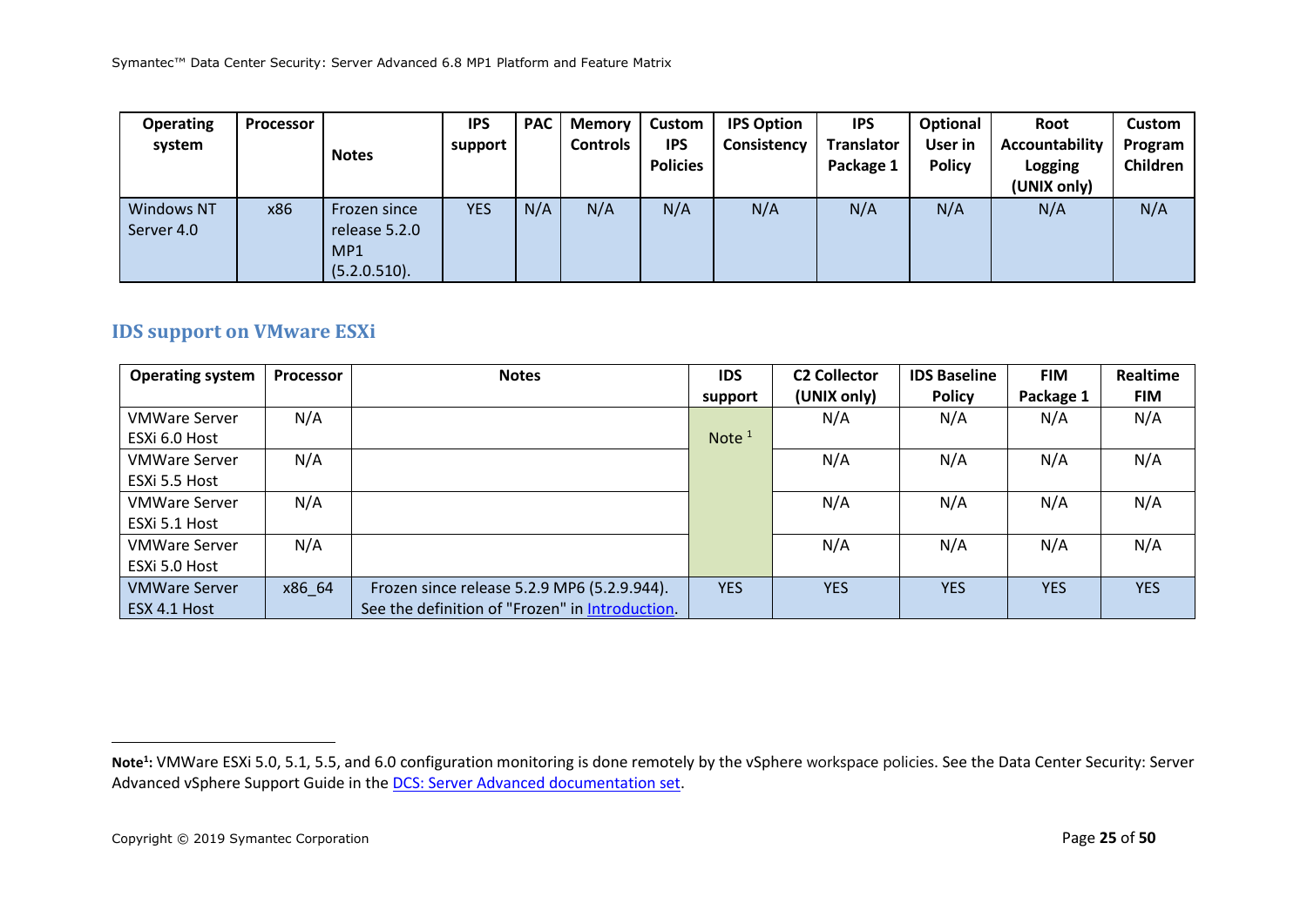# **IPS support on VMware ESXi**

| <b>Operating</b><br>system               | Processor | <b>Notes</b>                                                    | <b>IPS</b><br>support | <b>PAC</b> | <b>Memory</b><br><b>Controls</b> | Custom<br><b>IPS</b><br><b>Policies</b> | <b>IPS Option</b><br>Consistency | <b>IPS</b><br><b>Translator</b><br>Package 1 | Optional<br>User in<br><b>Policy</b> | Root<br><b>Accountability</b><br><b>Logging</b><br>(UNIX only) | <b>Custom</b><br>Program<br>Children |
|------------------------------------------|-----------|-----------------------------------------------------------------|-----------------------|------------|----------------------------------|-----------------------------------------|----------------------------------|----------------------------------------------|--------------------------------------|----------------------------------------------------------------|--------------------------------------|
| <b>VMWare</b><br>Server ESXi<br>6.0 Host | N/A       |                                                                 | N/A                   | N/A        |                                  | N/A                                     | N/A                              | N/A                                          | N/A                                  | N/A                                                            | N/A                                  |
| <b>VMWare</b><br>Server ESXi<br>5.5 Host | N/A       |                                                                 | N/A                   | N/A        |                                  | N/A                                     | N/A                              | N/A                                          | N/A                                  | N/A                                                            | N/A                                  |
| VMWare<br>Server ESXi<br>5.1 Host        | N/A       |                                                                 | N/A                   | N/A        |                                  | N/A                                     | N/A                              | N/A                                          | N/A                                  | N/A                                                            | N/A                                  |
| <b>VMWare</b><br>Server ESXi<br>5.0 Host | N/A       |                                                                 | N/A                   | N/A        |                                  | N/A                                     | N/A                              | N/A                                          | N/A                                  | N/A                                                            | N/A                                  |
| <b>VMWare</b><br>Server ESX<br>4.1 Host  | x86 64    | Frozen since<br>release 5.2.9<br>MP <sub>6</sub><br>(5.2.9.944) | <b>YES</b>            | <b>YES</b> |                                  | <b>YES</b>                              | <b>YES</b>                       | <b>YES</b>                                   | <b>YES</b>                           | <b>YES</b>                                                     | <b>YES</b>                           |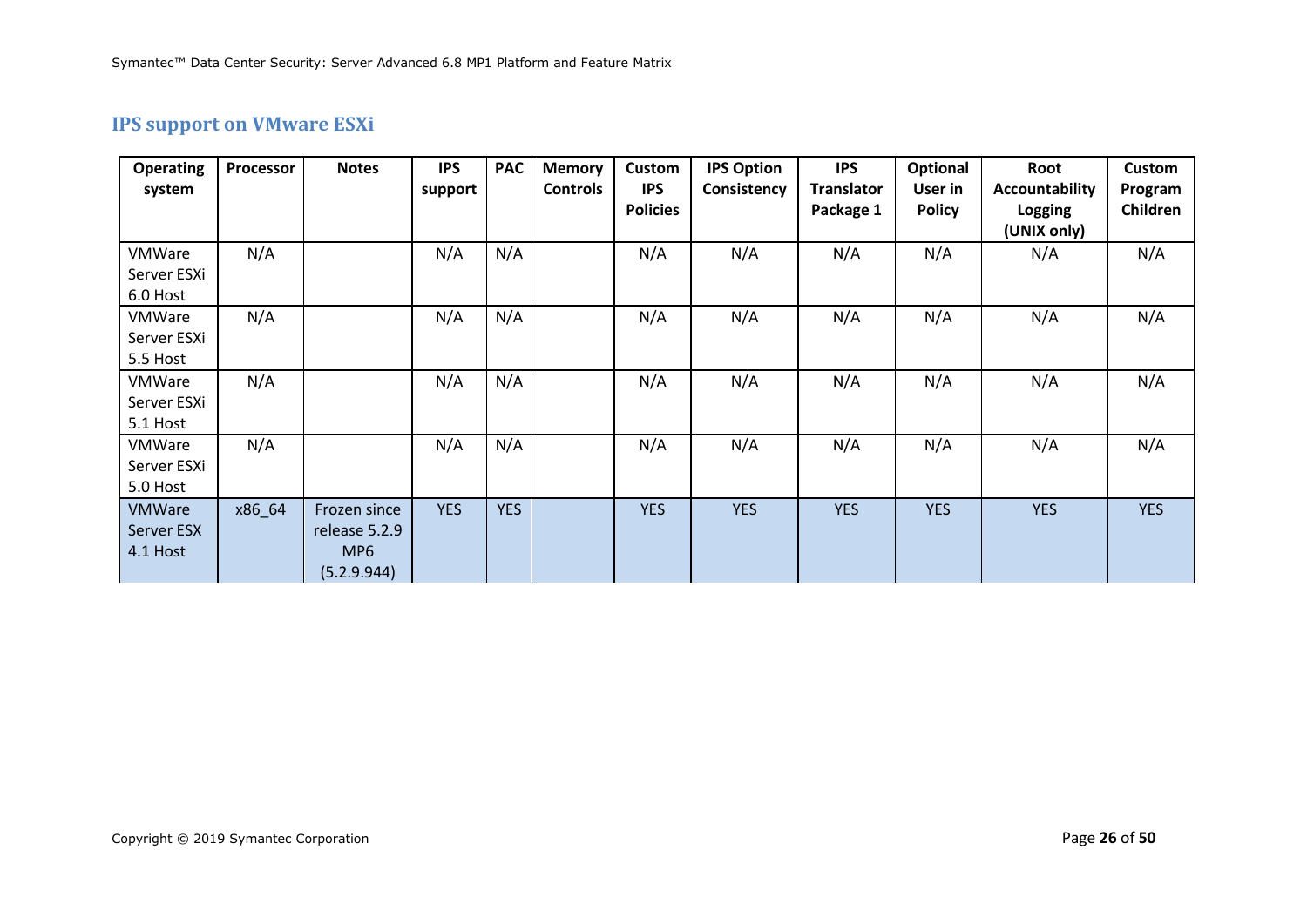### **RT-FIM support**

Data Center Security: Server Advanced 6.8 agents support the following file systems in RT-FIM mode:

- **Linux**:
	- o btrfs, ext2, ext3, ext4, vfat, fuse, reiserfs, XFS, and VxFS
	- o aufs and overlay file systems are supported on Linux platforms that support Dockers
	- o NFS client support on RHEL 6, RHEL 7, SLES 11- 64 bit, SLES 12, Ubuntu 14 and Ubuntu 16

Additionally, SCSP 5.2.9 MP6 agents (5.2.9.990) now support NFS client in RT-FIM mode and VxFS on RHEL 5.

- **AIX:**
	- o JFS and JFS2
	- o GPFS
	- o VxFS
- **Windows:**
	- o NTFS, FAT, FAT32, CDROM, and UDF

**Note:** File systems not supported in RT-FIM mode are supported in polling mode.

#### **Support for Docker containers**

Data Center Security: Server Advanced supports Docker containers v1.10, v1.11, v1.12 and v1.13 running on the following operating systems:

| <b>Operating system</b>           | IDS        | <b>IPS</b> |
|-----------------------------------|------------|------------|
| Ubuntu 16.04 LTS                  | <b>YES</b> | <b>YES</b> |
| Ubuntu 14.04 LTS                  | <b>YES</b> | <b>YES</b> |
| Red Hat Enterprise Linux 7        | <b>YES</b> | <b>YES</b> |
| Red Hat Enterprise Linux 7 Atomic | <b>YES</b> | <b>YES</b> |
| CentOS <sub>7</sub>               | YFS        | YF۲        |

### **Virtual Guest Support for Agent**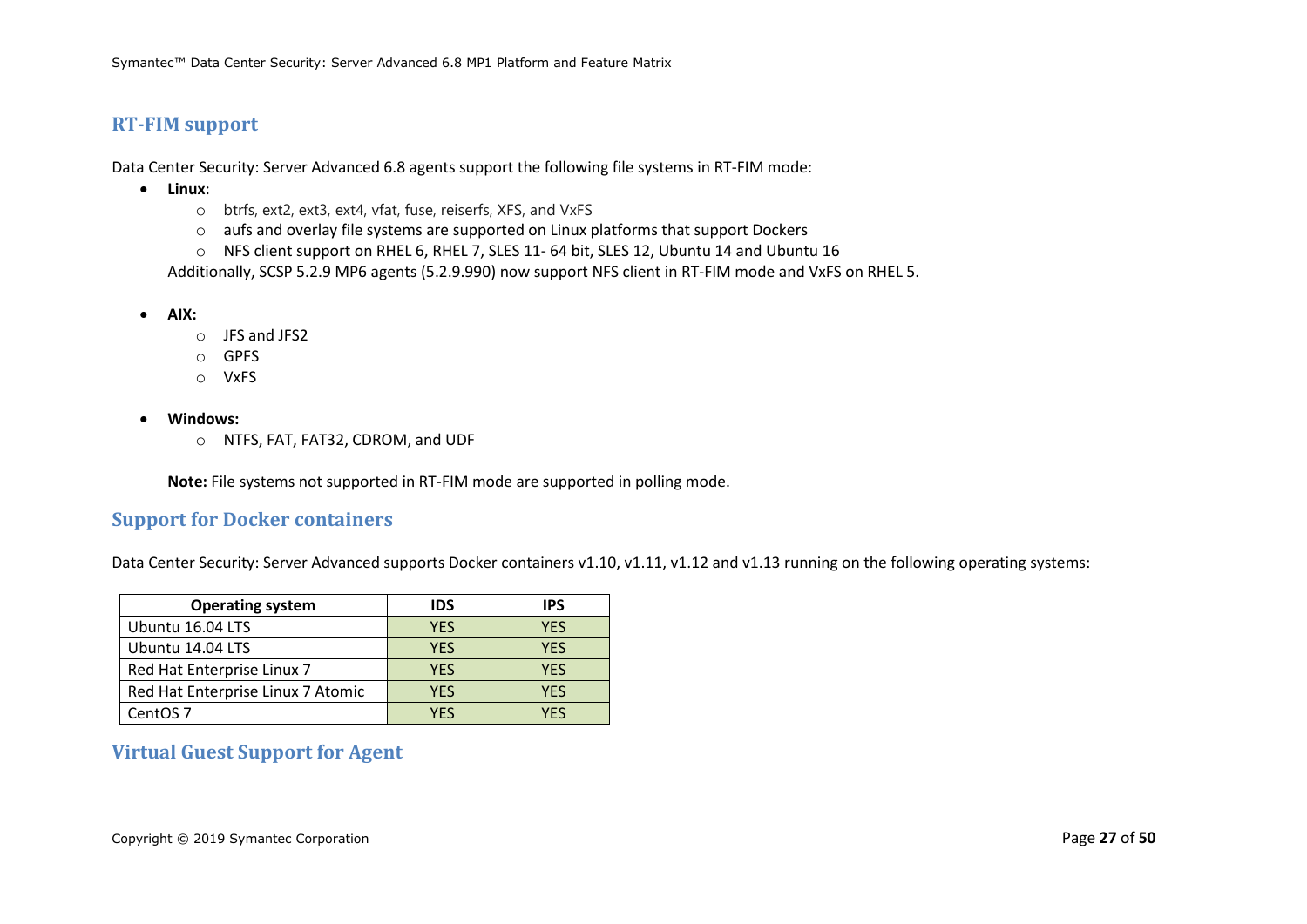The Data Center Security: Server Advanced Agent is supported running on virtual guests on VMWare, KVM, Xen, and Amazon Web Services (AWS) as long as that guest VM is running an OS which supports the Agent as listed in the Platform and Feature Matrix.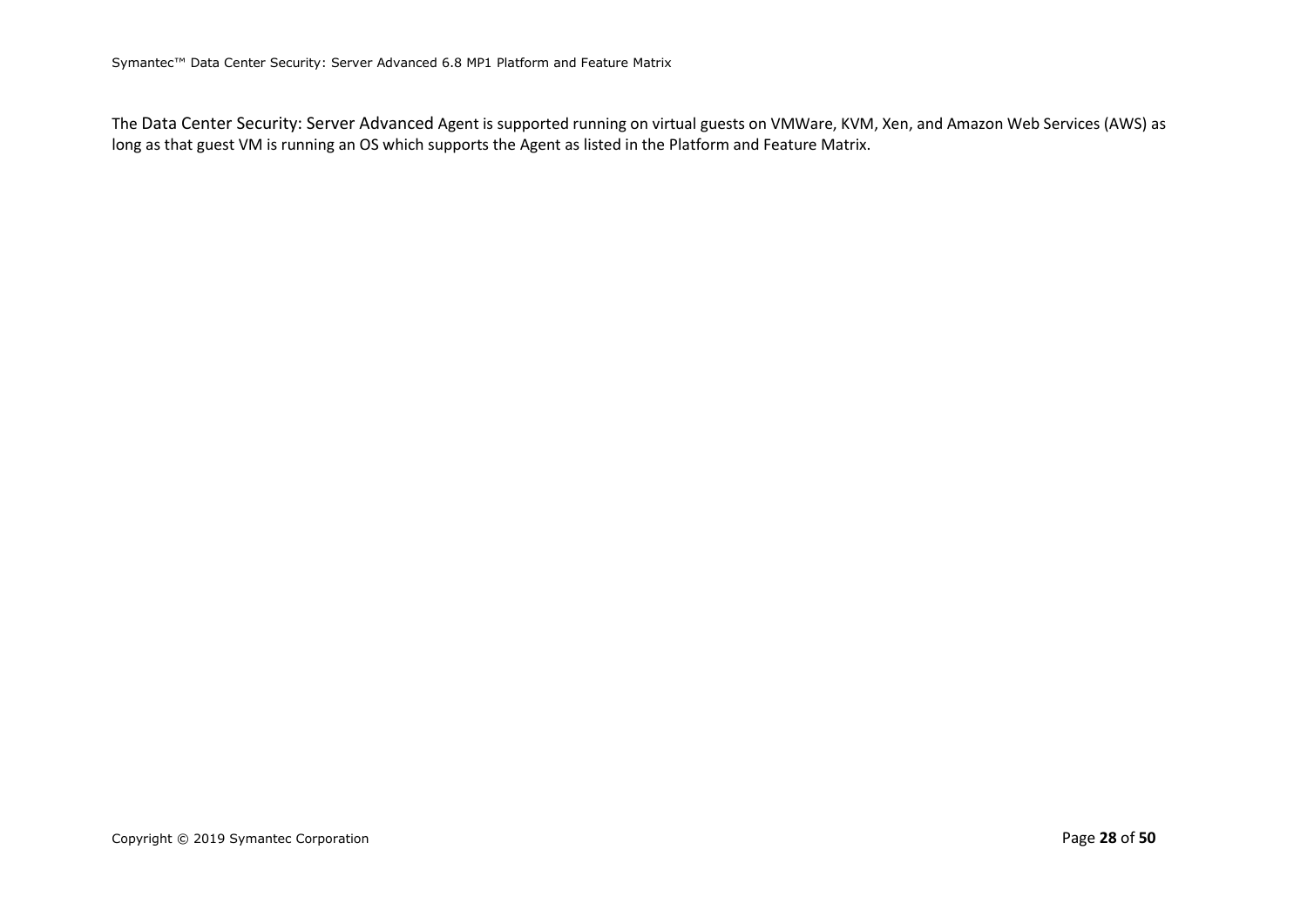# **Supported platforms for Management Console and Server**

| <b>Operating system</b>                                    | Processor      | <b>Notes</b>                                                                                   | <b>Management Console</b><br>support | <b>Management Server</b><br>support |
|------------------------------------------------------------|----------------|------------------------------------------------------------------------------------------------|--------------------------------------|-------------------------------------|
| Windows 2019 (all editions)                                | x86_64         | Windows Server Core is not supported.                                                          | YES.                                 | YES.                                |
| Windows 2016 (all editions)                                | x86_64         | Windows Server Core is not supported.                                                          | <b>YES</b>                           | <b>YES</b>                          |
| Windows 2012 R2 (all editions)                             | x86_64         | Windows Server Core is not supported.                                                          | <b>YES</b>                           | <b>YES</b>                          |
| Windows 2012 (all editions)                                | x86_64         | Windows Server Core is not supported.                                                          | <b>YES</b>                           | <b>YES</b>                          |
| Windows 7 (all editions)                                   | x86,<br>x86_64 |                                                                                                | <b>YES</b>                           | No                                  |
| Windows 2008 R2 (all editions)                             | x86_64         | Windows Server Core is not supported.                                                          | <b>YES</b>                           | <b>YES</b>                          |
| Windows 2008 (all editions)                                | x86            | Windows Server Core is not supported.                                                          | <b>YES</b>                           | <b>No</b>                           |
| Windows 2008 (all editions)                                | x86_64         | Windows Server Core is not supported.                                                          | <b>YES</b>                           | <b>YES</b>                          |
| Windows Vista                                              | x86,<br>x86 64 |                                                                                                | <b>YES</b>                           | No                                  |
| Windows 2003 R2 (all editions)                             | x86,<br>x86_64 |                                                                                                | <b>YES</b>                           | <b>No</b>                           |
| Windows 2003 (all editions)                                | x86,<br>x86_64 |                                                                                                | <b>YES</b>                           | No                                  |
| Windows XP Professional (all<br>editions)                  | x86            |                                                                                                | <b>YES</b>                           | No                                  |
| Windows 2000 (Advanced Server,<br>Server and Professional) | x86            | Frozen since release 5.2.4 RTM (5.2.4.266). See the<br>definition of "Frozen" in Introduction. | <b>YES</b>                           | N/A                                 |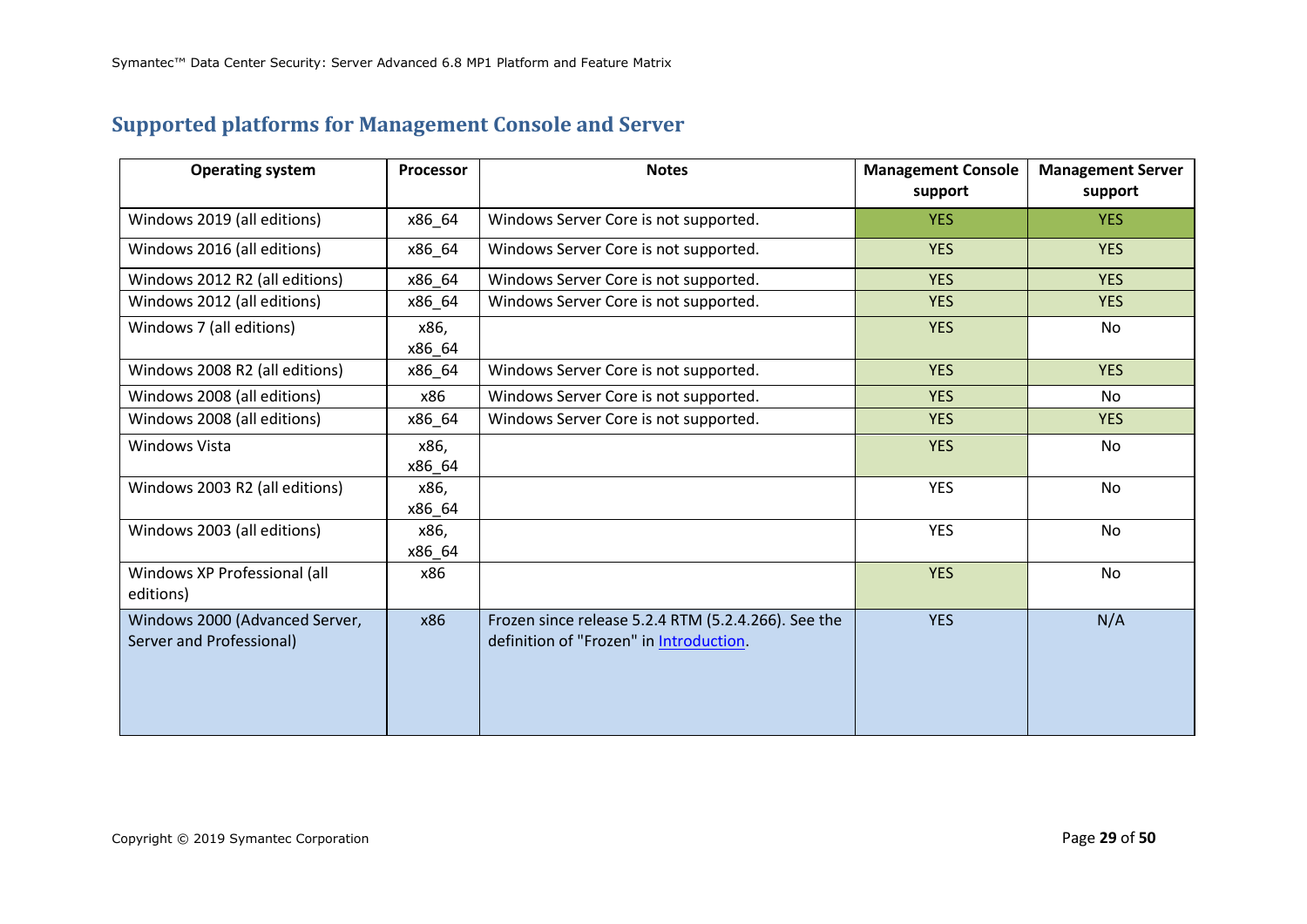#### **Virtual Guest Support for Management Console and Server**

The Management Server and Management Console are supported on any guest VM for any virtualization platform as long as that guest VM is running an OS which supports the Management Server or Console as listed in the Platform Support Matrix.

### **Supported databases for Management Server**

The Data Center Security: Server Advanced Management Server supports Microsoft SQL Server 2008 and all newer versions. This includes all production editions of SQL Server like Enterprise edition and Standard edition, and all corresponding service packs. SQL Server Express is not supported in a production environment.

Additionally, Data Center Security: Server Advanced Management Server now supports MS SQL Server 2016 SP1 Standard Edition in partitioning mode.

**Note**: If you are upgrading from any previous version to v6.6 or later, then you must first upgrade your database to SQL server 2008 and higher. **Note**: Your SQL server must support TLSv1.2 to support encrypted communication between your management server and database server.

### **Supported browsers for the web console**

- Internet Explorer 11.726 (Standard mode)
- Mozilla Firefox 64
- Google Chrome 70.0.3538.110 (64-bit)

Note: Recommended screen resolution is 1280 X 1024.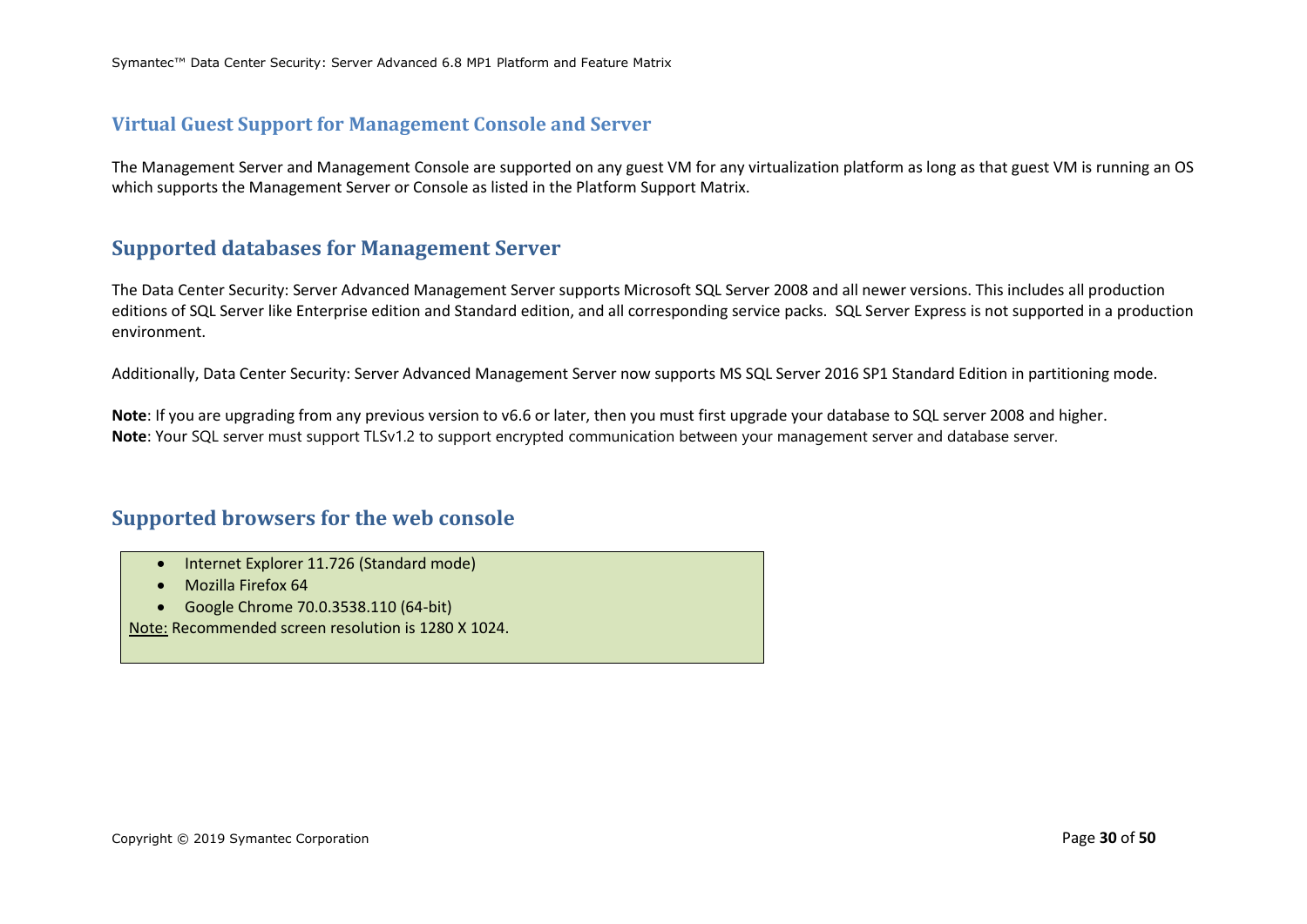### **Supported platforms for Data Center Security: Server (Security Virtual Appliance)**

Data Center Security: Server supports the following Windows platforms for VMware guest virtual machines:

- Windows 2016 (64 bit)
- Windows 10 (64 bit)
- Windows Server 2012 R2 (64 bit) with latest Service Pack
- Windows Server 2012 (64 bit) with latest Service Pack
- Windows Server 2008 R2 (64 bit) with latest Service Pack
- Windows 2008 (32/64 bit) with latest Service Pack
- Windows 8 / 8.1 (32/64 bit) with latest Service Pack
- Windows 7 (32/64 bit) with latest Service Pack
- Windows Vista (32/64 bit)

### **VMware support for Data Center Security: Server (Security Virtual Appliance)**

For NSX environment, the Unified Management Console and the Data Center Security: Server appliance are supported on the following VMware for guest virtual machines.

- vCenter –, v6.0, v6.5, v6.5 update 2b, v6.7, v6.7 update 2. v6.7 update 2c
- ESXi v6.0, v6.5, v6.5 update 2, v6.7, v6.7 update 1, v6.7 update 2b
- NSX v6.1.3, v6.1.4, v6.1.7, v6.2, v6.2.2, v6.2.4, v6.2.5, v6.2.7, v6.3.1, v6.3.2, v6.3.3, v6.3.5, v6.3.6, v6.4.0, v6.4.1, v6.4.2, v6.4.3, v6.4.4

For the agentless antivirus protection and network-based intrusion prevention system of Data Center Security: Server, the following NSX editions are supported.

- NSX Advanced
- NSX Enterprise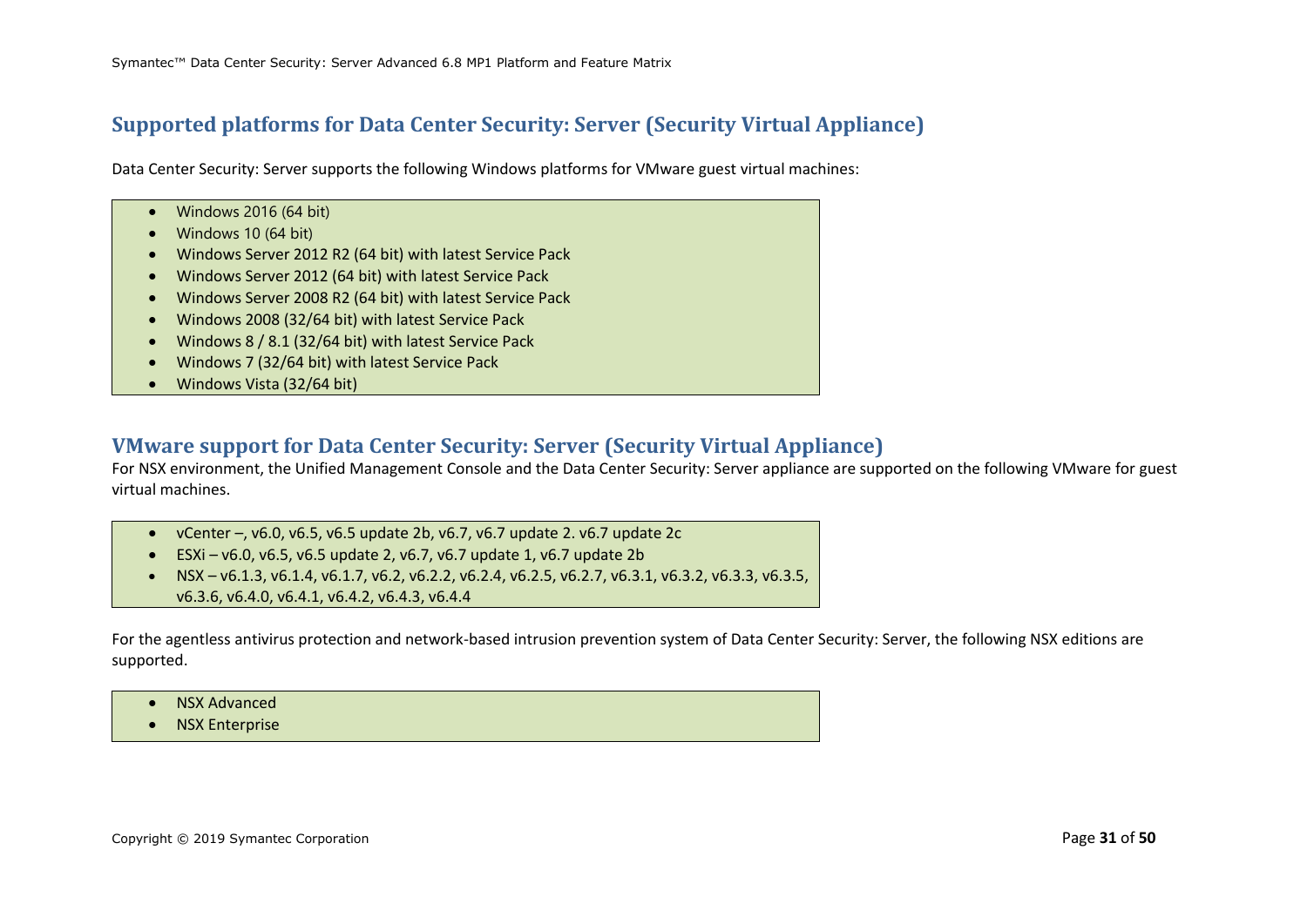### **Management Server and Agent compatibility**

A Data Center Security: Server Advanced or SCSP agent is considered compatible with a Data Center Security: Server Advanced or SCSP management server in the following cases:

- The agent and server can communicate, i.e. the agent is not orphaned.
- The server can apply policy or configuration settings to the agent.
- The server can receive events from the agent.

The following combinations of agent and management server versions are compatible with each other:

- Data Center Security: Server Advanced 6.0.x, 6.5.x, 6.6, 6.6 MP1, 6.7, 6.7 MP1, 6.7 MP2, 6.7 MP3, 6.8, 6.8 MP1 and SCSP 5.2.x agents are compatible with Data Center Security: Server Advanced 6.8 MP1 Management Servers.
- Symantec Embedded System: Critical System Protection (SES: CSP) 1.0, 6.5, 7.0, 7.0 MP1, 7.1, 7.2 and 8.0 agents are compatible with Data Center Security: Server Advanced 6.8 MP1 Management Server.
- SCSP 5.2.x agents are compatible with SCSP 5.2.9 Management Servers.
- SCSP 5.2.8 and older agents are compatible with SCSP 5.2.8 and older Management Servers.

**Exception**: Solaris x86 5.2.7 and older agents are not compatible with the 5.2.8 and newer Management Server – they cannot communicate at all. You must upgrade all Solaris x86 agents to 5.2.8 or newer before upgrading your Management Server to 5.2.8 or newer. The issue only exists with Solaris x86 agents. There is no issue with Solaris SPARC agents or with agents on any other operating system.

The following combinations of agent and management server versions are not compatible with each other:

- SDCS: SA 6.0 and newer agents are not compatible with SCSP 5.2.x and older Management Servers. This combination is not supported.
- SCSP 5.2.9 and newer agents are not compatible with SCSP 5.2.8 and older Management Servers. This combination is not supported.
- DCS: SA 6.8 MP1 agents are not compatible with DCS: SA 6.8 and older Management Servers.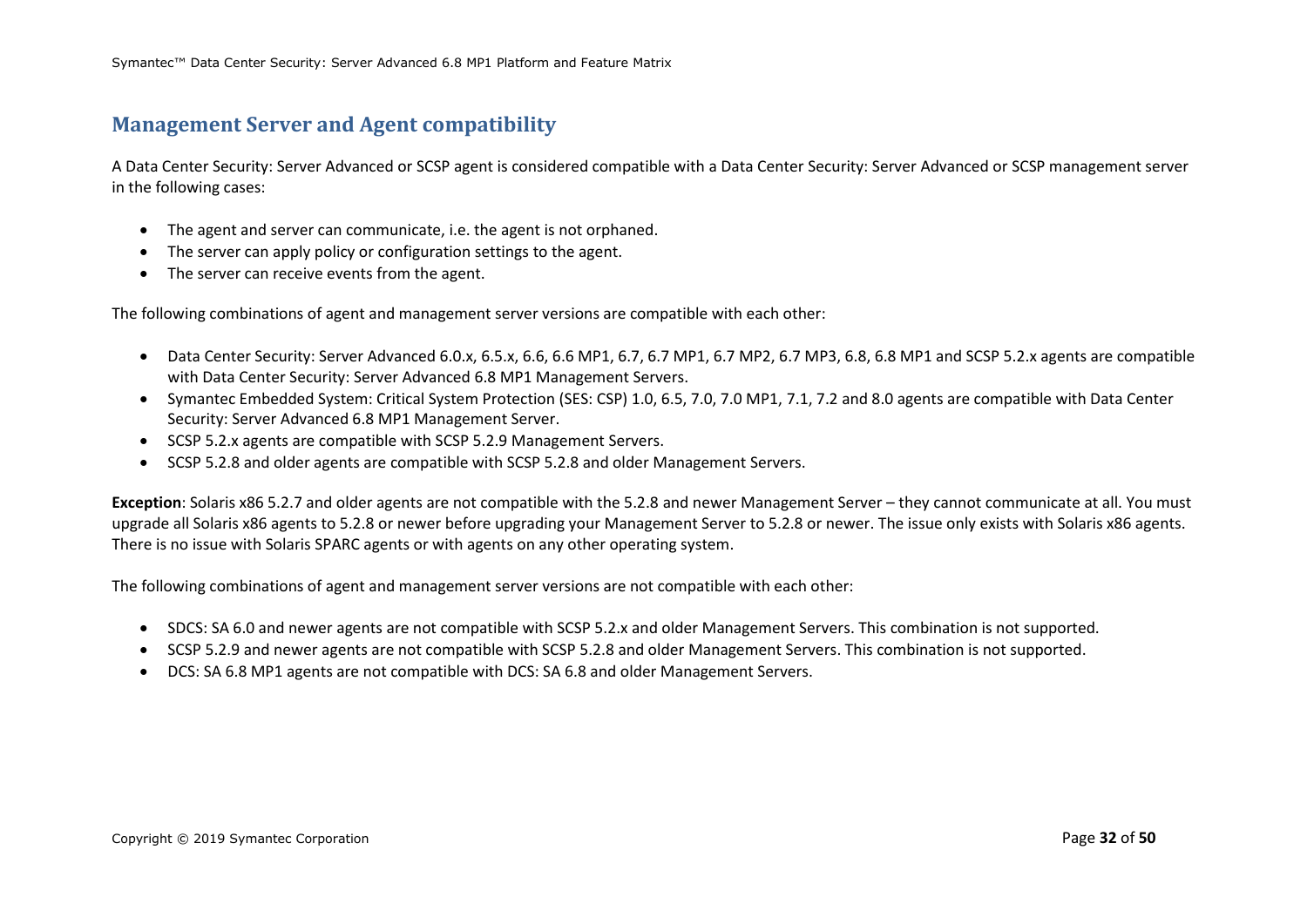# **Supported Kernels and Operating System versions**

New Linux kernels may be supported through DCS kernel module package update. To know how to update DCS kernel modules for the Linux agents through kernel module (kmod) package update, please refer to the section *About kernel packages for Linux agents* in the *Symantec™ Data Center Security: Server Advanced and Monitoring Edition 6.8 Agent Guide*.

**Note:** Linux x86\_64 kernel modules are retpoline compliant for non-frozen platforms.

| <b>Operating</b>                           | <b>OS</b>       | Kernel Version / OS Patch Level | <b>Notes</b>                                                                                            |
|--------------------------------------------|-----------------|---------------------------------|---------------------------------------------------------------------------------------------------------|
| System                                     | <b>Revision</b> |                                 |                                                                                                         |
| RHEL 7                                     |                 |                                 |                                                                                                         |
| Atomic                                     |                 |                                 |                                                                                                         |
|                                            | 7.4             | 3.10.0-693.*el7                 |                                                                                                         |
| RedHat<br>Enterprise<br>Linux <sub>7</sub> |                 |                                 | 32-bit kernels are not<br>supported. Note <sup>2</sup>                                                  |
|                                            |                 |                                 | CentOS 7.x is supported with<br>the kernel version of the<br>equivalent supported Red Hat<br>7 release. |
|                                            | <b>RHEL 7.0</b> | 3.10.0-123.*el7                 |                                                                                                         |
|                                            | <b>RHEL 7.1</b> | 3.10.0-229.*el7                 |                                                                                                         |
|                                            | <b>RHEL 7.2</b> | 3.10.0-327.*el7                 |                                                                                                         |
|                                            | <b>RHEL 7.3</b> | 3.10.0-514.*el7                 |                                                                                                         |
|                                            | <b>RHEL 7.4</b> | 3.10.0-693.*el7                 |                                                                                                         |
|                                            | <b>RHEL 7.5</b> | 3.10.0-862.*el7                 |                                                                                                         |
|                                            | <b>RHEL 7.6</b> | 3.10.0-957.*el7                 |                                                                                                         |

**Note<sup>2</sup>** : Linux Z-Stream kernel version support noted with '\*' in version string, i.e., security patch for RHEL 6.3 kernel 2.6.32-279.0.1.el6 is supported. **Note<sup>3</sup>** : Brackets are used to accommodate multiple kernel versions of the same series. For example, kernel version 3.13.0-2[479] means, kernel versions 3.13.0-24-\*, 3.13.0-27-\*, and 3.13.0-29-\*. Kernel version 3.13.0-2[3-5] means 3.13.0-23-\*, 3.13.0-24-\*, and 3.13.0-25-\*.

 $\overline{\phantom{a}}$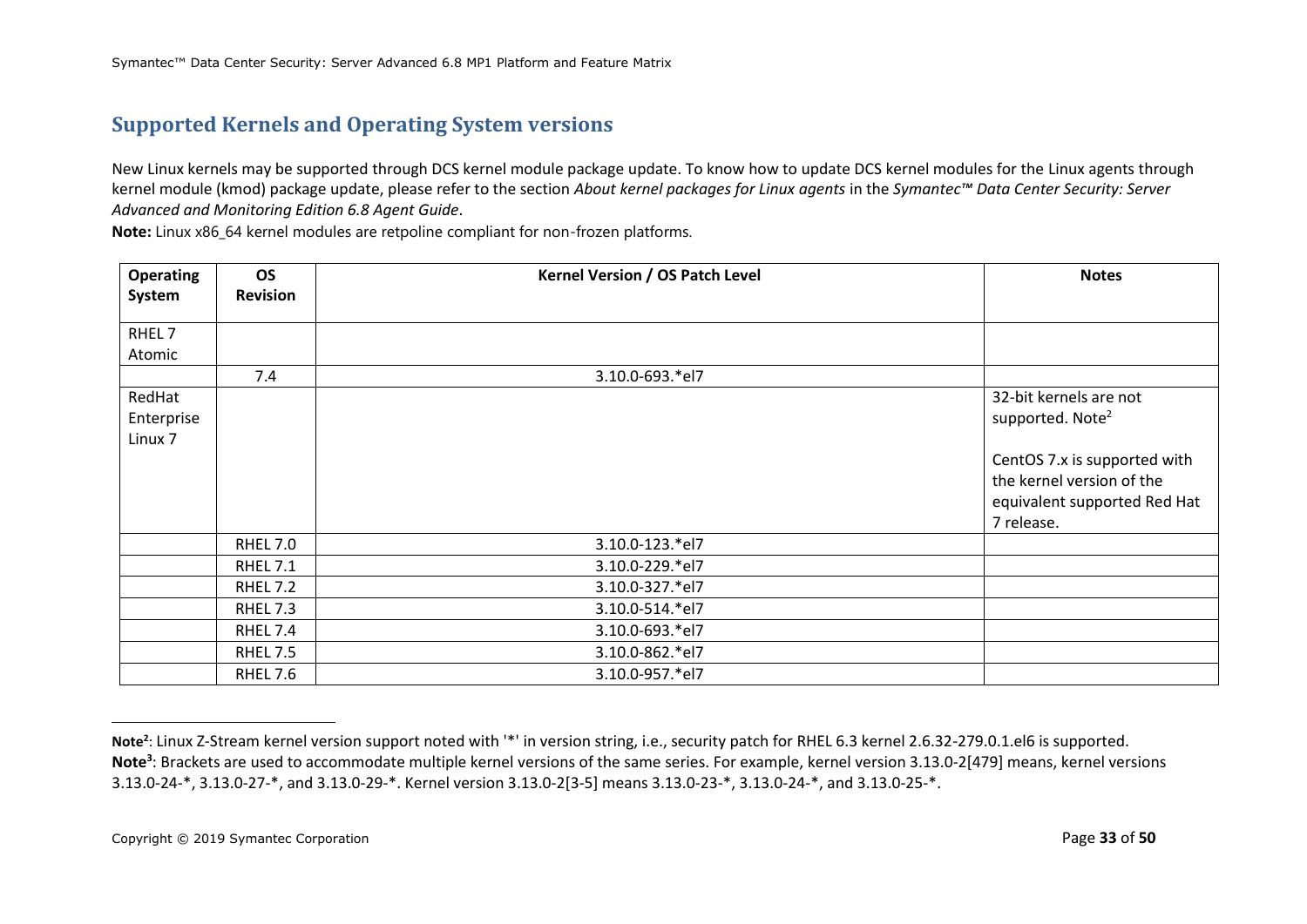| <b>Operating</b>                             | <b>OS</b>        | Kernel Version / OS Patch Level | <b>Notes</b>                                                                                            |
|----------------------------------------------|------------------|---------------------------------|---------------------------------------------------------------------------------------------------------|
| System                                       | <b>Revision</b>  |                                 |                                                                                                         |
|                                              | <b>RHEL 7.7</b>  | 3.10.0-1062.*el7                | Supported with kernel module<br>package update, kmod version:<br>sdcss-kmod-10.0.0-<br>410.el7.x86 64   |
| RedHat<br>Enterprise<br>Linux <sub>6</sub>   |                  |                                 | 32-bit kernels are not<br>supported. Note <sup>2</sup>                                                  |
|                                              |                  |                                 | CentOS 6.x is supported with<br>the kernel version of the<br>equivalent supported Red Hat<br>6 release. |
|                                              | RHEL 6.0         | 2.6.32-71.*el6                  |                                                                                                         |
|                                              | RHEL 6.1         | 2.6.32-131.*el6                 |                                                                                                         |
|                                              | RHEL 6.2         | 2.6.32.220.*el6                 |                                                                                                         |
|                                              | RHEL 6.3         | 2.6.32-279.*el6                 |                                                                                                         |
|                                              | RHEL 6.4         | 2.6.32-358.*el6                 |                                                                                                         |
|                                              | RHEL 6.5         | 2.6.32-431.*el6                 |                                                                                                         |
|                                              | RHEL 6.6         | 2.6.32-504.*el6                 |                                                                                                         |
|                                              | RHEL 6.7         | 2.6.32-573.*el6                 |                                                                                                         |
|                                              |                  | 2.6.32-572.*el6                 |                                                                                                         |
|                                              | RHEL 6.8         | 2.6.32-642.*el6                 |                                                                                                         |
|                                              | RHEL 6.9         | 2.6.32-696.*el6                 |                                                                                                         |
|                                              | <b>RHEL 6.10</b> | 2.6.32-754.*el6                 |                                                                                                         |
| RedHat<br>Enterprise<br>Linux 6<br>(PowerPC) |                  |                                 | 32-bit kernels are not<br>supported. Note <sup>2</sup>                                                  |
|                                              | RHEL 6.6         | 2.6.32-504.*el6                 |                                                                                                         |
|                                              | RHEL 6.9         | 2.6.32-696.*el6                 |                                                                                                         |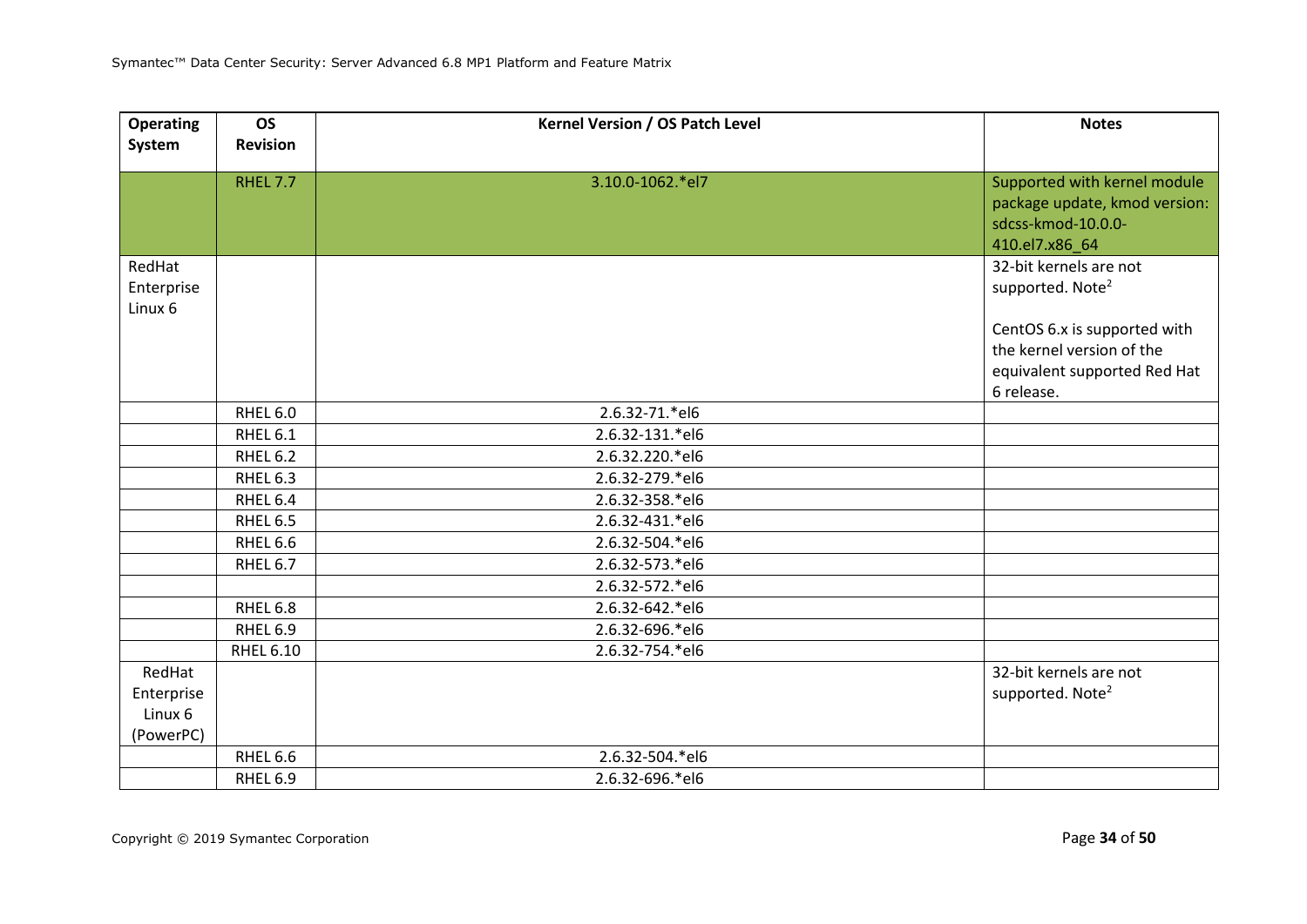| <b>Operating</b><br>System | <b>OS</b><br><b>Revision</b> | Kernel Version / OS Patch Level        | <b>Notes</b>                   |
|----------------------------|------------------------------|----------------------------------------|--------------------------------|
|                            |                              |                                        |                                |
| Oracle                     |                              |                                        | Oracle Linux 7.x is supported  |
| Linux <sub>7</sub>         |                              |                                        | with the Red Hat 7.x           |
|                            |                              |                                        | compatible kernel.             |
|                            |                              | 3.8.13-35.*el7uek                      | UEK R3 Update 2                |
|                            |                              | 3.8.13-44.*el7uek                      | UEK R3 Update 3                |
|                            |                              | 3.8.13-55.*el7uek                      | <b>UEK R3 Update 4</b>         |
|                            |                              | 3.8.13-68.*el7uek                      | <b>UEK R3 Update 5</b>         |
|                            |                              | 3.8.13-98.*el7uek                      | UEK R3 Update 6                |
|                            |                              | 3.8.13-118.*el7uek                     | UEK R3 Update 7                |
|                            |                              | 4.1.12-32.*el7uek                      | UEK R4                         |
|                            |                              | 4.1.12-37.*el7uek                      | <b>UEK R4 Update 1</b>         |
|                            |                              | 4.1.12-61.*el7uek                      | <b>UEK R4 Update 2</b>         |
|                            |                              | 4.1.12-94.*el7uek                      | <b>UEK R4 Update 3</b>         |
|                            |                              | 4.1.12-103.*el7uek                     | UEK R4                         |
|                            |                              | 4.1.12-112.*el7uek                     | UEK R4                         |
|                            |                              | 4.1.12-124.*el7uek                     | UEK R4                         |
|                            |                              | 4.14.35-1818.*.el7uek                  | UEK R5                         |
|                            |                              | 4.14.35-1844.*.el7uek                  | UEK R5                         |
|                            |                              |                                        |                                |
| Oracle                     |                              |                                        | Oracle Linux 6.x is supported  |
| Linux 6                    |                              |                                        | with the Red Hat 6.x           |
|                            |                              |                                        | compatible kernel.             |
|                            |                              | 2.6.39-200.*el6uek, 2.6.39-300.*el6uek | UEK R2 U1 and U2 64-bit        |
|                            |                              |                                        | kernel versions are supported. |
|                            |                              | 2.6.39-400.*el6uek                     | UEK R2 U3 64-bit kernel        |
|                            |                              |                                        | version is supported.          |
|                            |                              | 3.8.13-16.*el6uek                      | <b>UEK R3 GA</b>               |
|                            |                              | 3.8.13-26.*el6uek                      | UEK R3 Update 1                |
|                            |                              | 3.8.13-35.*el6uek                      | UEK R3 Update 2                |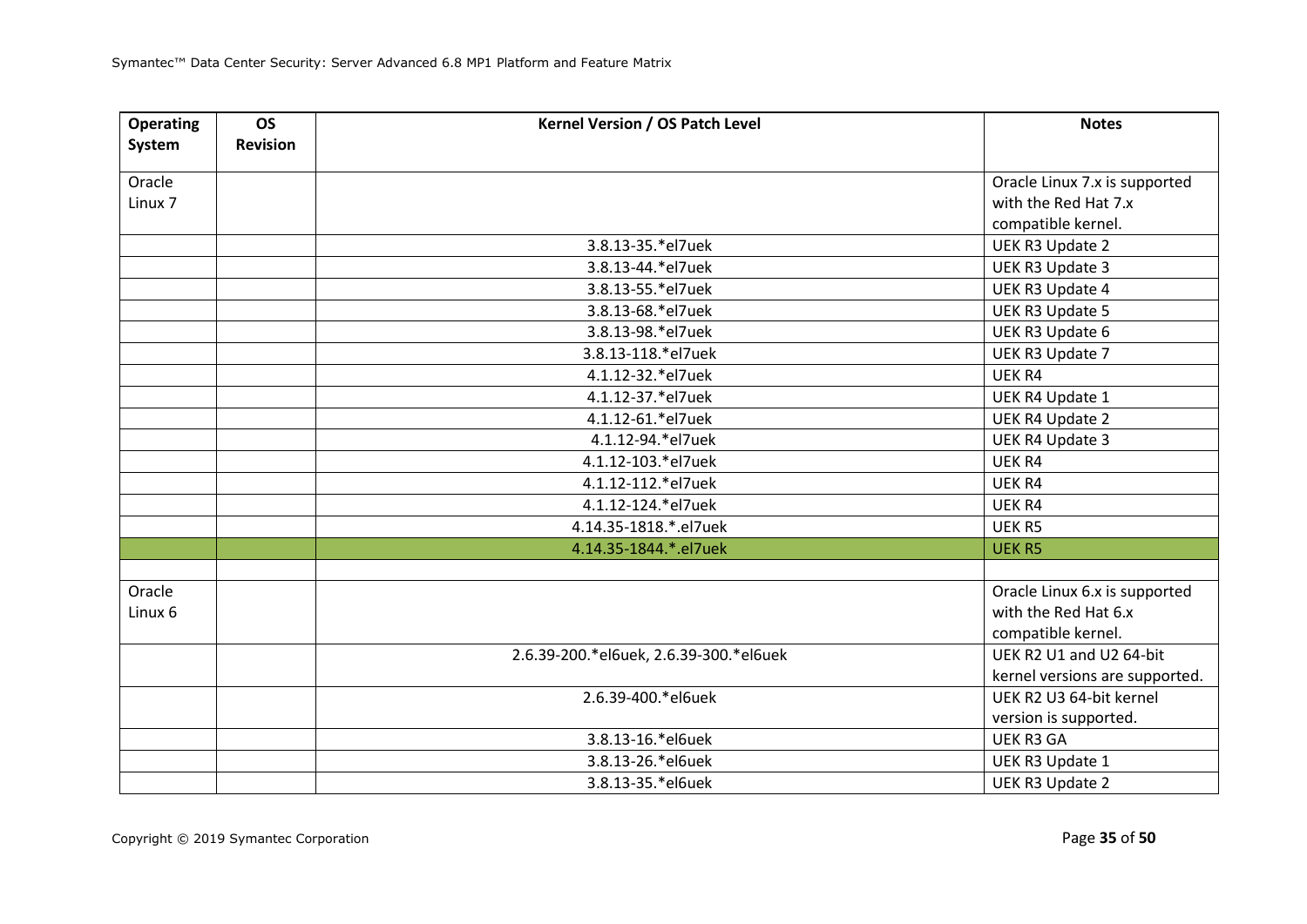| <b>Operating</b><br>System | <b>OS</b><br><b>Revision</b> | Kernel Version / OS Patch Level | <b>Notes</b>                   |
|----------------------------|------------------------------|---------------------------------|--------------------------------|
|                            |                              |                                 |                                |
|                            |                              | 3.8.13-44.*el6uek               | UEK R3 Update 3                |
|                            |                              | 3.8.13-55.*el6uek               | UEK R3 Update 4                |
|                            |                              | 3.8.13-68.*el6uek               | <b>UEK R3 Update 5</b>         |
|                            |                              | 3.8.13-98.*el6uek               | UEK R3 Update 6                |
|                            |                              | 3.8.13-118.*el6uek              | UEK R3 Update 7                |
|                            |                              | 4.1.12-32.*el6uek               | UEK R4                         |
|                            |                              | 4.1.12-37.*el6uek               | UEK R4 Update 1                |
|                            |                              | 4.1.12-61.*el6uek               | <b>UEK R4 Update 2</b>         |
|                            |                              | 4.1.12-94.*el6uek               | <b>UEK R4 Update 3</b>         |
|                            |                              | 4.1.12-103.*el6uek              | UEK R4                         |
|                            |                              | 4.1.12-112.*el6uek              | UEK R4                         |
|                            |                              | 4.1.12-124.*el6uek              | UEK R4                         |
| Red Hat                    |                              |                                 | Frozen since release 5.2.9 MP6 |
| Enterprise                 |                              |                                 | (5.2.9.996).                   |
| Linux 5                    |                              |                                 | PAE is supported on all kernel |
|                            |                              |                                 | versions.                      |
|                            |                              |                                 | CentOS 5.x is supported with   |
|                            |                              |                                 | the kernel version of the      |
|                            |                              |                                 | equivalent supported Red Hat   |
|                            |                              |                                 | 5 release                      |
|                            | <b>RHEL 5.2</b>              | 2.6.18-92.*el5                  |                                |
|                            | <b>RHEL 5.3</b>              | 2.6.18-128.*el5                 |                                |
|                            | <b>RHEL 5.4</b>              | 2.6.18-164.*el5                 |                                |
|                            | <b>RHEL 5.5</b>              | 2.6.18-194.*el5                 |                                |
|                            | <b>RHEL 5.6</b>              | 2.6.18-238.*el5                 |                                |
|                            | <b>RHEL 5.7</b>              | 2.6.18-274.*el5                 |                                |
|                            | <b>RHEL 5.8</b>              | 2.6.18-308.*el5                 |                                |
|                            | <b>RHEL 5.9</b>              | 2.6.18-348.*el5                 |                                |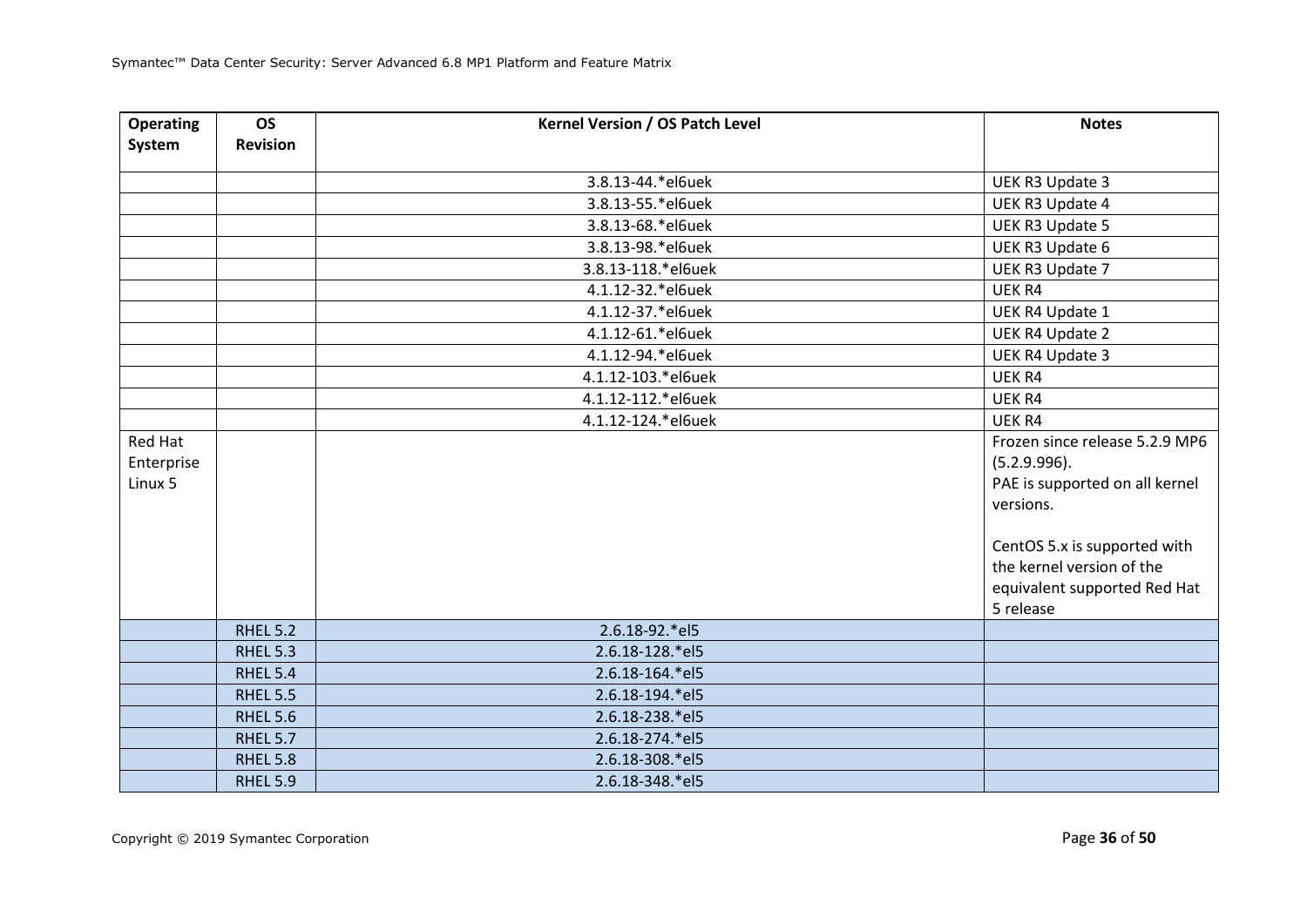| <b>Operating</b><br>System      | <b>OS</b><br><b>Revision</b> | Kernel Version / OS Patch Level                                                                                                                                                                                                                       | <b>Notes</b>                                                                                                                                                                                                                                                |
|---------------------------------|------------------------------|-------------------------------------------------------------------------------------------------------------------------------------------------------------------------------------------------------------------------------------------------------|-------------------------------------------------------------------------------------------------------------------------------------------------------------------------------------------------------------------------------------------------------------|
|                                 |                              |                                                                                                                                                                                                                                                       |                                                                                                                                                                                                                                                             |
|                                 | <b>RHEL 5.10</b>             | 2.6.18-371.*el5                                                                                                                                                                                                                                       |                                                                                                                                                                                                                                                             |
|                                 | <b>RHEL 5.11</b>             | 2.6.18-398.*el5, 2.6.18-400.*el5, 2.6.18-402.*el5, 2.6.18-404.*el5,<br>2.6.18-406.*el5, 2.6.18-407.*el5, 2.6.18-408.*el5,<br>2.6.18-409.*el5, 2.6.18-410.*el5, 2.6.18-416*.el5,<br>2.6.18-417*.el5, 2.6.18-418*.el5, 2.6.18-419*.el5, 2.6.18-420*.el5 | Ignore / bypass the kernel<br>mismatch warning and<br>continue the installation.                                                                                                                                                                            |
| Oracle<br>Linux 5               |                              |                                                                                                                                                                                                                                                       | Frozen since release 5.2.9 MP6<br>(5.2.9.996).<br>RHEL 5 compatible kernels are<br>supported.                                                                                                                                                               |
|                                 | OL 5.8                       | 2.6.39-200.*el5uek, 2.6.39-300.*el5uek                                                                                                                                                                                                                | UEK R2 U1 and U2 64-bit<br>kernel versions are supported.                                                                                                                                                                                                   |
|                                 | OL 5.9                       | 2.6.39-200.*el5uek, 2.6.39-300.*el5uek                                                                                                                                                                                                                | UEK R2 U1 and U2 64-bit<br>kernel versions are supported.                                                                                                                                                                                                   |
|                                 | OL 5.9                       | 2.6.39-400.*el5uek                                                                                                                                                                                                                                    | UEK R2 U3 64-bit kernel<br>version is supported.                                                                                                                                                                                                            |
| RedHat<br>Enterprise<br>Linux 4 |                              |                                                                                                                                                                                                                                                       | Frozen since release 5.2.7<br>(5.2.7.184). See the definition<br>of "Frozen" in Introduction.<br>Hugemem is supported on all<br>kernel versions.<br>CentOS 4.x is supported with<br>the kernel version of the<br>equivalent supported Red Hat<br>4 release. |
|                                 | <b>RHEL 4.1</b>              | 2.6.9-11.EL                                                                                                                                                                                                                                           |                                                                                                                                                                                                                                                             |
|                                 | <b>RHEL 4.2</b>              | 2.6.9-22.EL                                                                                                                                                                                                                                           |                                                                                                                                                                                                                                                             |
|                                 | <b>RHEL 4.3</b>              | 2.6.9-34.EL                                                                                                                                                                                                                                           |                                                                                                                                                                                                                                                             |
|                                 | RHEL 4.4                     | 2.6.9-42.EL                                                                                                                                                                                                                                           |                                                                                                                                                                                                                                                             |
|                                 | <b>RHEL 4.5</b>              | 2.6.9-55.EL                                                                                                                                                                                                                                           |                                                                                                                                                                                                                                                             |
|                                 | <b>RHEL 4.6</b>              | 2.6.9-67.EL                                                                                                                                                                                                                                           |                                                                                                                                                                                                                                                             |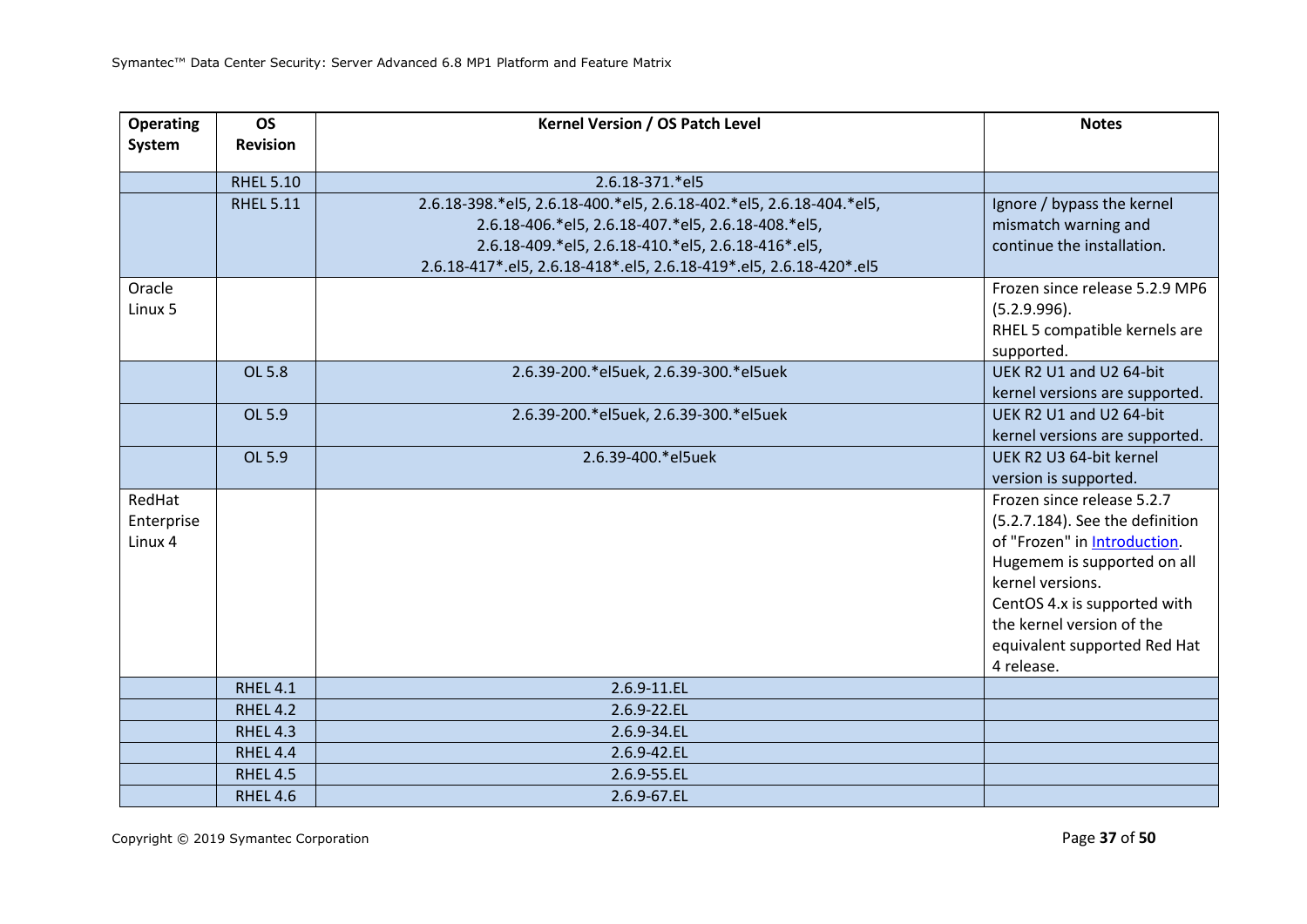| <b>Operating</b><br>System                   | <b>OS</b><br><b>Revision</b> | Kernel Version / OS Patch Level                                                                                                          | <b>Notes</b>                                                                     |
|----------------------------------------------|------------------------------|------------------------------------------------------------------------------------------------------------------------------------------|----------------------------------------------------------------------------------|
|                                              |                              |                                                                                                                                          |                                                                                  |
|                                              | <b>RHEL 4.7</b>              | 2.6.9-78.EL                                                                                                                              |                                                                                  |
|                                              | RHEL 4.8                     | 2.6.9-89.EL                                                                                                                              |                                                                                  |
|                                              | <b>RHEL 4.9</b>              | 2.6.9-103.EL                                                                                                                             | Ignore / bypass the kernel<br>mismatch warning and<br>continue the installation. |
| <b>SUSE Linux</b>                            |                              |                                                                                                                                          |                                                                                  |
| Enterprise<br>Server 15                      |                              |                                                                                                                                          |                                                                                  |
|                                              | <b>SLES 15</b>               | $4.12.14-*$                                                                                                                              |                                                                                  |
| <b>SUSE Linux</b><br>Enterprise<br>Server 12 |                              |                                                                                                                                          |                                                                                  |
|                                              | <b>SLES 12</b>               | $3.12.28$ <sup>*</sup> , $3.12.3[2-9]$ <sup>*</sup> , $3.12.4[348]$ <sup>*</sup> , $3.12.5[15]$ <sup>*</sup> , $3.12.6[01]$ <sup>*</sup> | Note <sup>3</sup>                                                                |
|                                              | <b>SLES 12 SP1</b>           | 3.12.49-*, 3.12.5[1379]-*, 3.12.6[279]-*, 3.12.74-*                                                                                      | Note <sup>3</sup>                                                                |
|                                              | <b>SLES 12 SP2</b>           | 4.4.21-*, 4.4.38-*, 4.4.[45]9-*, 4.4.74-*, 4.4.90-*, 4.4.103-*, 4.4.114-*, 4.4.12[01]-*                                                  |                                                                                  |
|                                              | <b>SLES 12 SP3</b>           | 4.4.73-*, 4.4.82-*, 4.4.92-*, 4.4.103-*, 4.4.114-*, 4.4.12[01]-*, 4.4.13[128]-*, 4.4.14[03]-*,<br>$4.4.15[56]$ -*                        |                                                                                  |
|                                              | <b>SLES 12 SP4</b>           | $4.12.14-*$                                                                                                                              |                                                                                  |
| <b>SUSE Linux</b>                            |                              |                                                                                                                                          |                                                                                  |
| Enterprise<br>Server 11                      |                              |                                                                                                                                          |                                                                                  |
|                                              | SLES 11 GA<br>64 bit         | 2.6.27.39-*, 2.6.27.45-*                                                                                                                 |                                                                                  |
|                                              | <b>SLES 11 SP1</b><br>64 bit | 2.6.32.12-*, 2.6.32.19-*, 2.6.32.43-*, 2.6.32.54-*, 2.6.32.59-*                                                                          |                                                                                  |
|                                              | <b>SLES 11 SP1</b><br>64 bit | 2.6.32.54-0.47.TDC.1.R.1-default                                                                                                         |                                                                                  |
|                                              | <b>SLES 11 SP1</b><br>32 bit | 2.6.32.12-*, 2.6.32.19-*, 2.6.32.43-*                                                                                                    | SLES 11 32-bit support frozen<br>since release 5.2.9 MP6<br>(5.2.9.944).         |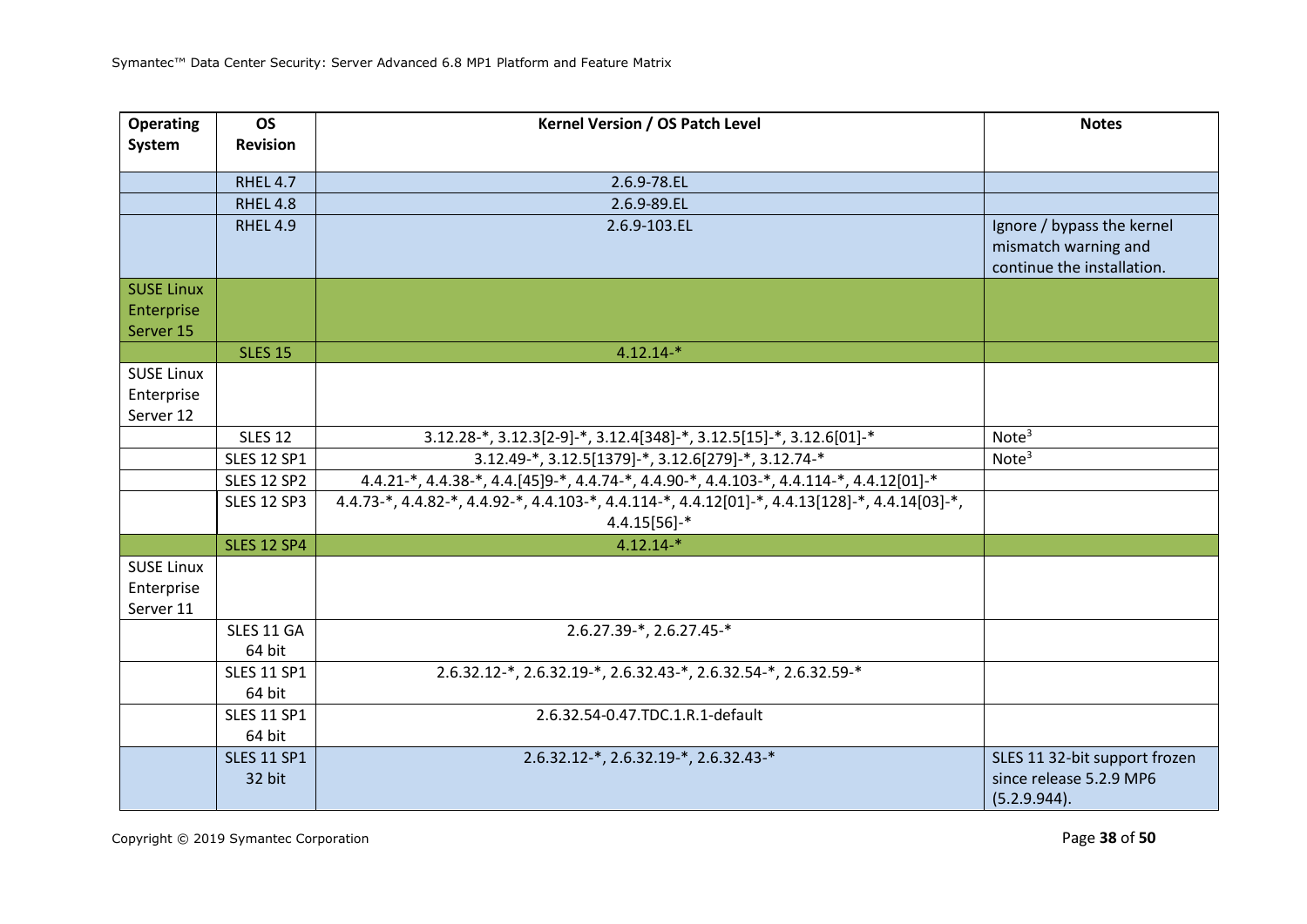| <b>Operating</b><br>System                   | <b>OS</b><br><b>Revision</b>   | Kernel Version / OS Patch Level                                                 | <b>Notes</b>                                                                                                                |
|----------------------------------------------|--------------------------------|---------------------------------------------------------------------------------|-----------------------------------------------------------------------------------------------------------------------------|
|                                              | <b>SLES 11 SP2</b>             | 3.0.13-*, 3.0.26-*, 3.0.38-*, 3.0.74-*, 3.0.76-*, 3.0.80-*, 3.0.93-*, 3.0.101-* |                                                                                                                             |
|                                              | 64 bit                         |                                                                                 |                                                                                                                             |
|                                              | <b>SLES 11 SP2</b><br>32 bit   | 3.0.13-*, 3.0.26-*, 3.0.76-*, 3.0.80-*, 3.0.93-*, 3.0.101-*                     | SLES 11 32-bit support frozen<br>since release 5.2.9 MP6<br>(5.2.9.944).                                                    |
|                                              | <b>SLES 11 SP3</b><br>64 bit   | 3.0.76-*, 3.0.82-*, 3.0.93-*, 3.0.101-*                                         |                                                                                                                             |
|                                              | <b>SLES 11 SP3</b><br>32 bit   | 3.0.76-*, 3.0.82-*, 3.0.93-*, 3.0.101-*                                         | SLES 11 32-bit support frozen<br>since release 5.2.9 MP6<br>(5.2.9.944). See the definition<br>of "Frozen" in Introduction. |
|                                              | <b>SLES 11 SP4</b><br>64 bit   | $3.0.101-*$                                                                     |                                                                                                                             |
| <b>SUSE Linux</b><br>Enterprise<br>Server 10 |                                |                                                                                 | Frozen since release 5.2.9 MP6<br>(5.2.9.982).                                                                              |
|                                              | <b>SLES 10 SP1</b>             | $2.6.16.46-*$                                                                   |                                                                                                                             |
|                                              | <b>SLES 10 SP1</b><br>hotfixes | $2.6.16.54-*$                                                                   |                                                                                                                             |
|                                              | <b>SLES 10 SP2</b>             | $2.6.16.60-*$                                                                   |                                                                                                                             |
|                                              | <b>SLES 10 SP3</b>             | $2.6.16.60-*$                                                                   |                                                                                                                             |
|                                              | <b>SLES 10 SP4</b>             | $2.6.16.60-*$                                                                   |                                                                                                                             |
| <b>SUSE Linux</b><br>Enterprise<br>Server 9  |                                |                                                                                 | Frozen since release 5.2.0 MP2<br>(5.2.0.519). See the definition<br>of "Frozen" in Introduction.                           |
|                                              | SLES 9 GA                      | 2.6.5-7.97                                                                      |                                                                                                                             |
|                                              | SLES 9 SP1                     | 2.6.5-7.139                                                                     |                                                                                                                             |
|                                              | SLES 9 SP2                     | 2.6.5-7.191                                                                     |                                                                                                                             |
|                                              | SLES 9 SP3                     | 2.6.5-7.244                                                                     |                                                                                                                             |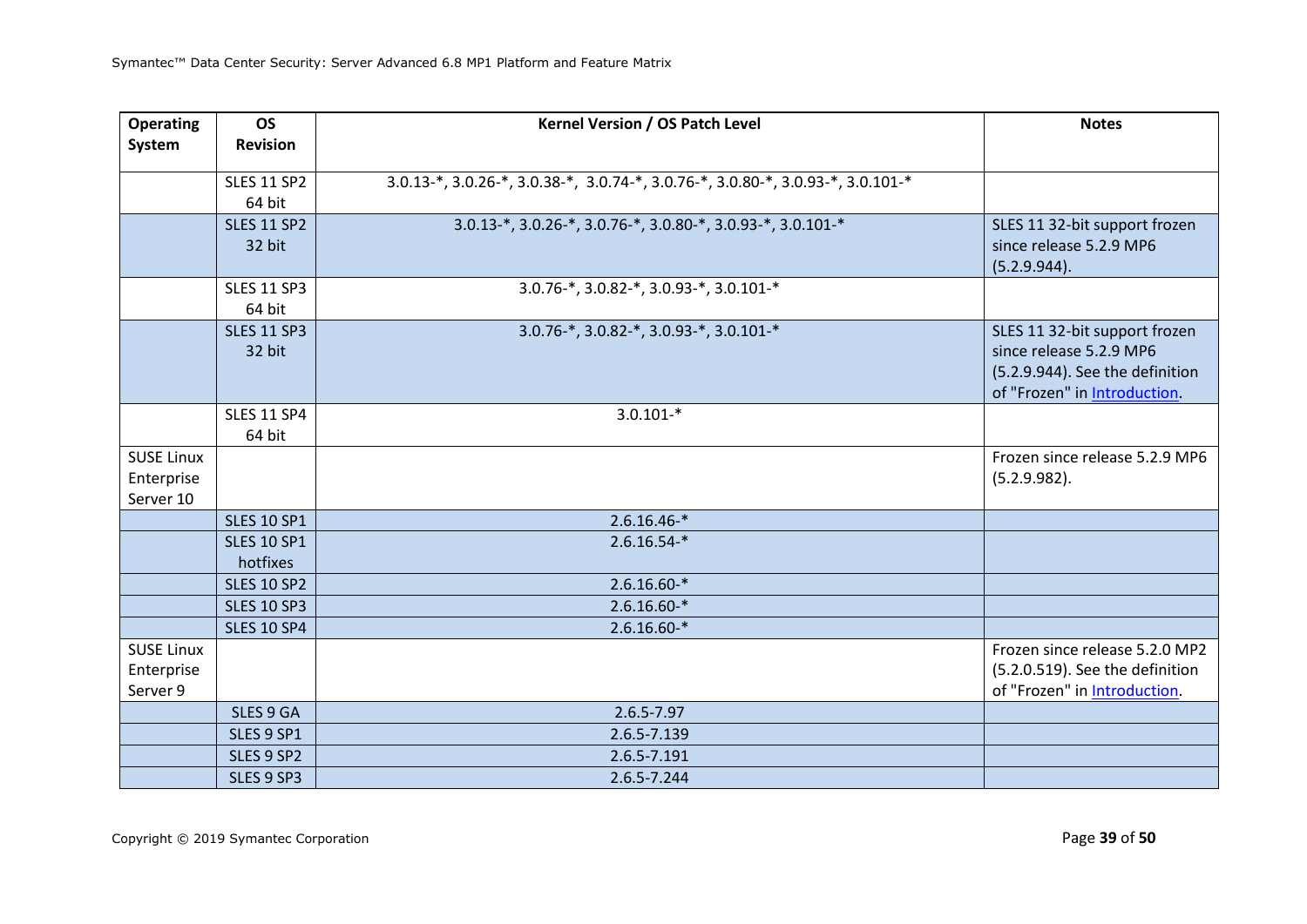| <b>Operating</b><br>System | <b>OS</b><br><b>Revision</b> | Kernel Version / OS Patch Level                                                                                                                                                                         | <b>Notes</b>                                                                  |
|----------------------------|------------------------------|---------------------------------------------------------------------------------------------------------------------------------------------------------------------------------------------------------|-------------------------------------------------------------------------------|
|                            |                              |                                                                                                                                                                                                         |                                                                               |
|                            | SLES 9 SP3                   | 2.6.5-7.283                                                                                                                                                                                             |                                                                               |
|                            | hotfix                       |                                                                                                                                                                                                         |                                                                               |
|                            | SLES 9 SP4                   | 2.6.5-7.308                                                                                                                                                                                             |                                                                               |
| <b>SUSE Linux</b>          |                              |                                                                                                                                                                                                         | Frozen since release 5.2.0 MP2                                                |
| Enterprise<br>Server 8     |                              |                                                                                                                                                                                                         | (5.2.0.519). See the definition<br>of "Frozen" in Introduction.               |
|                            | SLES 8 SP4                   | 2.4.21-304                                                                                                                                                                                              |                                                                               |
|                            | hotfix                       |                                                                                                                                                                                                         |                                                                               |
|                            | SLES 8 SP4<br>hotfix         | 2.4.21-306                                                                                                                                                                                              |                                                                               |
|                            | SLES 8 SP4                   | 2.4.21-314                                                                                                                                                                                              |                                                                               |
|                            | hotfix                       |                                                                                                                                                                                                         |                                                                               |
| Ubuntu                     |                              |                                                                                                                                                                                                         |                                                                               |
| 16.04 LTS                  |                              |                                                                                                                                                                                                         |                                                                               |
|                            |                              | 4.4.0-2[1248], 4.4.0-3[1468], 4.4.0.4[2357], 4.4.0-5[1379], 4.4.0-6[23467], 4.4.0-7[0125789],<br>4.4.0-8[1379], 4.4.0-9[123678], 4.4.0-10[13489], 4.4.0-11[269], 4.4.0-12[12478],<br>4.4.0-13[01345789] | Note <sup>3</sup>                                                             |
|                            |                              | $4.4.0 - 14[012],$                                                                                                                                                                                      |                                                                               |
|                            |                              | 4.8.0-28, 4.8.0-3[024], 4.8.0-3[69], 4.8.0-4[12], 4.8.0-4[4-6], 4.8.0-49, 4.8.0-5[123468]                                                                                                               | Frozen since release 6.7 MP3<br>(6.7.3.1473) as these are non<br>LTS kernels. |
|                            |                              | 4.4.0-101[123678]-aws, 4.4.0-102[0268]-aws, 4.4.0-103[0125789]-aws, 4.4.0-104[13478]-<br>aws, 4.4.0-1001-aws, 4.4.0-1049-aws, 4.4.0-105[02457]-aws, 4.4.0-106[01235679]-aws, 4.4.0-<br>107[02]-aws      |                                                                               |
|                            |                              | 4.4.0-107[345]-aws                                                                                                                                                                                      |                                                                               |
| Ubuntu                     |                              |                                                                                                                                                                                                         |                                                                               |
| 14.04 LTS                  |                              |                                                                                                                                                                                                         |                                                                               |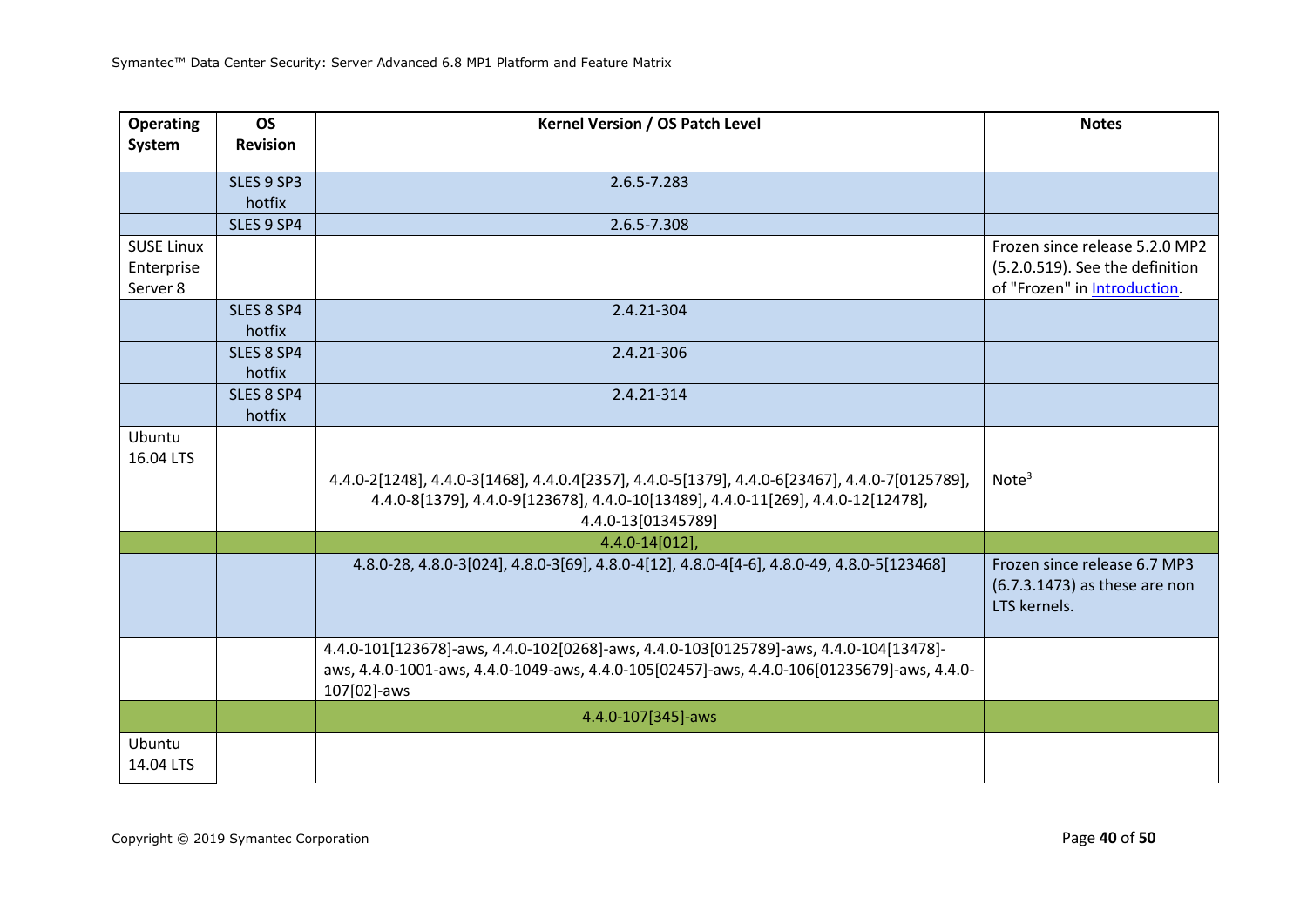| <b>Operating</b><br>System | <b>OS</b><br><b>Revision</b> | Kernel Version / OS Patch Level                                                                                                                                                                                                                                                                                                                                                                                                                                                                                                                                                                                                                                                                                                                                                                                                                                                                                                         | <b>Notes</b>                                                                                            |
|----------------------------|------------------------------|-----------------------------------------------------------------------------------------------------------------------------------------------------------------------------------------------------------------------------------------------------------------------------------------------------------------------------------------------------------------------------------------------------------------------------------------------------------------------------------------------------------------------------------------------------------------------------------------------------------------------------------------------------------------------------------------------------------------------------------------------------------------------------------------------------------------------------------------------------------------------------------------------------------------------------------------|---------------------------------------------------------------------------------------------------------|
|                            |                              | 3.13.0-2[479], 3.13.0-3[02345679], 3.13.0-4[0-6], 3.13.0-4[89], 3.13.0-5[1-9], 3.13.0-<br>6[01235678], 3.13.0-7[0134679], 3.13.0-8[35678], 3.13.0-9[123568], 3.13.0.10[01356789],<br>3.13.0-11[0-9], 3.13.0-12[135689], 3.13.0-13[23579], 3.13.0-14[1234579], 3.13.0-15[13678],<br>3.13.0-16[0-2], 3.19.0-79, 3.19.0-80, 3.16.0-2[5-9], 3.16.0-3[013456789], 3.16.0-4[0-6],<br>3.16.0-4[8-9], 3.16.0-5[0-3], 3.16.0-5[5-7], 3.16.0-59, 3.16.0-6[0279], 3.16.0-7[0136], 3.16.0-<br>77, 3.19.0.-79, 3.19.0.-80, 3.19.0-18, 3.19.0-2[0-6], 3.19.0-28, 3.19.0-3[0-3], 3.19.0-3[79],<br>3.19.0-4[1-3], 3.19.0-4[79], 3.19.0-5[1689], 3.19.0-6[145689], 3.19.0-7[134578], 4.2.0-1[89],<br>4.2.0-2[12357], 4.2.0-3[04568], 4.2.0-4[12], 4.4.0-2[1248], 4.4.0-3[1468], 4.4.0.4[257], 4.4.0-<br>5[1379], 4.4.0-6[23467], 4.4.0-7[012589], 4.4.0-8[1379], 4.4.0-9[123678], 4.4.0-10[13489],<br>4.4.0-11[1269], 4.4.0-12[1478], 4.4.0-13[01345789] | Note <sup>3</sup>                                                                                       |
|                            |                              | 3.13.0-16[0-4], 4.4.0-14[012]                                                                                                                                                                                                                                                                                                                                                                                                                                                                                                                                                                                                                                                                                                                                                                                                                                                                                                           |                                                                                                         |
|                            |                              | 4.4.0-100[23569]-aws, 4.4.0-101[1249]-aws, 4.4.0-102[34579]-aws, 4.4.0-1032-aws                                                                                                                                                                                                                                                                                                                                                                                                                                                                                                                                                                                                                                                                                                                                                                                                                                                         |                                                                                                         |
|                            |                              | 4.4.0.103[467]-aws                                                                                                                                                                                                                                                                                                                                                                                                                                                                                                                                                                                                                                                                                                                                                                                                                                                                                                                      |                                                                                                         |
| Ubuntu<br>12.04 LTS        |                              |                                                                                                                                                                                                                                                                                                                                                                                                                                                                                                                                                                                                                                                                                                                                                                                                                                                                                                                                         |                                                                                                         |
|                            |                              | $3.8.0 - 29, 3.8.0 - 3[0 - 9], 3.8.0 - 4[0 - 4]$<br>3.11.0-1[345789], 3.11.0-2[0-6],<br>3.13.0-2[479], 3.13.0-3[02345679], 3.13.0-4[012345689], 3.13.0-5[1-9], 3.13.0-6[01235678],<br>3.13.0-7[134679], 3.13.0-8[3568], 3.13.0-9[123568], 3.13.0-10[01356789], 3.13.0-11[027]                                                                                                                                                                                                                                                                                                                                                                                                                                                                                                                                                                                                                                                           | 32-bit kernels are not<br>supported. Note <sup>3</sup>                                                  |
| Amazon<br>Linux 2          |                              |                                                                                                                                                                                                                                                                                                                                                                                                                                                                                                                                                                                                                                                                                                                                                                                                                                                                                                                                         |                                                                                                         |
|                            |                              | 4.9.62-10, 4.9.70-2, 4.9.7[567]-*, 4.9.81-44, 4.9.85-*, 4.14.26-54, 4.14.33-59, 4.14.42-61,<br>4.14.47-63, 4.14.47-64, 4.14.51-66, 4.14.55-68, 4.14.59-68, 4.14.62-70, 4.14.67-71, 4.14.70-<br>72, 4.14.72-73, 4.14.77-80, 4.14.77-81, 4.14.77-86, 4.14.88-88, 4.14.94-89, 4.14.97-90                                                                                                                                                                                                                                                                                                                                                                                                                                                                                                                                                                                                                                                   |                                                                                                         |
|                            |                              | 4.14.101-91, 4.14.104-95, 4.14.106-97, 4.14.109-99, 4.14.114-10[35], 4.14.121-109                                                                                                                                                                                                                                                                                                                                                                                                                                                                                                                                                                                                                                                                                                                                                                                                                                                       | Supported with kernel module<br>package update, kmod version:<br>sdcss-kmod-10.0.0-<br>357.amzn2.x86 64 |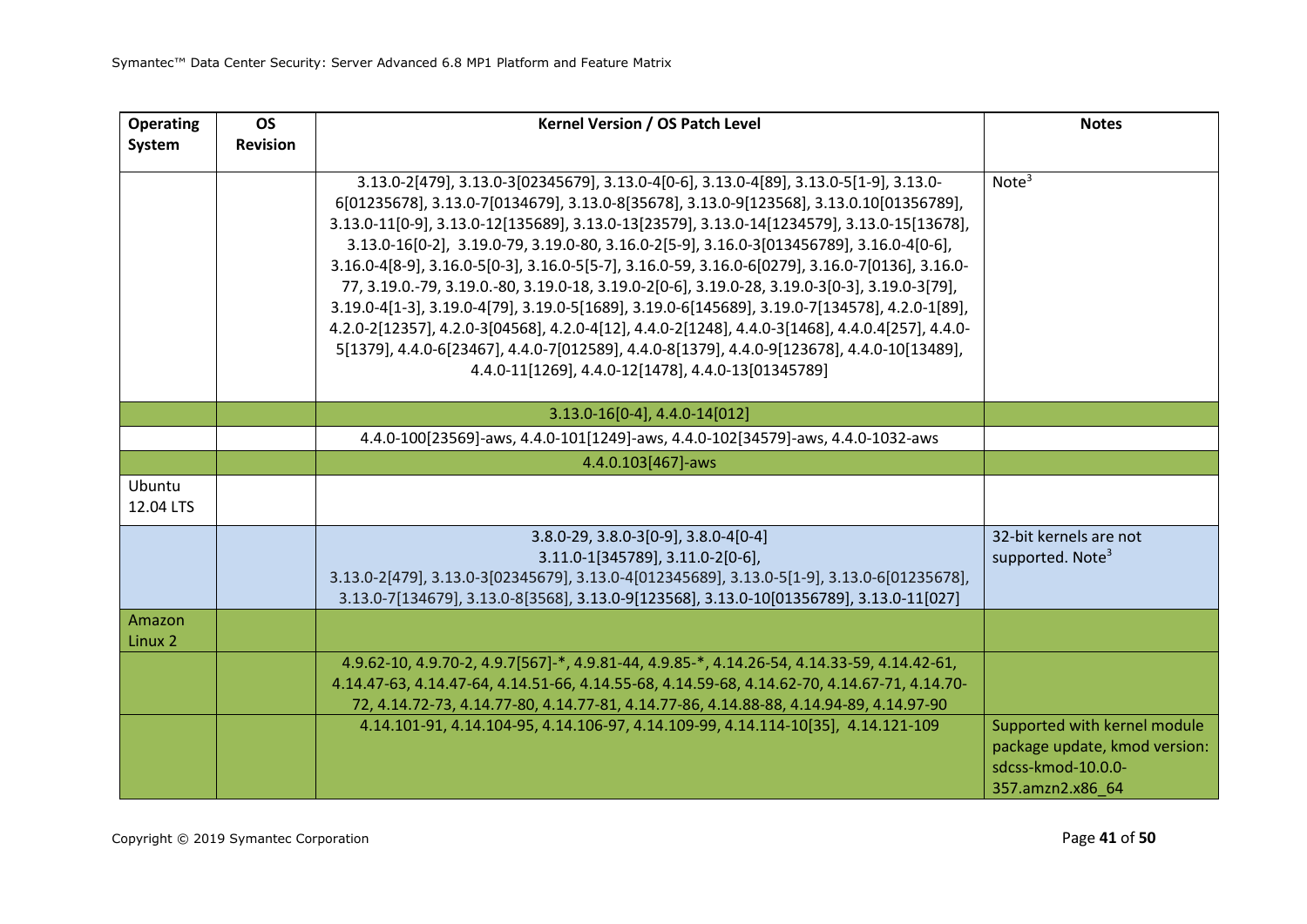| <b>Operating</b><br>System | <b>OS</b><br><b>Revision</b> | Kernel Version / OS Patch Level                                                                                                                                | <b>Notes</b>                                                                                                                                                                                              |
|----------------------------|------------------------------|----------------------------------------------------------------------------------------------------------------------------------------------------------------|-----------------------------------------------------------------------------------------------------------------------------------------------------------------------------------------------------------|
| Amazon<br>Linux            |                              |                                                                                                                                                                |                                                                                                                                                                                                           |
|                            |                              | 3.14.35, 3.14.4[24]-*, 4.1.7, 4.1.1[037], 4.4.5-*, 4.4.8-*, 4.4.1[01]-*, 4.4.1[456], 4.4.1[79]-*,<br>4.9.2[03]-*, 4.4.3[059], 4.4.4[014], 4.9.75-*, 4.14.77-70 | Support for RT FIM only.                                                                                                                                                                                  |
|                            |                              | 4.14.97-74, 4.14.114-83, 4.14.114-82, 4.14.121-85, 4.14.123-86                                                                                                 | Support for RTFIM, IDS, IPS and<br>Anti-Malware.<br>Use DCS agent build 6.8.1.560<br>or later.                                                                                                            |
|                            |                              | 4.14.128-87                                                                                                                                                    | Support for RTFIM, IDS, IPS and<br>Anti-Malware.<br>Use DCS agent build 6.8.1.560<br>or later.<br>Supported with kernel module<br>package update, kmod version:<br>sdcss-kmod-<br>10.0.0.378.amzn1.x86_64 |
| VMWare<br>ESX 4.1<br>Host  |                              |                                                                                                                                                                |                                                                                                                                                                                                           |
|                            | <b>ESX 4.1</b>               | 2.6.18-164ESX                                                                                                                                                  | Frozen since release 5.2.9 MP6<br>(5.2.9.944).                                                                                                                                                            |
| Solaris 11                 |                              |                                                                                                                                                                |                                                                                                                                                                                                           |
|                            | Solaris 11                   | 11.0                                                                                                                                                           | Applicable for IDS feature<br>support only.                                                                                                                                                               |
|                            | Solaris 11                   | 11.1                                                                                                                                                           | Applicable for IDS feature<br>support only.                                                                                                                                                               |
|                            | Solaris 11                   | 11.2                                                                                                                                                           | Applicable for IDS feature<br>support only.                                                                                                                                                               |
|                            | Solaris 11                   | 11.3                                                                                                                                                           |                                                                                                                                                                                                           |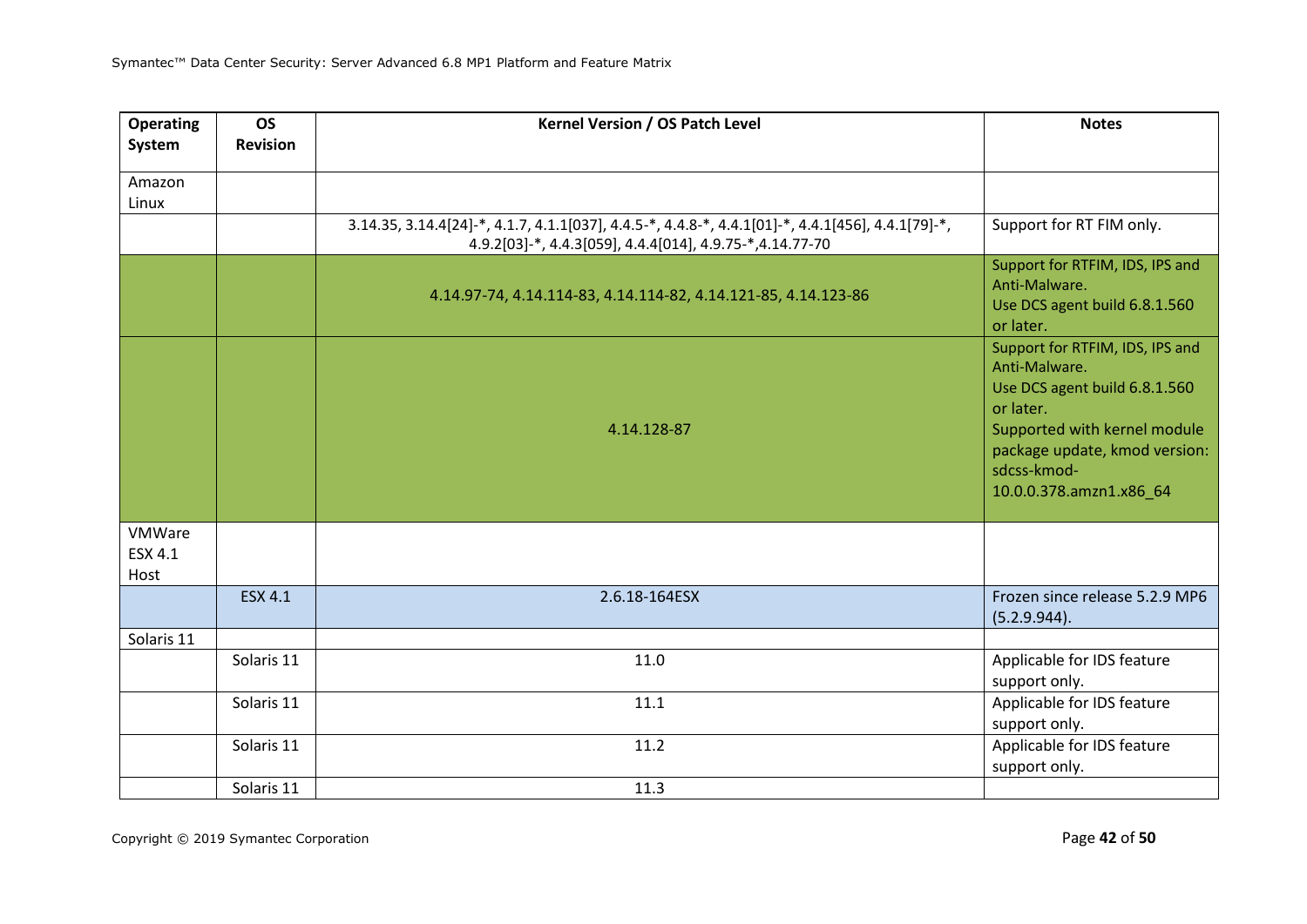| <b>Operating</b> | <b>OS</b><br><b>Revision</b> | Kernel Version / OS Patch Level | <b>Notes</b>                                                                                      |
|------------------|------------------------------|---------------------------------|---------------------------------------------------------------------------------------------------|
| System           |                              |                                 |                                                                                                   |
| Solaris 10       |                              |                                 |                                                                                                   |
|                  | Solaris 10                   | Update 8                        |                                                                                                   |
|                  | Solaris 10                   | Update 9                        |                                                                                                   |
|                  | Solaris 10                   | Update 10                       |                                                                                                   |
|                  | Solaris 10                   | Update 11                       |                                                                                                   |
| Solaris 9        |                              |                                 | Frozen since release 5.2.8 MP4<br>(5.2.8.337). See the definition<br>of "Frozen" in Introduction. |
|                  | Solaris 9                    | Update 8                        |                                                                                                   |
| AIX 7.2          |                              |                                 | All Service Packs are<br>supported.                                                               |
|                  | AIX 7.2                      | TL <sub>0</sub>                 |                                                                                                   |
|                  | AIX 7.2                      | TL <sub>1</sub>                 |                                                                                                   |
|                  | AIX 7.2                      | TL <sub>2</sub>                 |                                                                                                   |
|                  | AIX 7.2                      | TL3                             |                                                                                                   |
| AIX 7.1          |                              |                                 | All Service Packs are<br>supported.                                                               |
|                  | AIX 7.1                      | TL <sub>0</sub>                 |                                                                                                   |
|                  | AIX 7.1                      | TL <sub>1</sub>                 |                                                                                                   |
|                  | AIX 7.1                      | TL <sub>2</sub>                 |                                                                                                   |
|                  | AIX 7.1                      | TL3                             |                                                                                                   |
|                  | AIX 7.1                      | TL4                             |                                                                                                   |
|                  | AIX 7.1                      | TL5                             |                                                                                                   |
| AIX 6.1          |                              |                                 | All Service Packs are<br>supported.                                                               |
|                  | AIX 6.1                      | TL5                             |                                                                                                   |
|                  | AIX 6.1                      | TL6                             |                                                                                                   |
|                  | AIX 6.1                      | TL7                             |                                                                                                   |
|                  | AIX 6.1                      | TL8                             |                                                                                                   |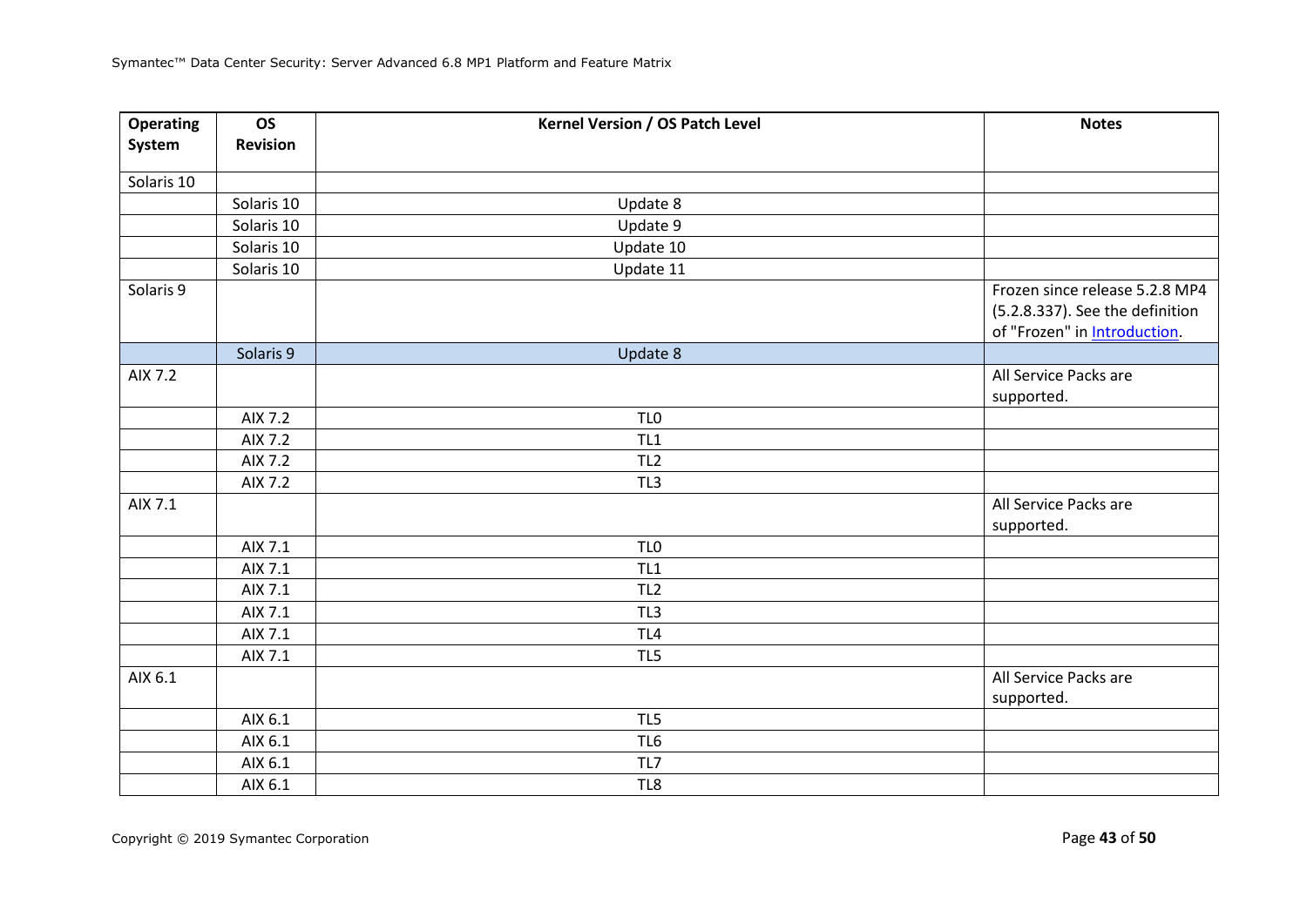| <b>Operating</b>                  | <b>OS</b>                           | Kernel Version / OS Patch Level | <b>Notes</b>                                                                                                              |
|-----------------------------------|-------------------------------------|---------------------------------|---------------------------------------------------------------------------------------------------------------------------|
| System                            | <b>Revision</b>                     |                                 |                                                                                                                           |
|                                   | AIX 6.1                             | TL9                             |                                                                                                                           |
| AIX 5.3                           |                                     |                                 | Frozen since release 5.2.9.993<br>MP6. See the definition of<br>"Frozen" in <b>Introduction</b> .                         |
|                                   | AIX 5.3                             | <b>TL11</b>                     |                                                                                                                           |
|                                   | AIX 5.3                             | <b>TL12</b>                     |                                                                                                                           |
| Windows<br>2016                   |                                     |                                 |                                                                                                                           |
|                                   | Windows<br>2016                     | GA                              |                                                                                                                           |
| Windows<br>2012 R2                |                                     | GA                              |                                                                                                                           |
| Windows<br>2012                   |                                     |                                 |                                                                                                                           |
|                                   | Windows<br>2012                     | GA                              |                                                                                                                           |
| Windows 7                         |                                     |                                 |                                                                                                                           |
|                                   | Windows 7                           | GA                              | Frozen since release 6.0 MP1<br>(6.0.0.647).                                                                              |
|                                   | Windows 7                           | SP <sub>1</sub>                 | Frozen since release 6.0 MP1<br>(6.0.0.647).                                                                              |
| Windows<br>Embedded<br>Standard 7 |                                     |                                 |                                                                                                                           |
|                                   | <b>Windows</b><br>Embedded<br>Std 7 | SP1                             | Frozen since release 6.0 MP1<br>$(6.0.0.647)$ .<br>Supported with Default<br><b>Application Compatibility</b><br>Template |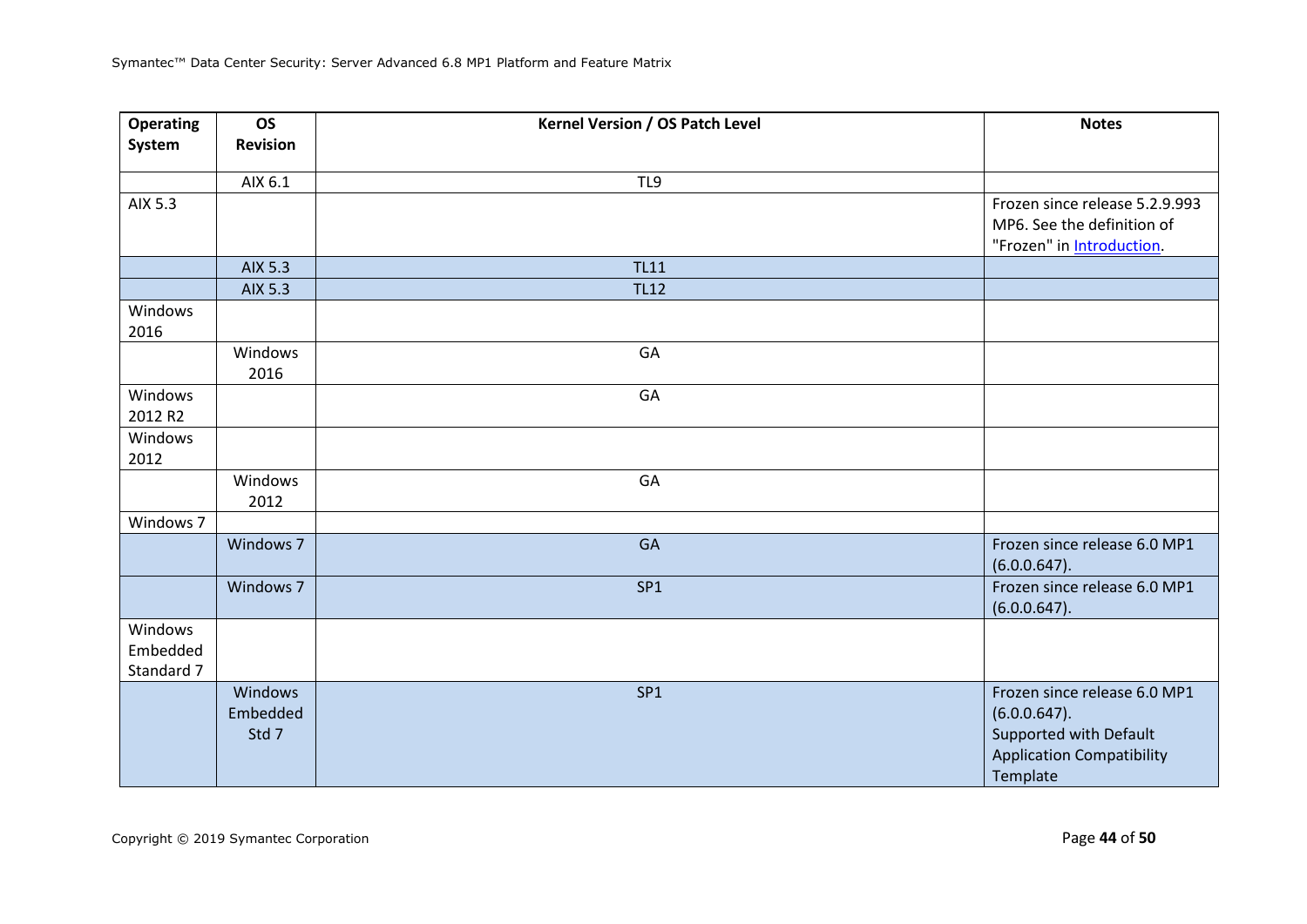| <b>Operating</b><br>System                        | <b>OS</b><br><b>Revision</b>                      | Kernel Version / OS Patch Level | <b>Notes</b>                                    |
|---------------------------------------------------|---------------------------------------------------|---------------------------------|-------------------------------------------------|
| Windows<br>Embedded<br>POSReady<br>$\overline{7}$ |                                                   |                                 |                                                 |
|                                                   | Windows<br>Embedded<br>POSReady<br>$\overline{7}$ |                                 | Frozen since release 6.0 MP1<br>$(6.0.0.647)$ . |
| Windows<br>Embedded<br>POSReady<br>2009           |                                                   |                                 |                                                 |
|                                                   | Windows<br>Embedded<br>POSReady<br>2009           | SP <sub>3</sub>                 | Frozen since release 5.2.9 MP6<br>(5.2.9.952).  |
| Windows<br>2008 R2                                |                                                   |                                 |                                                 |
|                                                   | Windows<br>2008 R2                                | GA                              |                                                 |
|                                                   | Windows<br>2008 R2                                | SP <sub>1</sub>                 |                                                 |
| Windows<br>2008                                   |                                                   |                                 |                                                 |
|                                                   | Windows<br>2008                                   | GA                              |                                                 |
|                                                   | Windows<br>2008                                   | SP <sub>1</sub>                 |                                                 |
|                                                   | Windows<br>2008                                   | SP <sub>2</sub>                 |                                                 |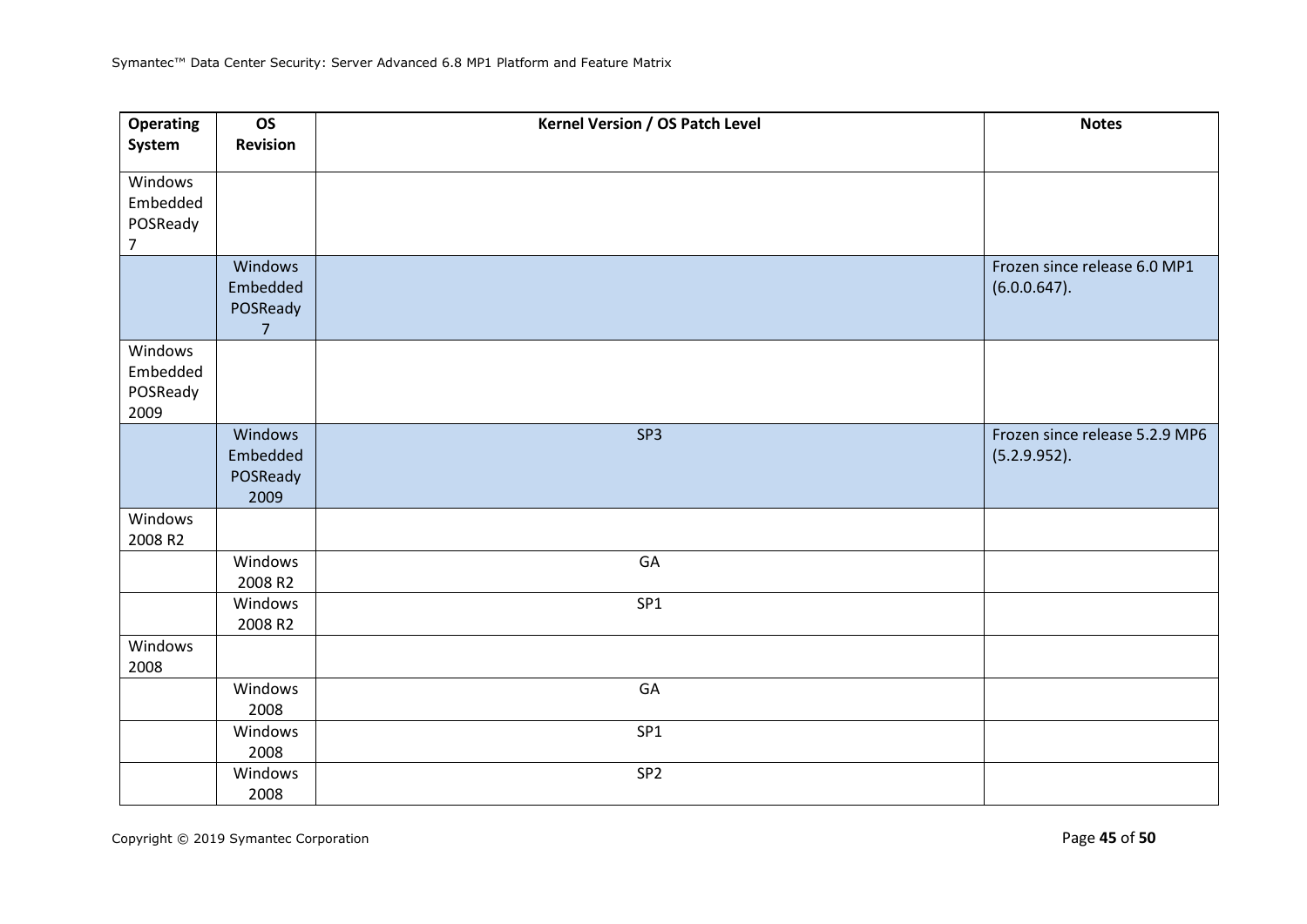| System<br><b>Revision</b><br>Windows<br>2003 R2<br>GA<br>Frozen since release 6.7 MP3<br>Windows<br>2003 R2<br>(6.7.3.1515) |
|-----------------------------------------------------------------------------------------------------------------------------|
|                                                                                                                             |
|                                                                                                                             |
|                                                                                                                             |
|                                                                                                                             |
|                                                                                                                             |
| Frozen since release 6.7 MP3<br>SP <sub>1</sub><br><b>Windows</b>                                                           |
| 2003 R2<br>(6.7.3.1515)                                                                                                     |
| SP <sub>2</sub><br>Frozen since release 6.7 MP3<br>Windows                                                                  |
| 2003 R2<br>(6.7.3.1515)                                                                                                     |
| Windows                                                                                                                     |
| 2003                                                                                                                        |
| Frozen since release 5.2.4 RTM<br>Windows<br>GA                                                                             |
| 2003<br>(5.2.4.266). See the definition                                                                                     |
| of "Frozen" in Introduction.                                                                                                |
| Windows<br>Frozen since release 5.2.9 MP4<br>SP <sub>1</sub>                                                                |
| 2003<br>(5.2.9.851)                                                                                                         |
| Frozen since release 6.7 MP3<br>SP <sub>2</sub><br>Windows                                                                  |
| 2003<br>(6.7.3.1515)                                                                                                        |
| Windows                                                                                                                     |
| XP                                                                                                                          |
| Windows<br>GA<br>Frozen since release 5.2.4 RTM<br><b>XP</b>                                                                |
| (5.2.4.266).<br>Frozen since release 5.2.4 RTM<br>SP <sub>1</sub><br>Windows                                                |
| <b>XP</b>                                                                                                                   |
| (5.2.4.266).<br>SP <sub>2</sub><br>Frozen since release 6.0 MP1                                                             |
| Windows<br><b>XP</b><br>$(6.0.0.647)$ .                                                                                     |
| Frozen since release 6.0 MP1<br>Windows<br>SP <sub>3</sub>                                                                  |
| <b>XP</b><br>(6.0.0.647).                                                                                                   |
| Windows                                                                                                                     |
| XPe                                                                                                                         |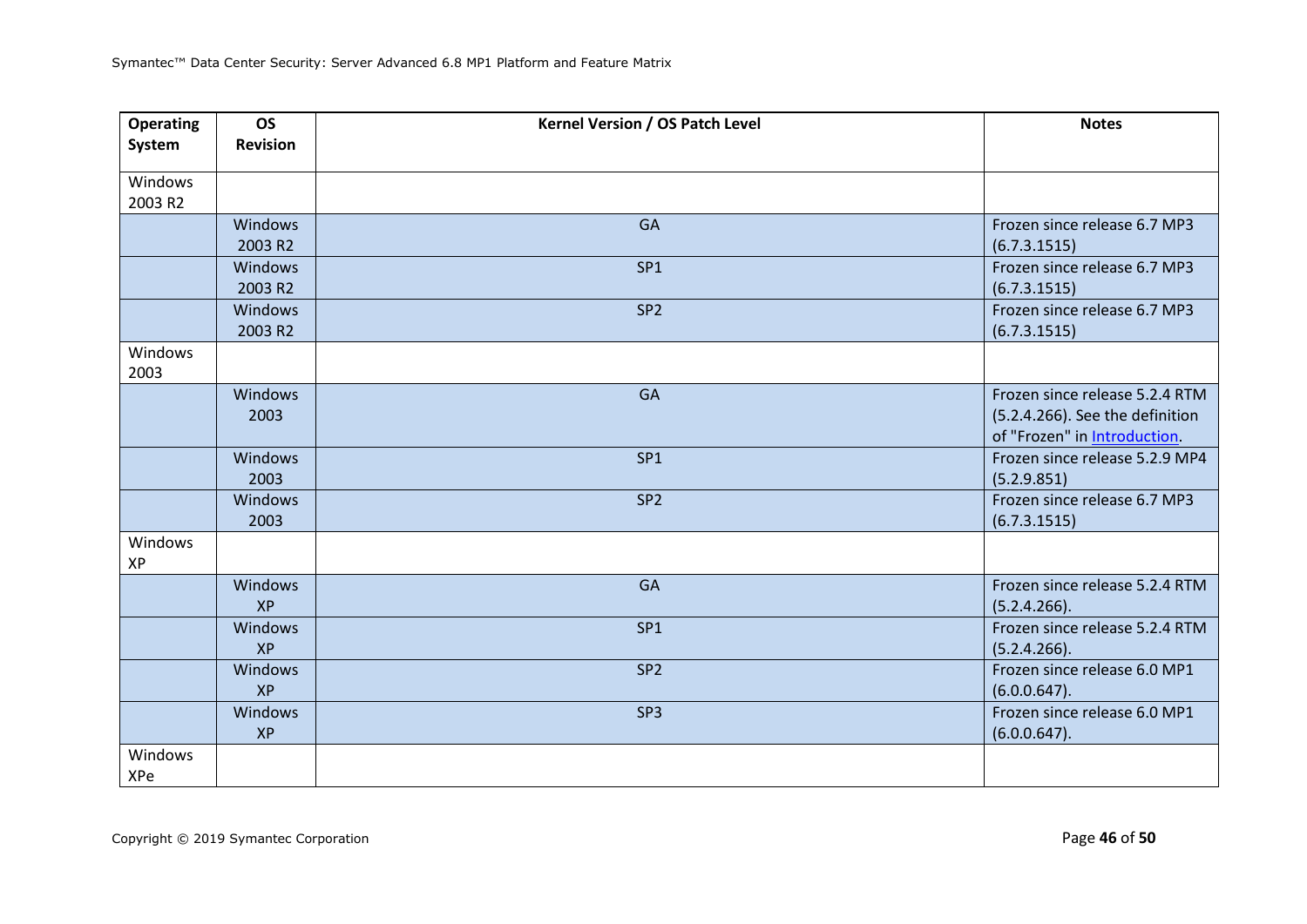| <b>Operating</b><br>System | <b>OS</b><br><b>Revision</b> | Kernel Version / OS Patch Level | <b>Notes</b>                                    |
|----------------------------|------------------------------|---------------------------------|-------------------------------------------------|
|                            | Windows<br><b>XPe</b>        | SP <sub>3</sub>                 | Frozen since release 6.0 MP1<br>$(6.0.0.647)$ . |
| Windows 2000               |                              |                                 | Frozen since release 5.2.9 MP1<br>(5.2.4.311).  |
|                            | Windows<br>2000              | SP4                             |                                                 |
| Windows NT4                |                              |                                 | Frozen since release 5.2.0 MP1<br>(5.2.0.510).  |
|                            | Windows<br>NT <sub>4</sub>   | SP <sub>6</sub>                 |                                                 |

### **Definitions of IDS and IPS features**

This section provides definitions of the IDS and IPS features mentioned in Supported platforms for Agent features.

#### **IDS Support**

The ability to install the agent to apply Detection policies to the agent. The agent supports polling-based File Integrity Monitoring (FIM), log monitoring, login/logout monitoring and several other Detection collectors.

#### **C2 Collector**

The ability to read C2 log data from the operating system and process it against IDS policies.

#### **IDS Baseline Policy**

Historically, Symantec has provided ~25 separate Detection policies, each with a narrow purpose. Recently, Symantec has introduced the Baseline Detection policy. This new, single policy combines the capabilities of the older separate policies, and thus replaces them.

#### **FIM Package 1**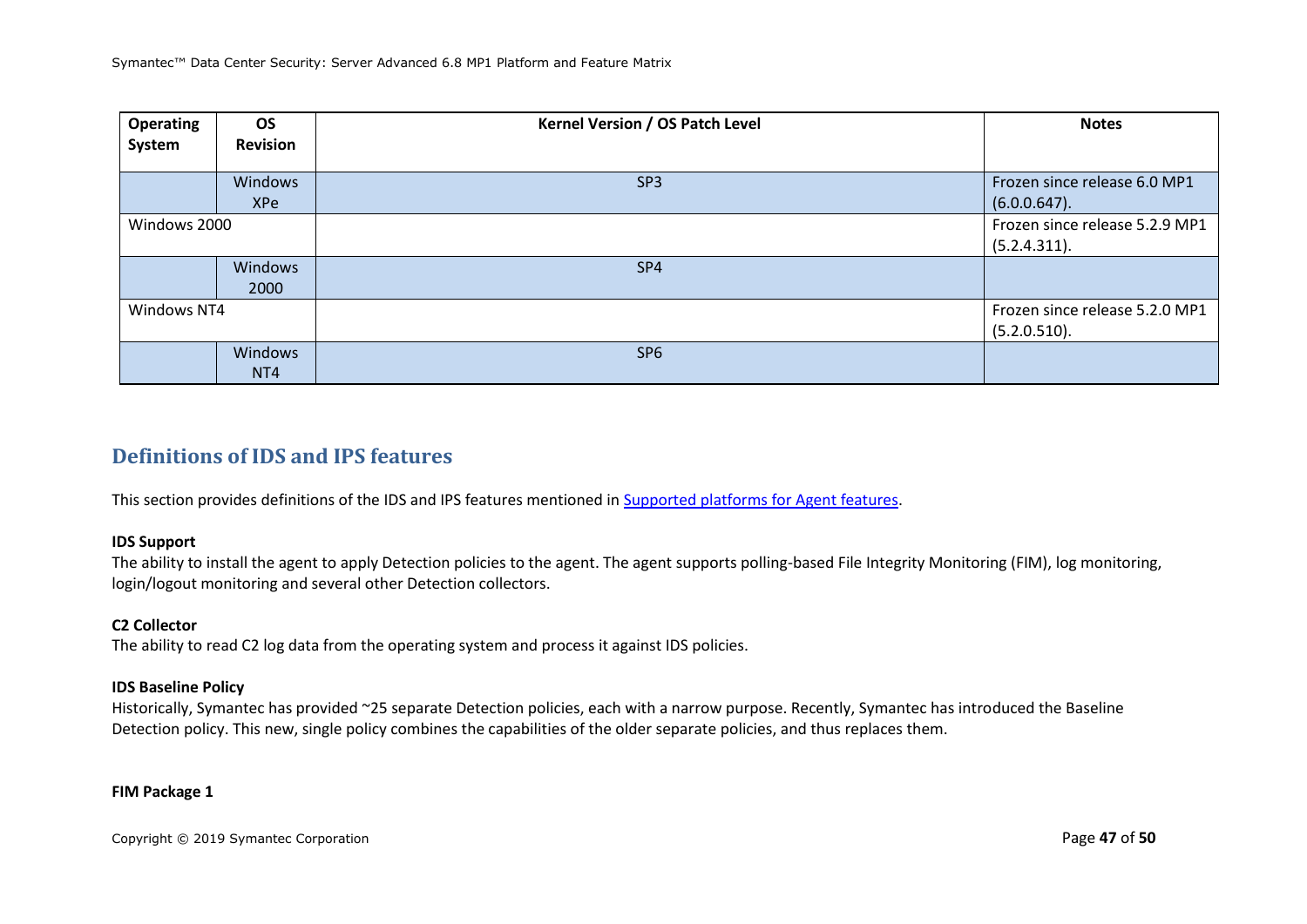The File Integrity Monitoring (FIM) feature has received a set of specific enhancements as follows:

- SHA-256 hashing
- File hash checking on every update
- Text log monitoring supports unicode
- Discretionary Access Control List (DACL) monitoring (Windows only)
- NTFS extended attribute monitoring (Windows only)
- NTFS alternate datastreams monitoring (Windows only)

#### **Realtime FIM**

Historically, the File Integrity Monitoring (FIM) feature has been polling-based. Realtime FIM changes that to monitor process access to files more directly, resulting in FIM events coming as soon as the file actions occur. It also records the user and process that performed the action.

#### **IPS support**

The ability to install the agent to apply Prevention policies to the agent.

#### **PAC**

Process Access Control: This feature allows policy-based control over whether one process can open/access another process and for what permissions. The Prevention policies incorporate significant out-of-the-box restrictions on the ability of processes to access other processes directly.

#### **Memory Controls**

This feature allows policy-based control over unusual memory manipulation activities within a process. The Prevention policies provide three individual policy controls that when enabled protect against unusual memory allocations, unusual memory permission changes, and the disabling of Data Execution Prevention from within a running process. Memory Controls also contain the existing Buffer Overflow settings.

#### **Custom IPS Policies**

Custom IPS (Prevention) policies allow a user to define Custom Program definitions in a separate policy, thus providing flexibility in sharing those definitions among several groups of assets and in combining them with other Custom policies or Base prevention policies.

#### **IPS Option Consistency**

Some option types are added that allowed specifying a file and a process that could use that file. Only the new option type is put in a few resource lists in the policy. The "consistency" feature was to update the policy to use the expanded option type in all resource lists in the policy.

#### **IPS Translator Package 1**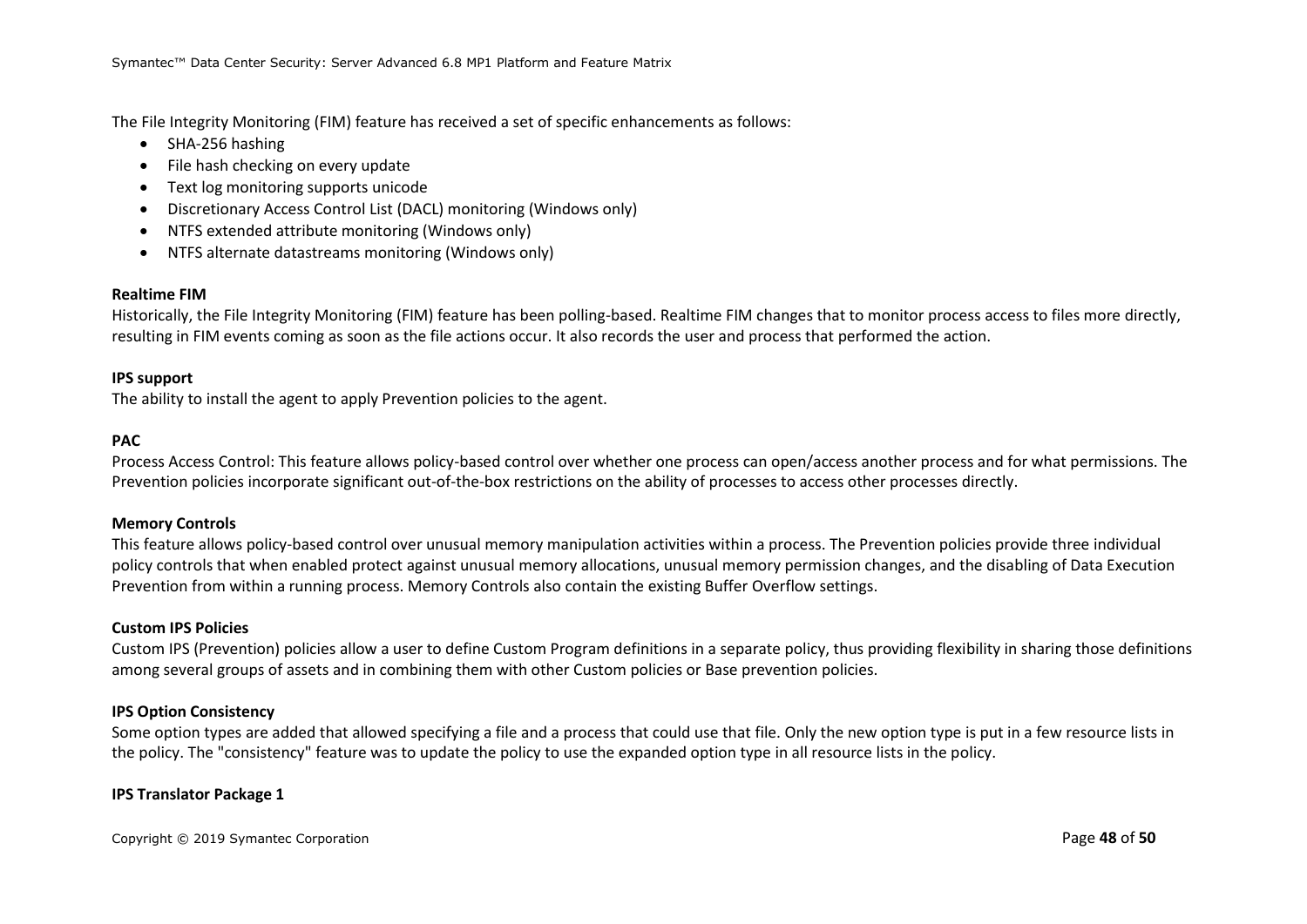- Wildcards and netmasks in IP addresses
- Local subnet translator functions

#### **Optional User in Policy**

Allows user and group names in policy options to be marked as optional. If the translator cannot lookup the user or group, it is omitted from the policy rather than resulting in a translation error.

#### **Root Accountability Logging (UNIX only)**

Historically, Prevention events have recorded the effective user name of the process generating the event. With this enhancement, Prevention events will record the effective user name and previous user name of the process to provide more accountability of the person controlling the process.

#### **Custom Program Children**

If you create a "Custom Program" definition, you list the programs that should go into that PSET. All children of those programs are "stuck" in that PSET as well. Customers require the flexibility to have children of Custom Programs be assigned to different Custom Program PSETs than their parent.

#### **Management Console support**

The ability to install and run the Management Console.

#### **Management Server support**

The ability to install and run the Management Server.